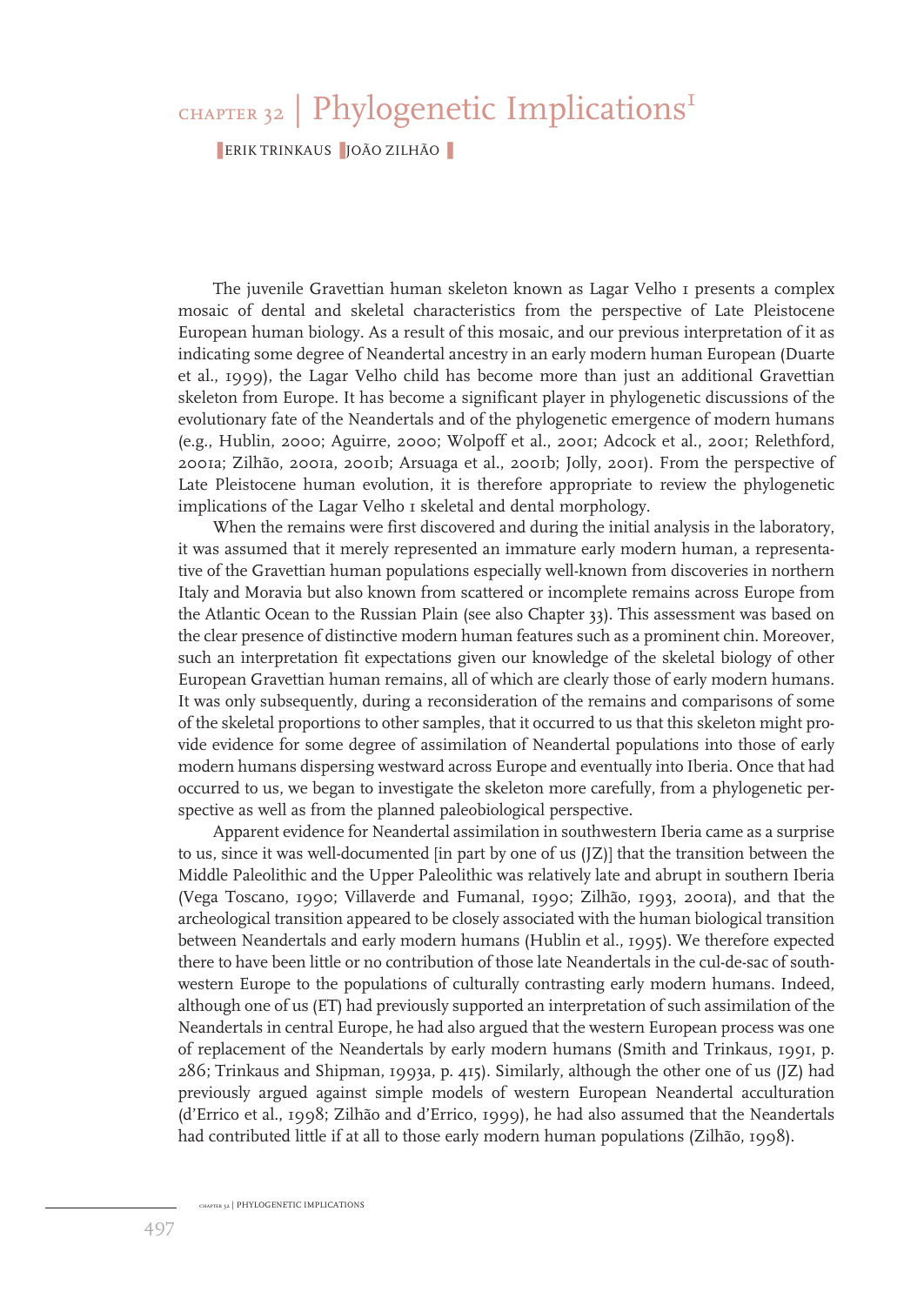Possible evidence for the assimilation of Iberian Neandertals into early modern human populations, or genetic admixture between the two groups, also came as a surprise to much of the field. Reactions to the initial announcement of it in April 1999 (de Sá, 1999) and the subsequent publication of the formal presentation of the arguments in June 1999 (Duarte et al., 1999) included both enthusiastic acceptance of our interpretation and outright rejection of it, most of them either verbally or in quotes in the public media. Moreover, the global media coverage of the announcement in the spring of 1999 exceeded that of any other Late Pleistocene human paleoanthropological discovery in our memory. Given this attention to our unusual child from the Lapedo Valley, it is appropriate to provide a Late Pleistocene human phylogenetic context and then, in light of the morphological considerations in the previous chapters, assess the position of Lagar Velho 1 within that framework.

## **The Emergence of Modern Humans in Europe, and the Phylogenetic Fate of the Neandertals**

Paleoanthropological discussions of the past two decades have been dominated by considerations, on a pan-Old World basis, of the phylogenetic processes involved in the emergence of early modern humans and the phylogenetic fates of regional late archaic human populations. This has been reflected in journal articles, books and international conferences since 1980 which are simply too numerous to list. Issues of modern human phylogenetic origins have been more or less current since the early twentieth century, when it was recognized that there were archaic humans who preceded modern humans during the Pleistocene (see Trinkaus and Shipman, 1993a). Gradually, particularly during the second half of the twentieth century, the discussion of modern human origins expanded from a Eurocentric view, focused principally on the fate of the Neandertals, to one encompassing most of the Old World. Yet, in part due to the far richer human paleontological record in Europe and the Near East and its associated Paleolithic archeological and geochronological frameworks, the discussions have remained Eurocentric, albeit placed in a broader geographical context.

All of the recent (late twentieth century and initial twenty-first century) serious interpretations of the emergence of modern humans in Europe have invoked some degree of genetic exchange between Europeans and non-Europeans during this time period (i.e., no one has seriously proposed that the Neandertals evolved directly into early modern Europeans in geographic isolation). However, during the past two decades, phylogenetic interpretations have occupied a spectrum of views ranging from one of predominantly local population evolution within Europe in the context of moderate (possibly slightly elevated) levels of gene flow to an interpretation of the absence of local continuity associated with the complete replacement of the Neandertal populations by in-dispersing early modern humans. Although the decade starting about 1987 saw a polarization between the ends of this spectrum of views, with endless (and frequently fruitless) discussions of continuity versus replacement, driven more by reactions and personality conflicts than by constructive research, much of the paleontological field directly concerned with modern human emergence supported some form of an intermediate position, involving some (however large or small) genetic contribution of the Neandertals to early modern European human populations.

Throughout these discussions and arguments, the principal model of dispute has been one in which early modern humans are seen as having emerged first in Africa and subsequently spreading throughout the Old World, absorbing and/or replacing regional archaic human populations, the Replacement Model.<sup>2</sup> A version of this model, couched in the Pre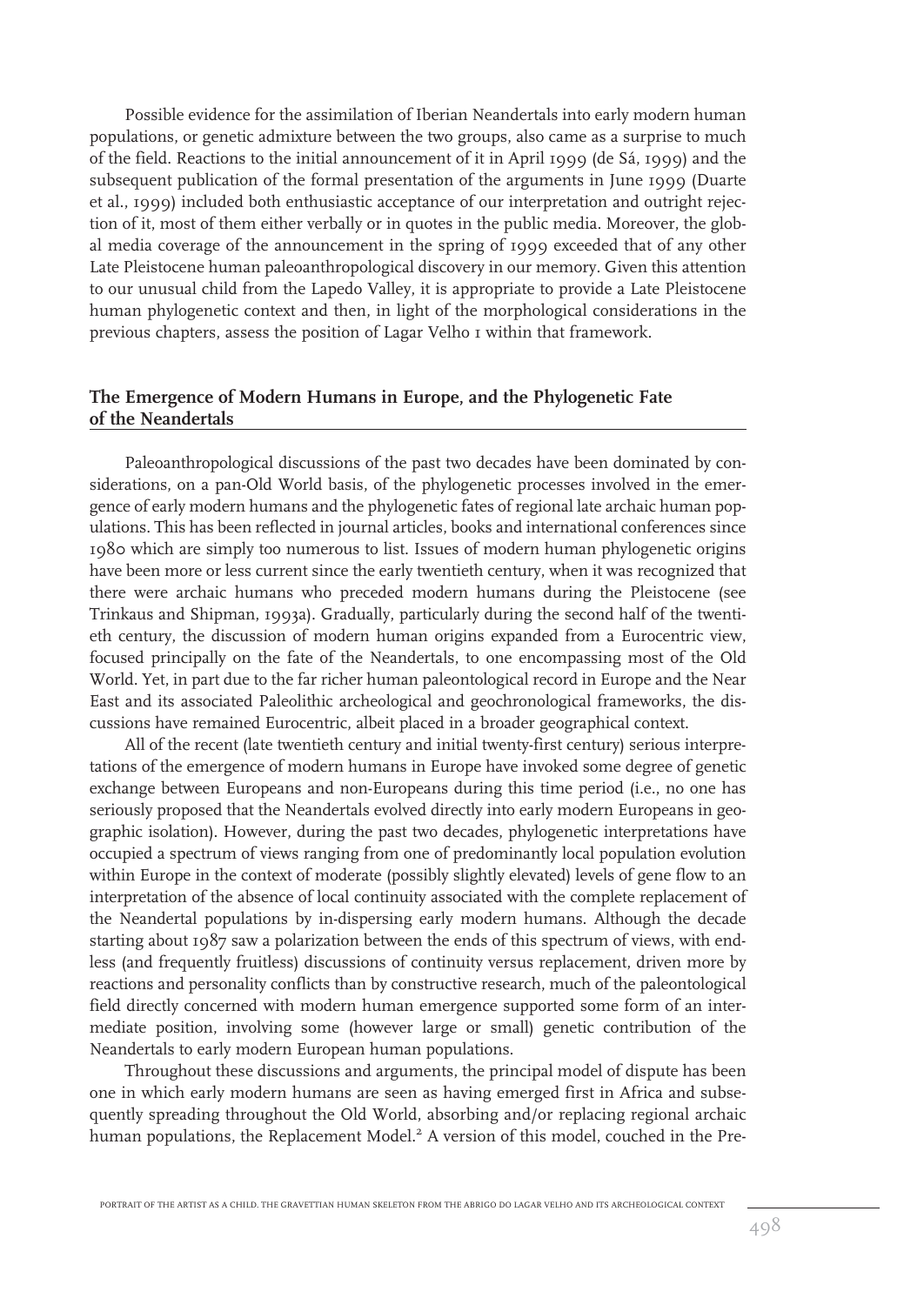Sapiens paradigm of the first half of the twentieth century (see Vallois, 1958b), was first proposed by Leakey (1935) on the basis of the purported Middle Pleistocene age of the morphologically modern, if robust, human remains from the Kenyan site of Kanjera, and secondarily on the basis of the mandible from the nearby site of Kanam. The former have been shown to post-date the Middle Pleistocene and be most likely of Holocene age (Plummer et al., 1994; Plummer and Potts, 1995), and the latter is pathological and of archaic human morphological affinities (Tobias, 1960).

More recently, a serious Out-of-Africa interpretation of modern human emergence was first proposed on the basis of modern human remains presumed to be associated with South African Middle Stone Age deposits at Border Cave (Beaumont et al., 1978; see also Rightmire, 1979, 1984). A more explicit European version was formulated on the basis of limb segment proportions by one of us (Trinkaus, 1981), although that paper did not name Africa specifically but referred to European early modern humans exhibiting evidence of "gene flow from more equatorial regions" (p. 219), of which Africa was the most likely source. This followed closely on a fictionalized version of such a spread of early modern Africans into Europe (Kurtén, 1980). These two were followed by the cranially-focused arguments of Bräuer (1982, 1984), based in part on the analysis of African late Middle and early Late Pleistocene crania and in part on the purported transitional morphology of the Hahnöfersand frontal bone [the Hahnöfersand specimen has since been shown to be Holocene in age (Terberger et al., 2001)]. Of these early versions of an Out-of-Africa model for modern humans origins (at least for the western Old World), those concerned principally with the African fossil record (Beaumont et al., Rightmire) argued principally for the chronological precedence of early modern humans in Africa, whereas those involving the European fossil record (Kurtén, Trinkaus, Bräuer) argued for modern humans spreading out of Africa and absorbing, to some indeterminant degree, the regional Neandertal populations. Other early 1980s considerations of the issue (e.g., Day and Stringer, 1982; Smith, 1984; Stringer et al., 1984; Stringer, 1984) discussed an Out-of-Africa interpretation but did not reach firm conclusions regarding the role of African populations in the origins of early modern Eurasians. Most other discussions of modern humans origins at that time did not place Africa in any special light regarding modern human origins (e.g., chapters in Smith and Spencer, 1984).

Ironically, paleontological evidence for a relatively early (initial Late Pleistocene) age for unquestionably morphologically modern, if robust, human remains had been found in the late 1960s at the KHS site in the Omo-Kibish Formation of southern Ethiopia (Leakey et al., 1969; Butzer et al., 1969). Although the Omo-Kibish 1 remains were explicitly recognized as both early and morphologically modern (Leakey et al., 1969), it was not until a dozen years after their discovery (e.g., Day and Stringer, 1982; Stringer et al., 1984) that they were used as evidence supporting the temporal precedence of modern humans in Africa and even longer before they were used to bolster an explicitly Out-of-Africa model of modern human origins.

In the late 1980s, several results appeared which focused the field on the Out-of-Africa model and began the intense debate of the following decade. This involved the 1987 publication of the first genetically-based explicit Out-of-Africa interpretation (Cann et al., 1987; see Relethford (2001a) for a detailed discussion of the results and subsequent critiques and reanalyses). These living human molecular results were followed by the first explicitly Outof-Africa Replacement Model of modern human origins based on both the paleontological morphological data and extant human molecular data (Stringer and Andrews, 1988). Together, these articles set the stage for the subsequent arguments and counter-arguments principally with respect to a strict Out-of-Africa with replacement model of modern human origins, in both the paleontological and molecular fields [for a history of the molecular

chapter 32 | PHYLOGENETIC IMPLICATIONS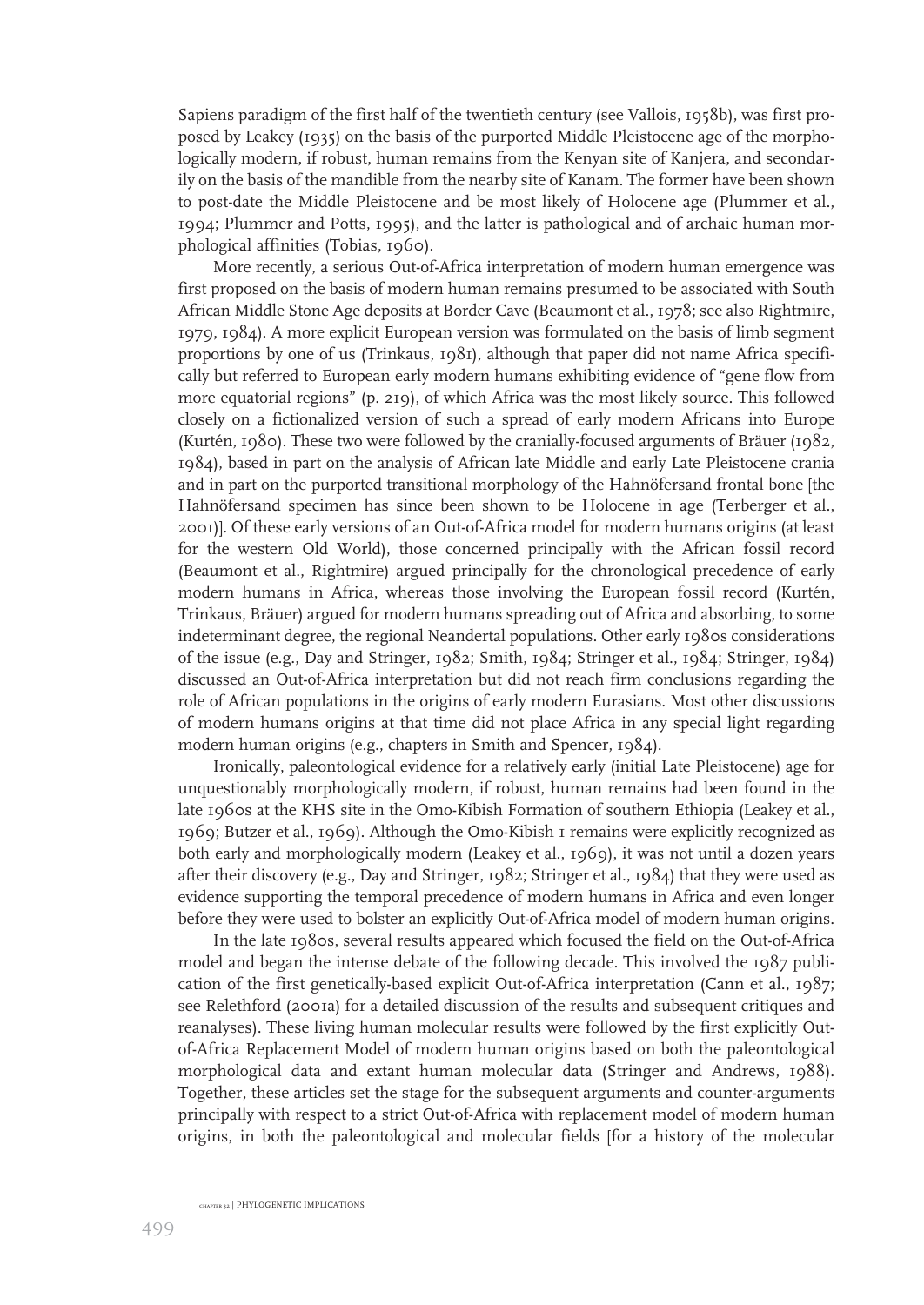debate, see Relethford (2001a); no adequate history of the paleontological side exists, but Trinkaus and Shipman (1993a) review the beginning of it, the perspectives of two protagonists are presented in Wolpoff and Caspari (1997) and Stringer and McKie (1996), and an account is presented briefly in Trinkaus et al. (2001)]. In the heat of those arguments, the more moderate Out-of-Africa with admixture models became less visible, even though they were expanded upon and synthesized more globally in the Assimilation Model of Smith et al. (1989) (see also Aiello, 1993).<sup>3</sup>

The beginning of this debate was also accompanied by the announcement (Valladas et al., 1988) of thermoluminescence dates for the Levantine early modern humans at Qafzeh of ca.90 000 years BP, clearly antedating most of the European (and Near Eastern) Neandertals. This gave strength, along with a growing African record of known or presumed Middle Stone Age modern humans from sub-Saharan Africa pre-dating ca.75 000 years BP, to the arguments that non-European modern humans, sharing the derived characters of European early modern humans, were available to spread across Europe and replace the Neandertals.

Yet, during the subsequent decade, only three forms of paleontological data emerged to support an African (or at least a tropical) origin for early modern Europeans. The first paleontological data consisted of nasal aperture configurations, in which some but not all early modern Europeans were shown to have nasal apertures resembling those of more equatorial human populations (Franciscus, 1995; see Chapter 20). The second was a reanalysis of Late Pleistocene body proportions, building on the earlier work of one of us, which showed a clear tropical body shape among both the Qafzeh-Skhul Levantine early modern humans and the European earlier Upper Paleolithic early modern humans (Holliday, 1995, 1997a; see also Ruff, 1994). Yet, these two analyses provided data to suggest at least some degree of Neandertal genetic contribution to those subsequent European populations.

The third form of paleontological data was the growing accumulation of Levantine and African data to support the temporal precedence of greater African early modern humans relative to those of Europe (Vandermeersch, 1981; Singer and Wymer, 1982; Day and Stringer, 1982; Trinkaus, 1984a, 1995) and their gradual emergence within Africa (Bräuer, 1984, 2001b; Howells, 1988; Hublin, 1991; Stringer, 1992, 1993), both in terms of the fossils and their chronological framework. In this, the Levant is best considered as part of greater Africa, at least temporarily during OIS 5 (Rabinovich and Tchernov, 1995; Stefan and Trinkaus, 1998a; Tchernov, 1998). It should be noted, however, that the temporal precedence of modern humans in Africa is not sufficient by itself to document that early modern Europeans had African ancestry, unless one argues (contrary to most paleontological data) that derived features (however defined) can only emerge once in a geographically dispersed lineage.

Although it has been strongly argued that there are Middle Stone Age early modern humans in southern Africa [e.g., Beaumont et al. (1978), Bräuer (1989), Rightmire and Deacon (1991), and McBrearty and Brooks (2000) and references therein], some of these remains are recent (Sillen and Morris, 1996) and others are morphologically rather archaic (Smith, 1993; Churchill et al., 1996). Others [see list and references in McBrearty and Brooks (2000)] are too fragmentary or anatomically restricted to be diagnostic. It therefore remains debatable to what extent the southern African Middle Stone Age "early modern humans" are in fact "modern," as opposed to "southern African late archaic."

The best sample of anatomically clearly "early modern" human remains which substantially predates the disappearance of the European Neandertals are those from northeast Africa (including their temporary OIS 5 expansion into the southern Levant). These include remains from Omo-KHS, Qafzeh and Skhul (Vandermeersch, 1981; Day and Stringer, 1982;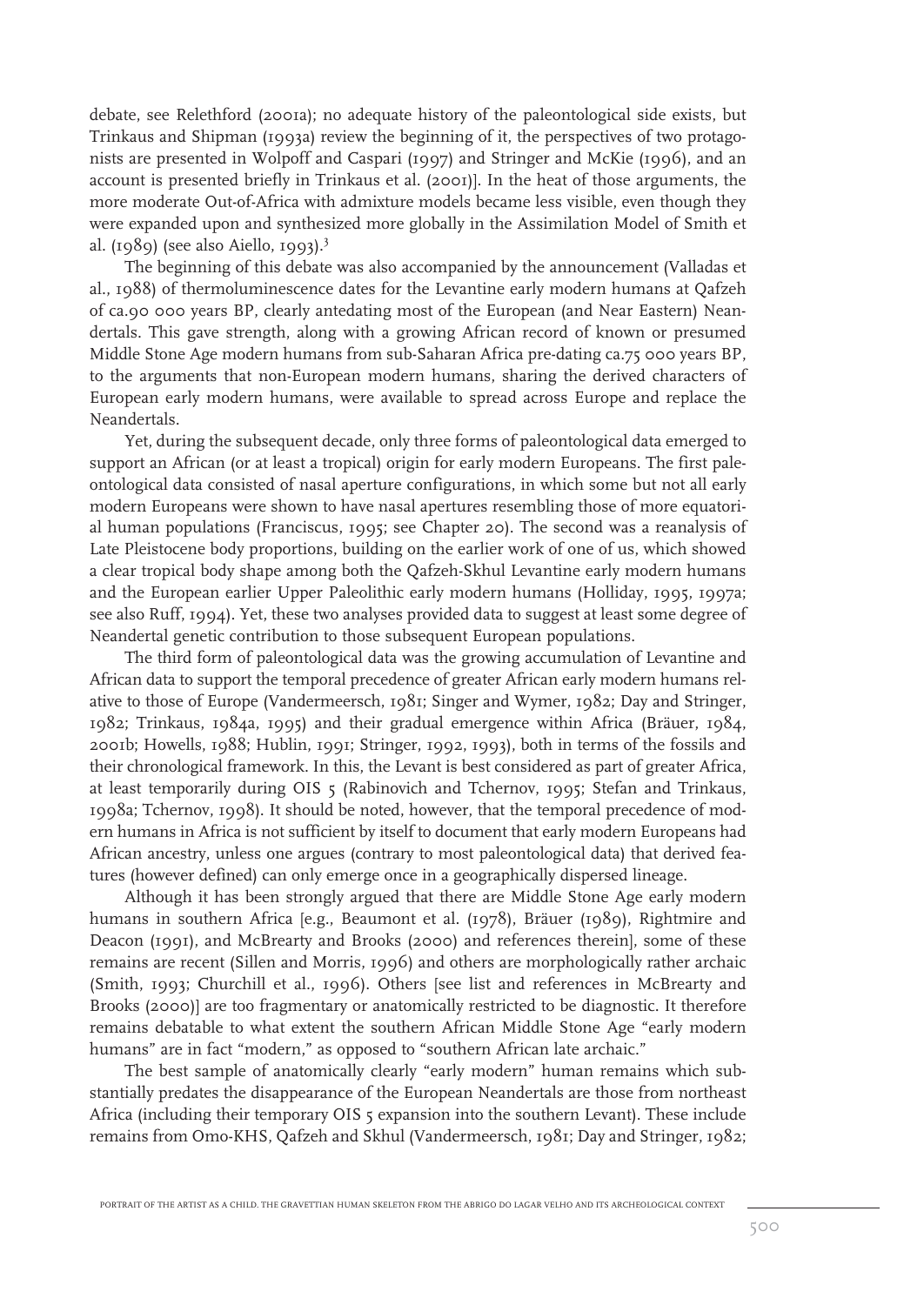Trinkaus, 1984a, 1995; Holliday, 2000a), all of which appear to date before ca.80 000 years BP (Day and Stringer, 1982; Valladas et al., 1988; Stringer et al., 1989; Mercier et al., 1993). The Taramsa Hill specimen (Vermeersch et al., 1998) may be a more recent Middle Paleolithic member of this lineage.

These paleoanthropological considerations have been joined by a continuous supply of analyses of extant human molecular variation, including analyses of nuclear and mitochondrial DNA [see Relethford (2001a) for a review]. The majority of these molecular studies have claimed to establish an exclusively African origin for modern humanity, usually sometime in the late Middle Pleistocene. However, most of their analyses are limited and can only serve to reject a "candelabra" (Howells, 1959) model (regional continuity without interregional gene flow), a model that has been explicitly rejected by paleoanthropologists concerned with the phylogenetic origins of modern humans (see Wolpoff et al., 2000). Most importantly, as emphasized by Relethford (2001a and elsewhere), analyses of molecular data are frequently taken to establish an African origin of modern humans with replacement elsewhere without testing whether the data reject the logical (and well established) alternative of an African origin with variable amount of population admixture/absorption/assimilation elsewhere (the Assimilation Model). Indeed, in all cases, the data either fail to reject that alternative or are inadequate to test it. Principal among the limitations are the inadequate sample sizes relative to the questions asked, inappropriate quantitative analysis of the data, assumptions of Pleistocene and Holocene human demographic stability, *a priori* assumptions as to the phylogeny involved (which they then fail to reject), and/or assumptions of uniform phylogenetic processes over vast geographic areas and tens of millennia [see Wall (2000) and Relethford (2001a)]. Indeed, given the complex demographical, geographical and phylogenetic histories of human populations over the past 30 millennia, as well as the sample sizes needed for a statistically significant analysis (Wall, 2000), it is unclear to what extent extant human molecular data will ever be able to tell us more than that modern human genetic variation probably emerged to a large extent (but not exclusively) in some part of Africa.

Recently, these Out-of-Africa with full replacement arguments have been supplemented with analyses of fragmentary mitochondrial DNA extracted from at least five Neandertal specimens (Krings et al., 1997, 1999, 2000; Ovchinnikov et al., 2000; Scholz et al., 2000), three of which have mtDNA sequences and two are based on DNA hybridization. These analyses have documented Neandertal DNA outside of living human ranges of variation, and quantitative treatments of them have been used to argue for the complete phylogenetic demise of the Neandertals. However, it has been shown that the sequence contrasts with those of extant humans do not exclude an interpretation of admixture (Nordborg, 1998), that the magnitude of difference between the Neandertal sequences and those of recent humans are well within the ranges of variation found within other species of living large-bodied hominoids (Gagneux et al., 1999; Relethford, 2001a), and that the lack of affinity to specific extant human regional groups has no bearing on the issue if some degree of admixture is allowed (Relethford, 2001b). In addition, phylogenetic reanalysis of the fossil sequences, using more dynamic assumptions regarding nucleotide substitutions and eliminating possible biases in the reference samples (Gutiérrez et al., 2002), does not support a separation of Neandertal mtDNA from that of recent humans. Indeed, the principal group sequencing DNA from Neandertal fossils has acknowledged that their results can tell us little about the level of admixture between Late Pleistocene human populations (Tschentscher et al., 2000; Serre et al., 2001).

Moreover, the criteria for excluding modern human contaminating DNA after PCR amplification of the extracted DNA [DNA within modern human ranges of variation is by

chapter 32 | PHYLOGENETIC IMPLICATIONS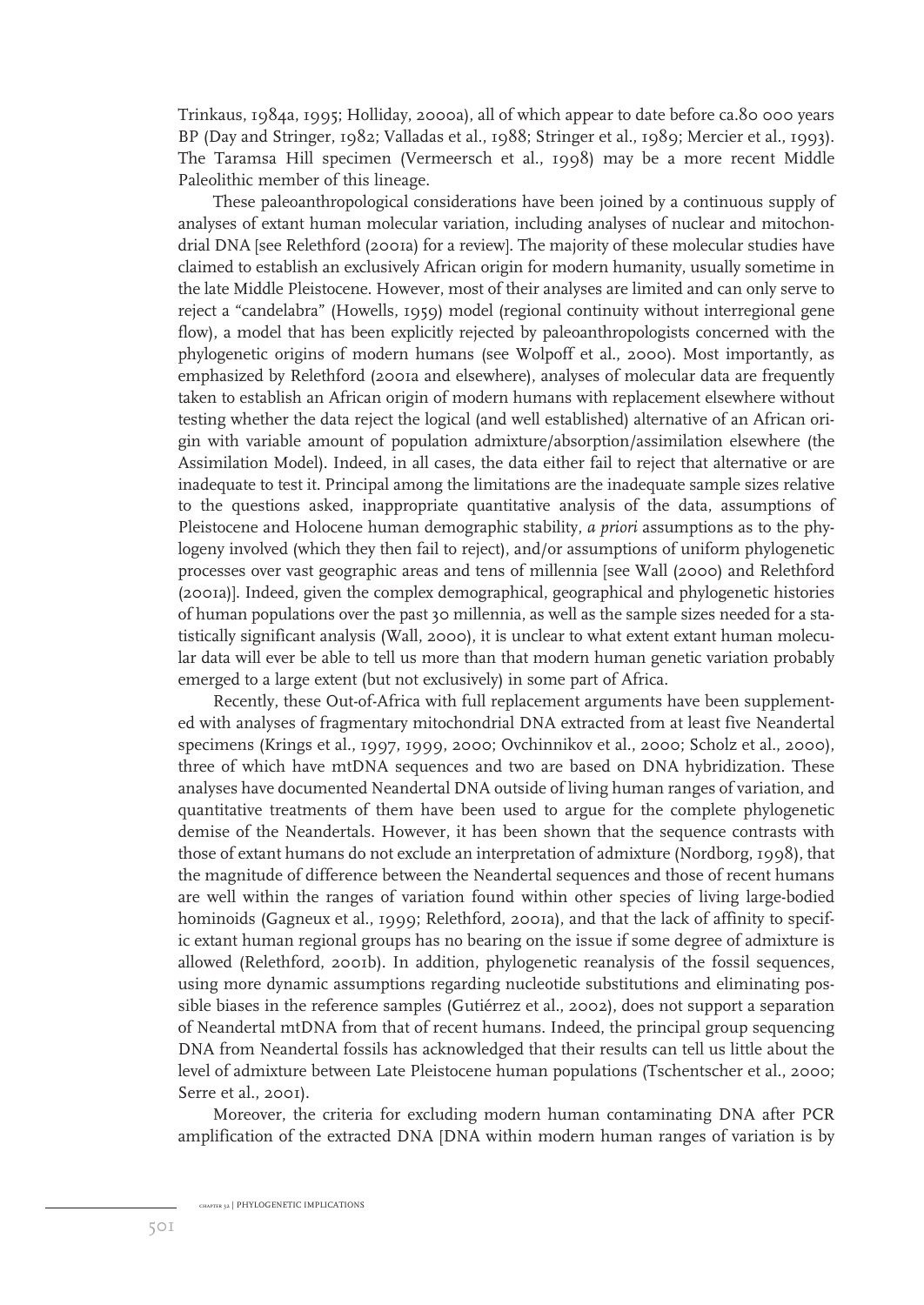definition contamination (Krings et al., 2000)] biases any distributional analysis of the fossil DNA. Since almost all individual Neandertal anatomical features are found among modern humans, albeit sometimes in very low frequencies (or vice versa), it would not be surprising to find some overlap between Neandertal and modern human DNA sequences, whatever their phylogenetic relationships were. This technique therefore inappropriately assumes *a priori* complete separation of Neandertal and modern human DNA sequences; such an assumption makes any distributional (and hence evolutionary) analysis of the fossil DNA invalid.

Additionally, this difficulty makes it problematical to establish that one has extracted endogenous DNA from an early modern human unless, as in the case of Mungo 3 (Adcock et al., 2001), the extracted DNA should fall outside of the documented range of variation of extant humanity. It is uncertain whether the DNA hybridization applied to the Aurignacian Vogelherd 3 humerus (Scholz et al., 2000) correctly identified endogenous DNA (Cooper and Poinar, 2000). The other two analyses of earlier Upper Paleolithic human DNA, those of the Paviland 1 and the Sunghir 2 and 3 Gravettian specimens (Sykes, 2000; Poltaraus et al., 2000) yielded mtDNA sequences that are common among extant Europeans; given that all three specimens have been handled by numerous individuals since their discoveries and that *a priori* biochemical techniques, especially with the use of PCR, are inadequate to completely exclude the possibility of modern human DNA contamination when the expectation is a sequence within living human ranges of variation (Hagelberg, 2000; Cooper and Poinar, 2000; Serre et al., 2001), these results must be regarded as preliminary [as acknowledged by Sykes (2000) and Poltaraus et al. (2000)].

Consequently, samples of Neandertal DNA will never be sufficient to resolve the replacement versus assimilation debate concerning modern human emergence in Europe (Wall, 2000); they may allow us to say whether some living peoples have Neandertal ancestry, but that is a question of extant human pedigree and of no relevance to assessments of Late Pleistocene human evolution. The issue at stake is *not* whether evidence of Neandertal ancestry can be found in present-day Europeans, but whether such evidence exists among early Upper Paleolithic Europeans. Only if total population continuity in the absence of genetic drift for the last 30,000 years of European prehistory and history is assumed can the two issues be considered as one, and that assumption is completely unwarranted

Most recently, these biological and paleontological considerations have been joined with reassessments of the chronological relationships between late archaic and early modern humans within Europe. Reconsiderations of key sites across Europe (d'Errico et al., 1998; Zilhão and d'Errico, 1999) indicate that industries securely attributed to the Aurignacian *sensu strictu* (frequently associated *a priori* with early modern humans) spread across most of Europe between ca.36 000 and ca.37 000 years BP (see Chapter 33). However, anatomically diagnostic and well-dated early modern humans in Europe do not appear before ca.34 000 years BP (Smith et al., 1999; Richards et al., 2001; Churchill and Smith, 2000b), and the makers of the Aurignacian prior to that time are known from incomplete remains [arguments that all of the Aurignacian must have been made by the same kind of human, hence early modern humans, are logically unwarranted (Zilhão and Trinkaus, 2001)]. Moreover, as noted by Garralda and Vandermeersch (2002), the fragmentary human remains securely dated prior to ca.33-34 000 BP would fit comfortably within the ranges of variation known for later Middle Paleolithic Neandertals, making it possible that late Neandertals were responsible for much of the pre-34 000 BP Upper Paleolithic.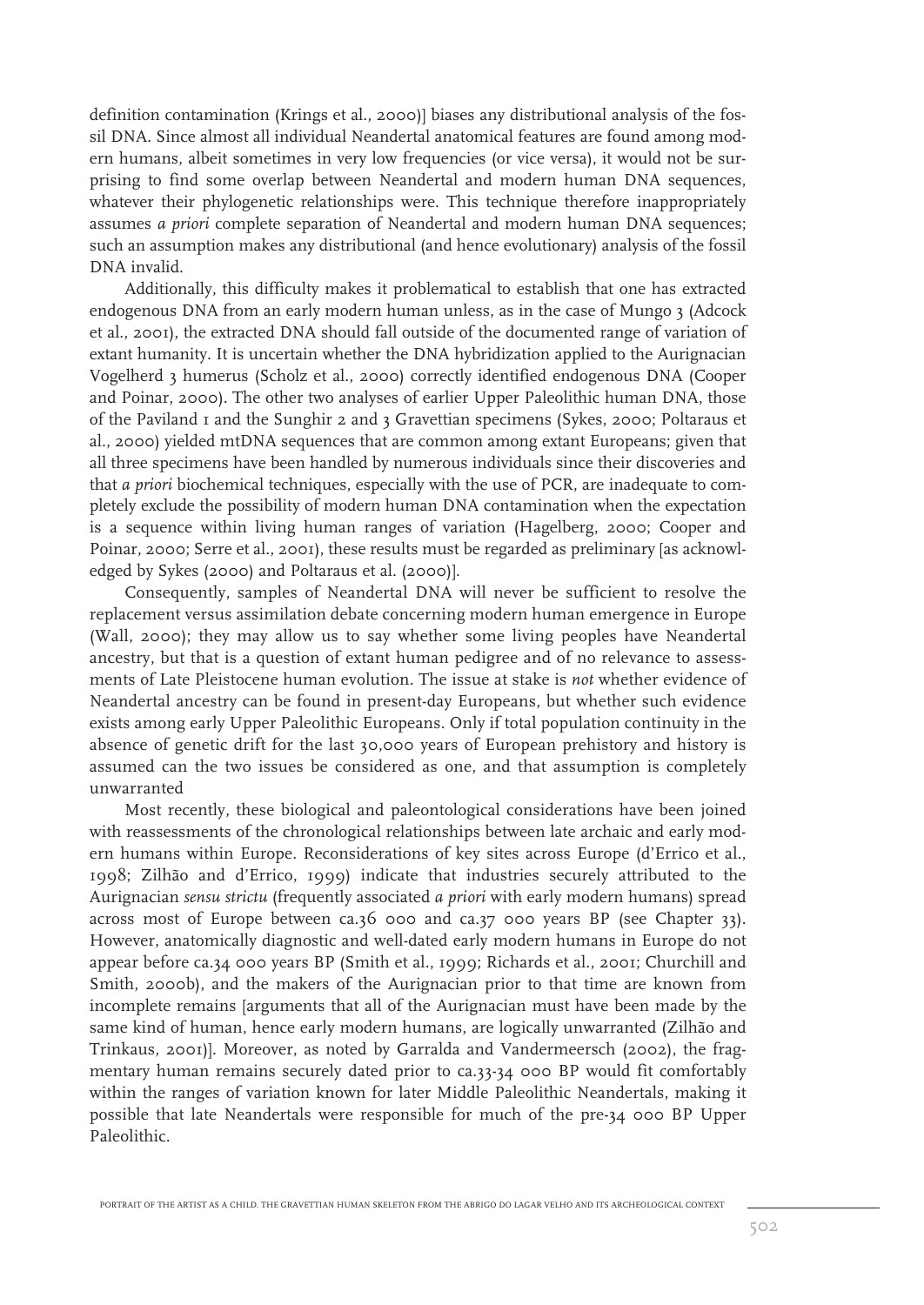Furthermore, it is apparent that both the Middle Paleolithic and Neandertals persisted in Iberia south of the Ebro Valley [the Ebro Frontier (Zilhão, 2000); see also Chapter 33] until ca.30 000 BP (Vega Toscano, 1990; Villaverde and Fumanal, 1990; Zilhão, 1993, 2001c; Hublin et al., 1995; Walker, 2001b), and that Neandertals associated with initial Upper Paleolithic industries were present in south-central Europe until ca.28-29 000 BP (Smith et al., 1999) and in France until ca.36 000 BP (Mercier et al., 1991; Hublin et al., 1996; Zilhão and d'Errico, 1999) [the purportedly late date for the Mezmaiskaya 1 Neandertal child (Ovchinnikov et al., 2000) is in contradiction with the stratigraphic context of the burial (Golovanova et al., 1999)]. Therefore, regardless of who were the makers of the earliest Aurignacian, it is apparent that the latest Neandertals and the earliest modern humans in Europe overlapped by several thousand years, both indicating the ability of the Neandertals to persist despite competition from early modern human populations (Hublin et al., 1995; Smith et al., 1999) and providing abundant opportunities for genetic exchanges (Smith et al., 1999; Churchill and Smith, 2000b).

There has also been a growing body of paleontological data (Smith and Trinkaus, 1991; Frayer, 1993; Franciscus, 1995; Holliday, 1997a; Stefan and Trinkaus, 1998b; Wolpoff et al., 2001; Trinkaus, pers. observ.) that supports some degree of morphological continuity between the Neandertals and European early modern humans. These involve aspects of cranial and mandibular shape, nasal aperture morphology, incisor shape, and body proportions, and they generally concern distributions of traits in European early modern humans that place them between the Neandertals and the presumed ancestral form represented by specimens from Qafzeh, Skhul and Omo-KHS in those features, if in most respects closer to the presumed ancestral early modern human form.

The emerging consensus from this brief summary of the relevant aspects of the paleoanthropological and extant human records is that, at least within the western Old World, early modern humans emerged somewhere in northeastern Africa in the early Late Pleistocene or possibly late Middle Pleistocene, and they subsequently dispersed, for reasons poorly understood, through the Near East and across Europe. In the process of that spread, it appears that those dispersing early modern humans variably absorbed or replaced regional populations of Neandertals, in a complex process extending over several millennia. The degree of admixture/assimilation and its temporal and geographic distributions within Europe remain uncertain and debated. However, a significant number of the primary human paleontologists working on this issue have either proposed some degree of Neandertal assimilation into early modern human populations in Europe (e.g., Bräuer, 1989, 2001a; Smith and Trinkaus, 1991; Frayer, 1993; Smith, 1994; Simmons, 1994; Wolpoff et al., 2001) or have acknowledged the possibility of such admixture (e.g., Hublin, 1990, 2000; Stringer, 1989, 1994, 2001; Gambier, 1992; Vandermeersch, 1995; Bräuer and Stringer, 1997). And analyses of both extant and fossil human DNA support and/or do not contradict this interpretation (Nordborg, 1998; Jorde et al. 1998; Harding et al., 2000; Wall, 2000; Relethford, 2001a; Templeton, 2002). Ironically, what has emerged is little more than an Assimilation Model of modern human phylogenetic emergence, one which is primarily more comprehensive, more global and more thoroughly documented than those first proposed two decades earlier.

It is therefore this framework into which the phylogenetic implications of the Lagar Velho I morphological mosaic should be placed. More specifically, does Lagar Velho I provide additional data to support an Assimilation Model of the early modern human spread in Europe, as has been proposed (Duarte et al., 1999)?

chapter 32 | PHYLOGENETIC IMPLICATIONS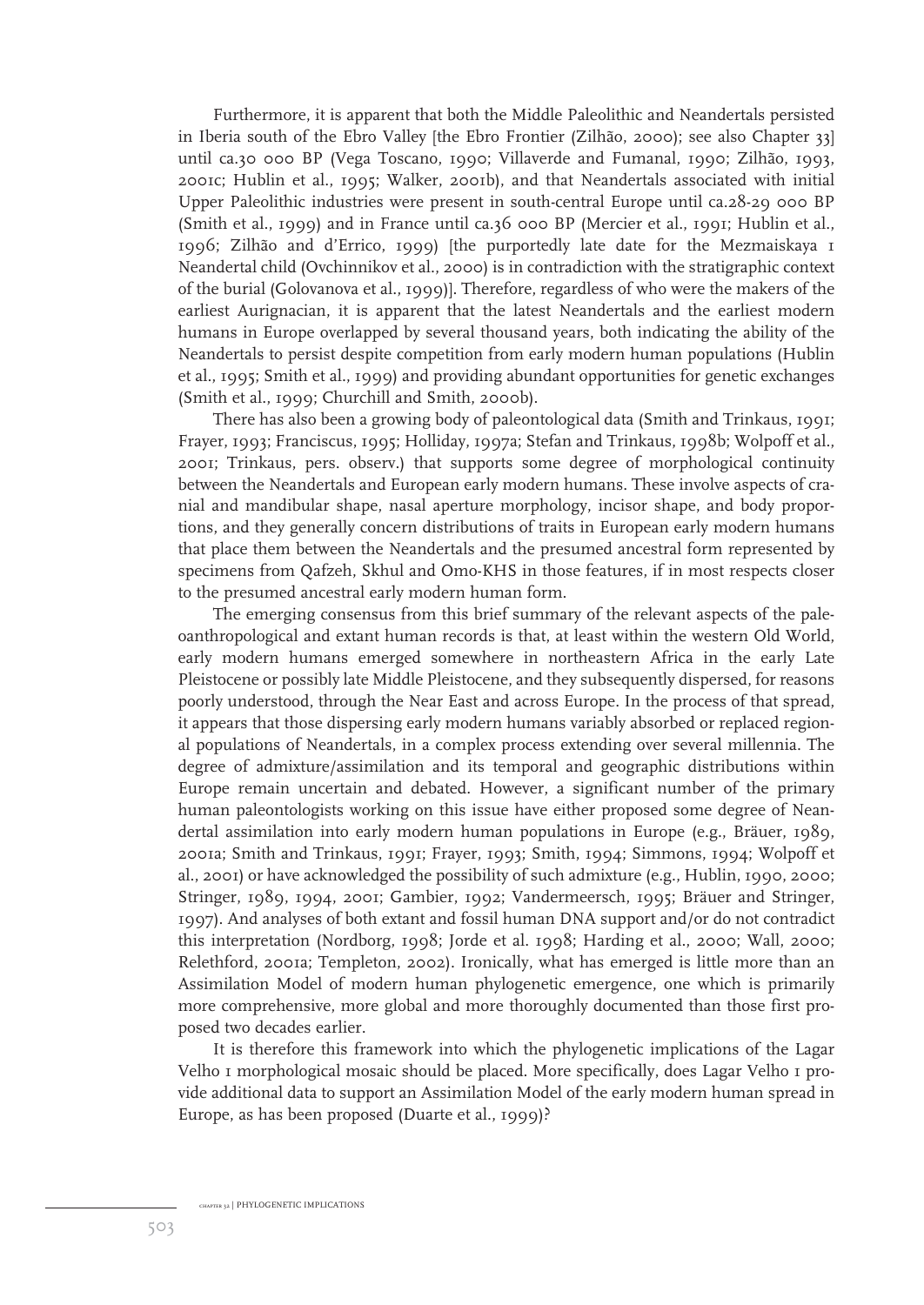## *Relevant Comparative Samples*

As discussed in Chapter 16, the relevant samples for the assessment of evidence of Neandertal - early modern human admixture in the Lagar Velho I remains are: I preceding European Neandertals, and 2) roughly contemporaneous European early modern humans. These are the only lineages that could have reasonably been directly ancestral to Lagar Velho 1, given the chronological position of the specimen and geographical constraints in the culde-sac of southwestern Europe. No other lineage could have served as its ancestor without leap-frogging in time and/or space over one or the other of these groups.

It is well recognized that the ideal samples for this analysis would be western European, especially southwestern European, Neandertals and early modern humans predating 25 000 years BP from the same region. However, Iberian Neandertal remains are fragmentary and relatively rare, consisting of isolated crania, mandibles, teeth and a few limb bones, only two of which (Devil's Tower I and Piñar 3) are juveniles. There are no associated Neandertal skeletons from south of the Pyrenees, and the closest ones in time and space would be those of southwestern France, especially the Châtelperronian Saint-Césaire 1 partial skeleton but also the later Middle Paleolithic ones from La Chapelle-aux-Saints, La Ferrassie, and Roc de Marsal. Early modern humans are even less common and more fragmentary from Iberia, being essentially unknown before the Solutrean; the only pre-Solutrean remains appear to be the lost fragmentary ones from El Castillo (Garralda, 1989; Straus, 1992) and an occipital from Malladetes (Arsuaga et al., 2001a). The closest ones in time and space are the late Aurignacian remains from La Quina and Les Rois, the Aurignacian or Gravettian remains from Cro-Magnon, the unpublished Gravettian remains from Cussac (Aujoulat et al., 2001), Gravettian remains from northwestern Italy, and the partial skeleton from Paviland.

As a result of this paucity of directly relevant human remains, both of these samples can be augmented by including morphologically and temporally similar human remains from across Europe, but it is necessary to restrict the Neandertals to those from the early last glacial (OIS 4 and OIS 3) and the early modern humans to those at least before the last glacial maximum (ca.20 000 years BP ). More distant samples in time and space can be relevant, but only for providing either out-groups or a general comparative framework for morphological patterns and developmental trajectories among robust Pleistocene *Homo*. In this sense, the Qafzeh-Skhul sample, with its large number of immature specimens, becomes particularly appropriate. It also provides a general reference for the probable initial Out-of-Africa ancestral form.

The choice of these potential "ancestral" samples parallels conceptually what would be used reasonably for assessing microevolutionary population relationships within the later Holocene. For example, if one wanted to assess degrees of admixture between Moors and Portuguese during the Islamic period, the reference samples would be preceding Portuguese and their contemporaneous northwestern African populations. Samples from further afield would serve only to provide an out-group framework for assessing the degree of difference between the samples in question.

Consequently, the relevant reference samples for the evaluation of the morphological mosaic of Lagar Velho 1 are the European Neandertals and early modern humans, plus other samples (fossil and recent) to assess aspects of development, normal variation, underlying biology, and integration.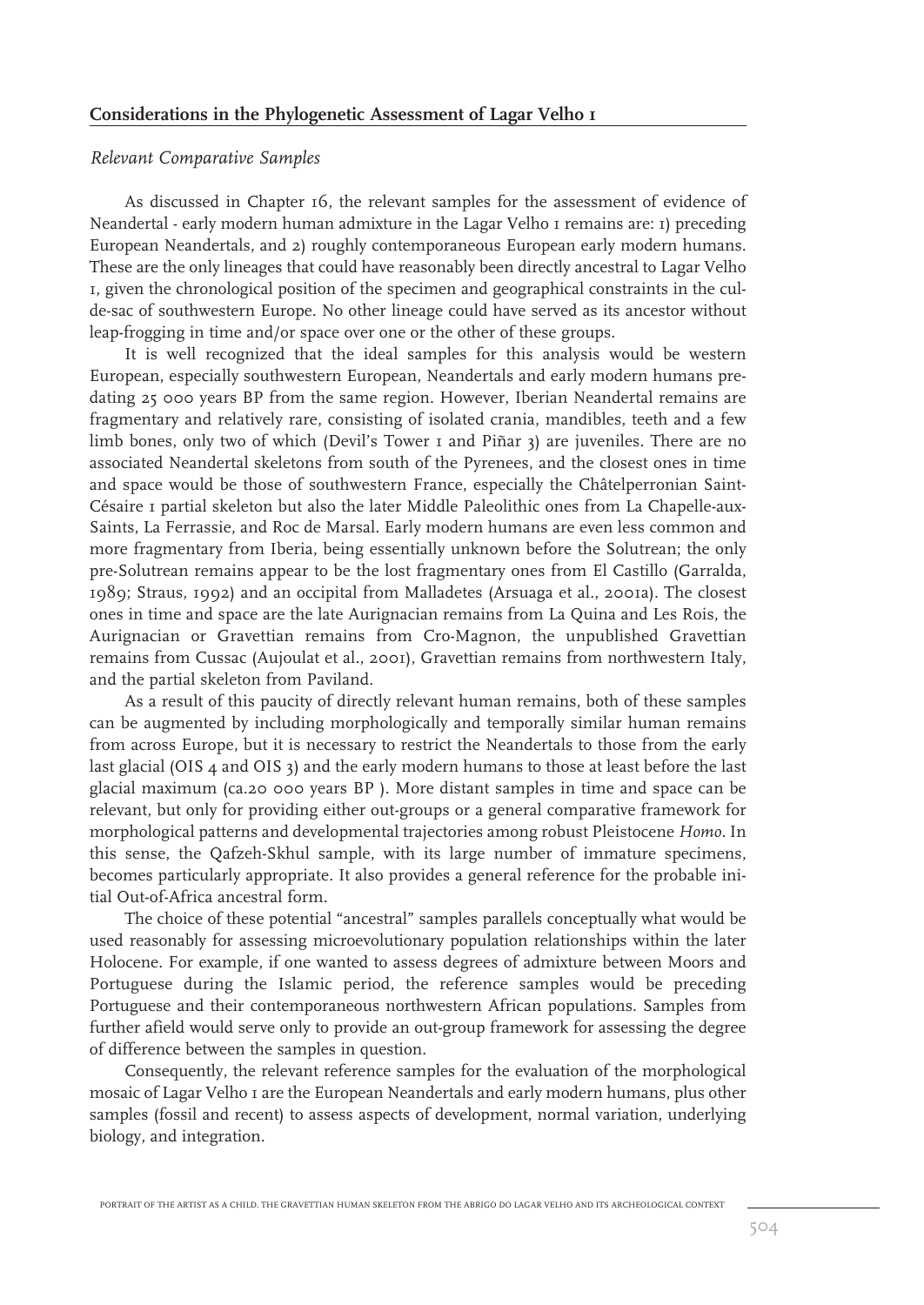## *Developmental Age*

The Lagar Velho I remains are those of a juvenile who died approximately during the fifth year postnatal, and most assessments of morphological affinities are based on comparisons of mature individuals from the relevant samples. This has led to comments that it is difficult to assess phylogenetic issues based on an immature specimen, and that any such interpretations are consequently questionable (e.g., Tillier, 2000). However, it should be kept in mind that it is not unusual for immature specimens to provide major amounts of phylogenetic and paleobiological information in hominid paleontology (e.g., Taung 1, Olduvai Hominid 7, KNM-WT 15000, Perning/Modjokerto 1, ATD6-69, Qafzeh specimens). Moreover, and more directly applicable to the issues here, there is an extensive literature documenting the importance of the analysis of both Neandertals and early modern human immature specimens for our assessments of the biological similarities and differences between these two groups (e.g., Fraipont, 1936; de Lumley, 1973; Heim, 1982b; Tillier, 1983a, 1987, 1999; Hublin et al., 1987; Tompkins and Trinkaus, 1987; Minugh-Purvis, 1988, 1998; Madre-Dupouy, 1992; Rak et al., 1994; Mallegni and Trinkaus, 1997; Dodo et al., 1998; Stringer, 1998; Maureille and Bar, 1999; Golovanova et al., 1999; Elyaqtine, 1999; Krovitz, 2000; Minugh-Purvis et al., 2000; Ishida and Kondo, 2001; Ponce de León and Zollikofer, 2001).

Yet, it is fully recognized that many aspects of morphology change during growth and development, and that the proportions of structures relative to each other can change markedly during immature life. Indeed, one of us (ET) has previously assessed a variety of aspects of this question in both recent and Pleistocene human remains (e.g., Tompkins and Trinkaus, 1987; Ruff et al., 1994; Tardieu and Trinkaus, 1994; Mallegni and Trinkaus, 1997), extensive literature is available for many of the features in question here, and we have provided in the comparative regional anatomical chapters above a variety of data and references documenting aspects of these developmental changes.

Moreover, each anatomical system needs to be evaluated on its own terms, since different systems develop at contrasting rates; some appear in the mature form (e.g., dental crowns), some achieve their mature form perinatally (e.g., temporal labyrinthine morphology), others change little and in predictable manners during development (e.g., suprainiac morphology, nasal aperture morphology, limb segment proportions, mandibular symphyseal orientation), some change markedly but the contrasts in morphological developmental trajectories appear early in development (e.g., many aspects of the facial skeleton), and others exhibit significant changes during development. This is all part of normal biology and to be expected. There are also other features (e.g., pollical phalangeal lengths and fibular diaphyseal morphology) for which we do not currently know the developmental trajectories in Neandertals and modern humans, and therefore they cannot be employed in phylogenetic assessments.

The assessment of these different patterns of development and the assignment of morphological features to developmental patterns is, and has to be, based on uniformitarian principles. In this, given the phylogenetic proximity of both Neandertals and early modern humans to extant humans, the uniformitarian sample of choice is recent humanity. Therefore, if a developmental pattern can be shown to exist among recent humans, it should be applicable to the Late Pleistocene fossil record unless paleontological data exist to contradict such an application. To date, none of the Late Pleistocene immature remains has been shown to contrast with normal modern human patterns of variation in their *developmental trajectories*, whatever the actual morphological form might be.

Arguments that the samples of immature Late Pleistocene Neandertals and/or early modern humans are inadequate to assess developmental patterns for those human groups

chapter 32 | PHYLOGENETIC IMPLICATIONS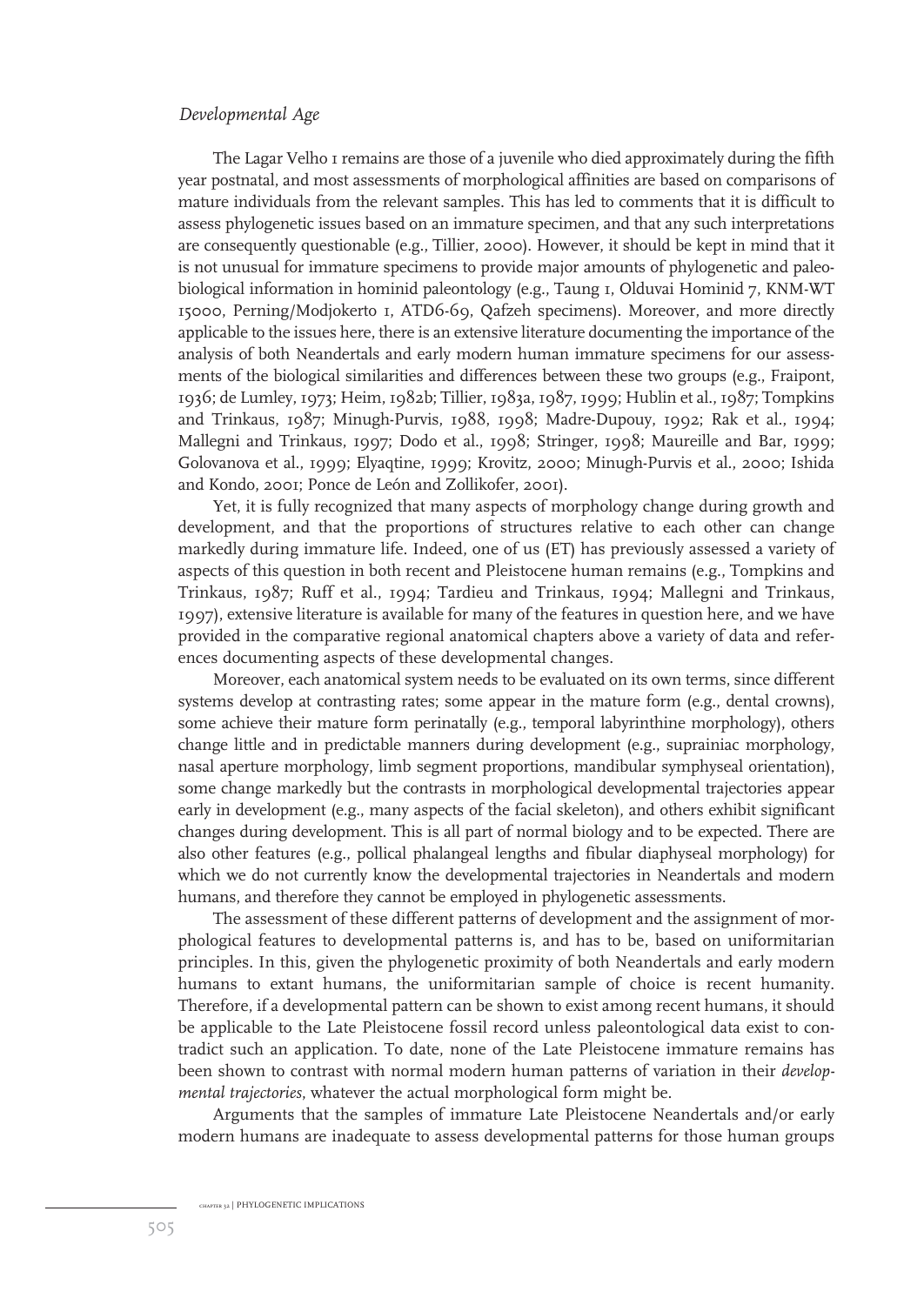(e.g., Hublin, 2000; Tillier, 2000) are rarely appropriate. Indeed, the normal procedure (e.g., Tompkins and Trinkaus, 1987; Tillier et al., 1995; Mallegni and Trinkaus, 1997; Dodo et al., 1998; Tillier, 1999; Duarte et al., 1999; Cunha, 1999; Kondo and Ishida, 2001; Ponce de León and Zollikofer, 2001; see especially Chapters 17, 22, 25, 29 and 30 above) is to establish a growth pattern based on recent human samples and then to determine where the fossil immature specimens fall relative to that growth trajectory. It is statistically routine to then assess the degree of difference between the fossil specimen(s) and the recent human reference sample. For many, but clearly not all morphological complexes, there is a sufficient number of immature specimens to assess whether the sample in question falls on the same trajectory as the recent human reference sample and the direction of its deviation (if any). Moreover, the use of sufficiently large recent human immature samples increases statistical power and thus allows appropriate analyses of the fossil specimens.

Consequently, as discussed in detail in the preceding chapters for most of the morphological features of concern here, it is possible to assess whether the morphological configurations of Lagar Velho 1 align it more closely with one or the other of these reference samples, or whether there is too large an overlap in the known or expected ranges of variation (in a probabilistic distributional sense) between the reference samples to evaluate the affinities of Lagar Velho 1 for the feature in question.

## *Pathological Alterations and Development*

It is of concern to assess whether the Lagar Velho I individual, other than its deceased state, sustained pathological lesions or developmental abnormalities that would have altered its morphological patterns. Although there are lesions on the specimen, all of them are minor. Moreover, there are several indications of normal developmental processes.

The dental remains exhibit no macroscopic developmental defects of the dental enamel (enamel hypoplasia), although there are minor ones at a microscopic level (Chapter 31). None of them indicates more than the most minor of systemic developmental insults. These are associated with minor transverse lines adjacent to the metaphyses of several of the long bones, especially of the lower leg and the feet (Chapter 31). There was a mild periosteal reaction on the external anterolateral mandibular corpus, but the new bone on the surface is thin and has not altered the adjacent contours of the mandible. And the left radius sustained a minor traumatic injury to its lateral midshaft, which altered the immediately adjacent cortical bone endosteally and subperiosteally but did not affect the remainder of the radial diaphysis (Chapter 31). All of these lesions are minor to trivial, and for the only one that altered the adjacent morphology (the radial injury), the morphological assessment can easily correct for the lesion.

There are several aspects of the axial and lower limb skeleton that are developmentally plastic and will reflect any abnormalities in postural or locomotor development. These involve the development of the sinusoidal curve of the iliac crest, of the torsional curvatures of the ribs, and of the angular orientations of the femoral neck, the femoral condylar metaphysis, the tibial condylar metaphysis, the metatarsal heads and the hallucal phalanges. They also include the trabecular patterns of the proximal femora and tibiae. All of them indicate fully normal patterns of development for an active juvenile (Chapters 27 to 29). In addition, the diaphyses of the femora and tibiae exhibit levels of robusticity which are similar to those of other Pleistocene juvenile lower limb bones once they are appropriately scaled for the body and limb segment proportions of the individual (Chapter 29). This is confirmed by the low level of asymmetry of those diaphyses, indicating normal balanced loading of the lower limbs.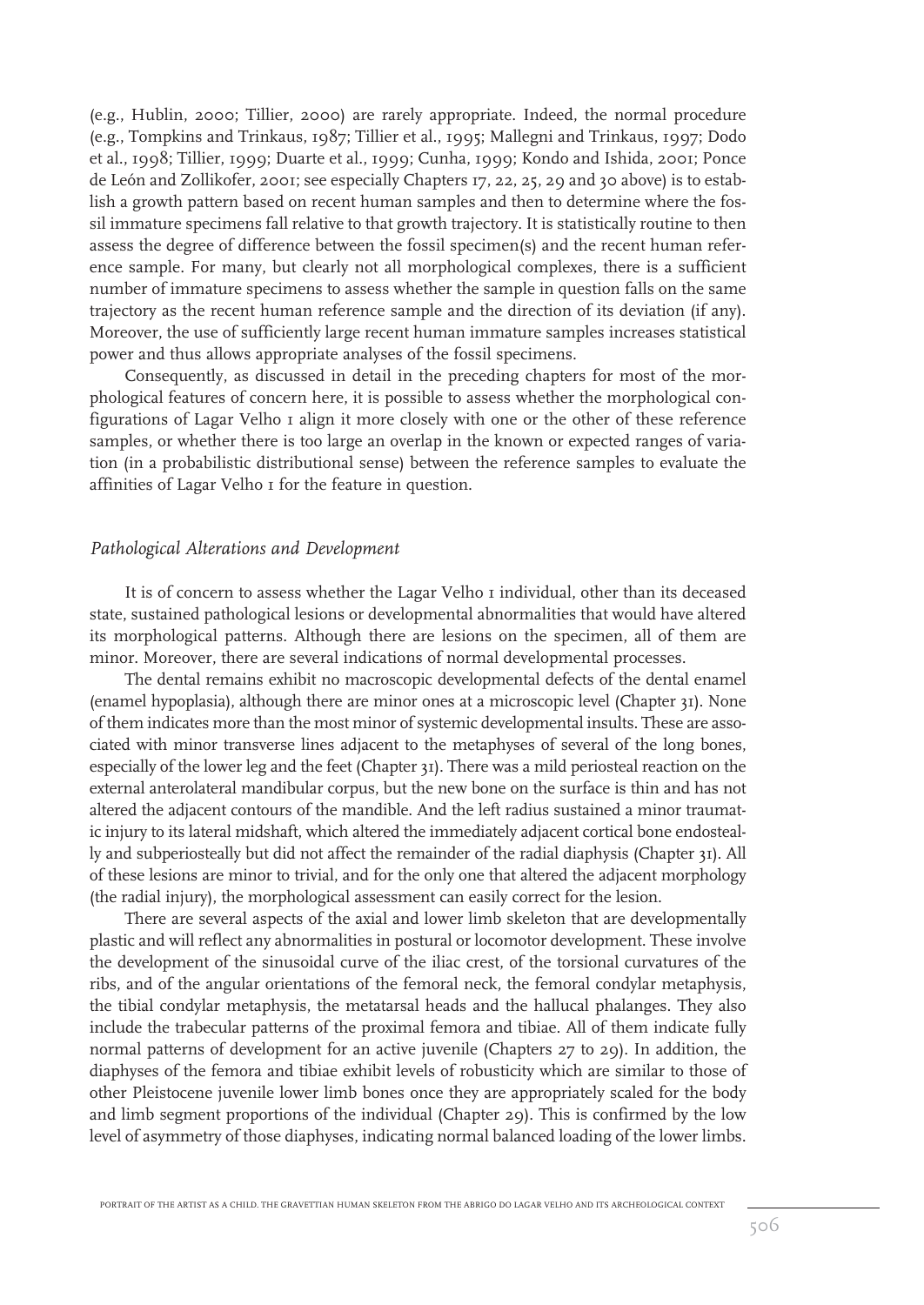The various indications of developmental status, including cranial synchondrosis formation and fusion, epiphysis formation and metaphyseal morphology, are all in agreement with the estimated age-at-death from the dentition of the second half of the fifth year postnatal (Chapter 15). There is a slight delay in the formation of a few of the epiphyses, but all of them appear to be well within normal recent human ranges of variation, especially given the margin of error in the dental age assessment. There is a modest delay relative to early modern humans and most recent humans in the closure of the foramen of Huschke (Chapters 15 and 17), although it remains within the range of variation of the latter.

Consequently, even though Lagar Velho 1 sustained a set of the minor insults that are common to most recent human juveniles and must have been for Pleistocene children, there is nothing in the observable pathological lesions or the indications of postural and locomotor function to indicate anything other than a normally developing child.

#### *Archeological Association*

It has also been suggested (e.g., Raposo, 1999; Tattersall and Schwartz, 1999) that the Gravettian age and archeological associations of Lagar Velho 1 should have some bearing on the interpretation that it exhibits a mixture of Neandertal and early modern human ancestry. The similarities of its burial ritual, with abundant ochre and body ornaments, to those of Gravettian early modern humans across Europe have been especially noted. These archeological similarities have been used to argue that the child's social group was fully Upper Paleolithic in its behavior (something with which we agree) and therefore its ancestry must have been fully "modern" (with which we do not agree). This line of reasoning exhibits a profound confusion between human biology and culture, a linking of the two in a manner that was explicitly rejected in sociocultural anthropology a century ago. The archeological context of the child, other than providing a chronological and cultural context for the individual, has no bearing on any interpretations regarding its human phylogenetic significance (see also Chapter 33)

#### **The Morphological Mosaic of Lagar Velho 1**

The phylogenetic assessment of the morphological characteristics of Lagar Velho I involves dividing characters into those which are distinctively early modern human, those which are distinctively Neandertal, those which occur in higher frequencies among the former, and those which occur in higher frequencies among the latter. There are also a number of features discussed in the preceding chapters which the two reference groups share, either as ancestral traits or as shared derived features relative to earlier Early and Middle Pleistocene presumed common ancestors; those shared traits are not considered here. There is also a number of features for which the morphology is ambiguous, either due to fragmentation or unclear developmental trajectories; these aspects are not considered here although they are discussed in the preceding chapters.

Any such division of traits into these polarities is to a degree artificial, since we know that the individual lived for half a decade as a functioning human. Therefore, the characters must have been biologically integrated and not put together into some form of a chimera. Moreover, it is unlikely that all of these traits were biologically independent, given the constraints of functional and structural integration and forms of pleiotropy. However, except in

chapter 32 | PHYLOGENETIC IMPLICATIONS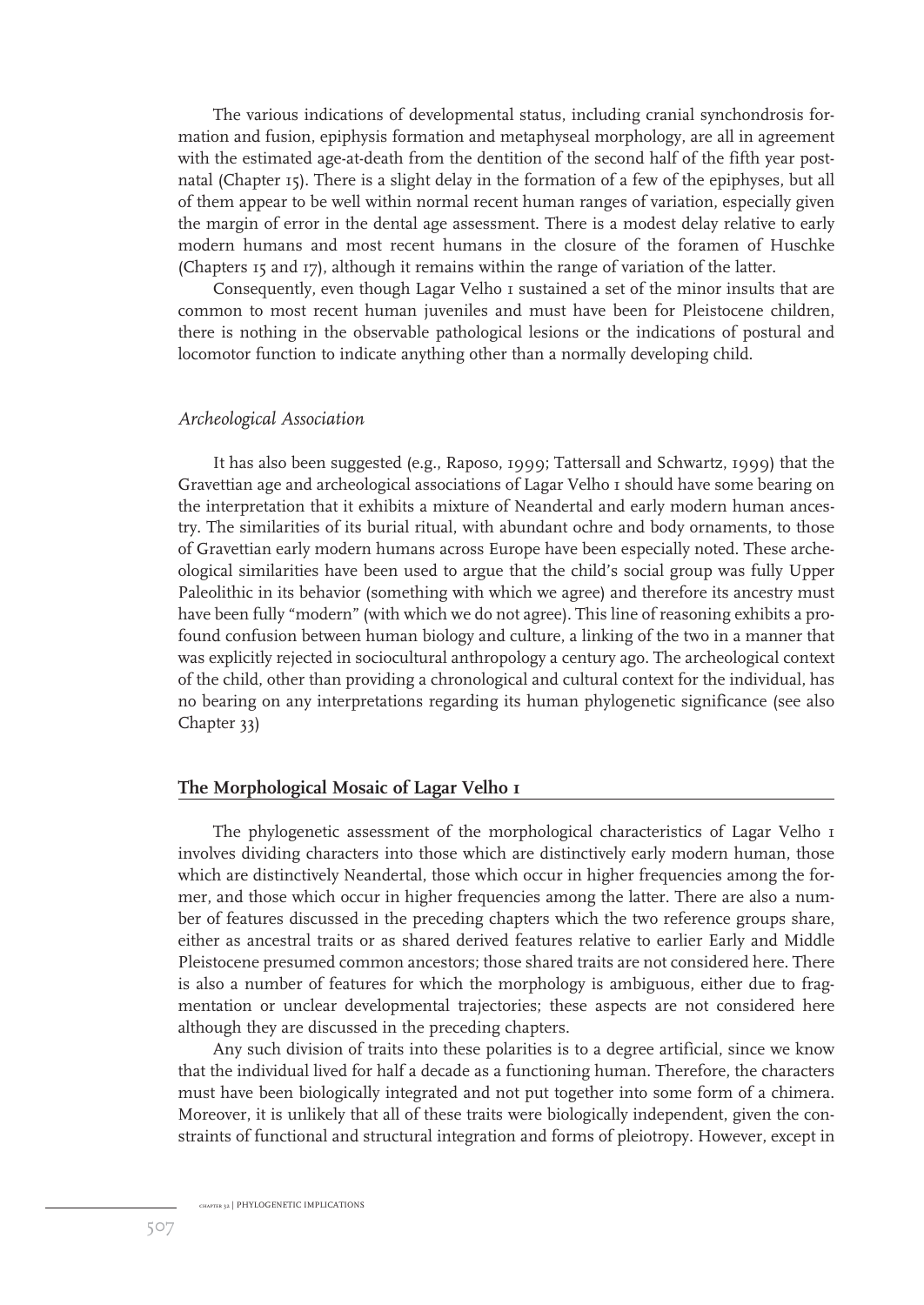a few cases, we do not know these patterns of integration. The traits are therefore presented largely as separate entities, with possible patterns of integration discussed as appropriate. The relative distributions of the traits between the categories will be considered, but it would be fallacious to treat them all as independent characters in any quantitative assessment of the individual's affinities.

It is also difficult to conceptualize these traits in all cases as simply early modern or Neandertal in a European context, if indeed some degree of admixture took place between Neandertals and in-dispersing early modern humans to the north and east of western Iberia. If some degree of assimilation of other European Neandertal populations had taken place, then those early modern human populations dispersing south of the Ebro Frontier already had both early modern human and Neandertal ancestry. If the assimilation was sufficiently large or recent to lead to the presence of some Neandertal traits in those early modern human populations, it may well have obscured the ultimate polarities of some of the traits in question. Such a mixture of "Neandertal" and "early modern human" features in the populations dispersing across the Ebro Frontier would bias the analysis toward minimizing the perceived mix of characters in Lagar Velho 1, since it would reduce the morphological distance between the Neandertals and Gravettian early modern humans and make "Neandertal features" appear less distinctive of the Neandertals. Indeed, for this reason several of the features listed as occurring in higher frequencies among the Neandertals may well have been distinctive Neandertal features had such prior admixture not taken place.

## *Characteristics Indicating Early Modern Human Ancestry*

As previously noted (Trinkaus et al., 1999b), Lagar Velho I is principally a "modern human child with genetically-inherited Neandertal traits." Consequently, the majority of the diagnostic traits preserved on the skeleton align it with European early modern humans. These traits include a series of cranial features (Chapters 17 to 20 and 22), mandibular aspects (Chapter 21), a couple of dental ones (Chapters 23 and 24), and a few postcranial aspects (Chapters 28 and 30).

The overall cranial shape, including the relative cranial breadth, are similar to those of early modern humans. The supraorbital region lacks the swelling for the incipient supraorbital torus seen in Neandertal juveniles. The mastoid processes are both large, making them especially similar to European early modern humans, and they project laterally from the coronal contour of the neurocranial vault, rather than rounding inferomedially as do those of the Neandertal immature and mature temporal bones. The auditory meatus is not diagnostic in its oval shape, but the anterosuperior to posteroinferior orientation of the major axis of the meatus is similar to those of recent humans and contrasts with the orientation of the major axis of ovoid Neandertal meatus. The auditory ossicles are modest in size and morphologically similar to those of early and recent modern humans. In the nasal region, the pre-maxillary suture is fully fused and obliterated, and the nasal height and breadth are modest, both of which align it with Upper Paleolithic early modern humans. In addition, the nasal aperture is piriform rather than squared (in contrast with the derived Neandertal pattern), and the inferior nasal aperture margin is convexly rounded anteroposteriorly, providing a sub-nasal gutter, a configuration present in some European early modern humans but absent from the last glacial Neandertals [a rounded margin is present in earlier European and non-European archaic *Homo*, but not in the early last glacial Neandertals (Franciscus, 1995)]. And the interorbital breadth is rather small for all of the samples but closest to the early Upper Paleolithic one.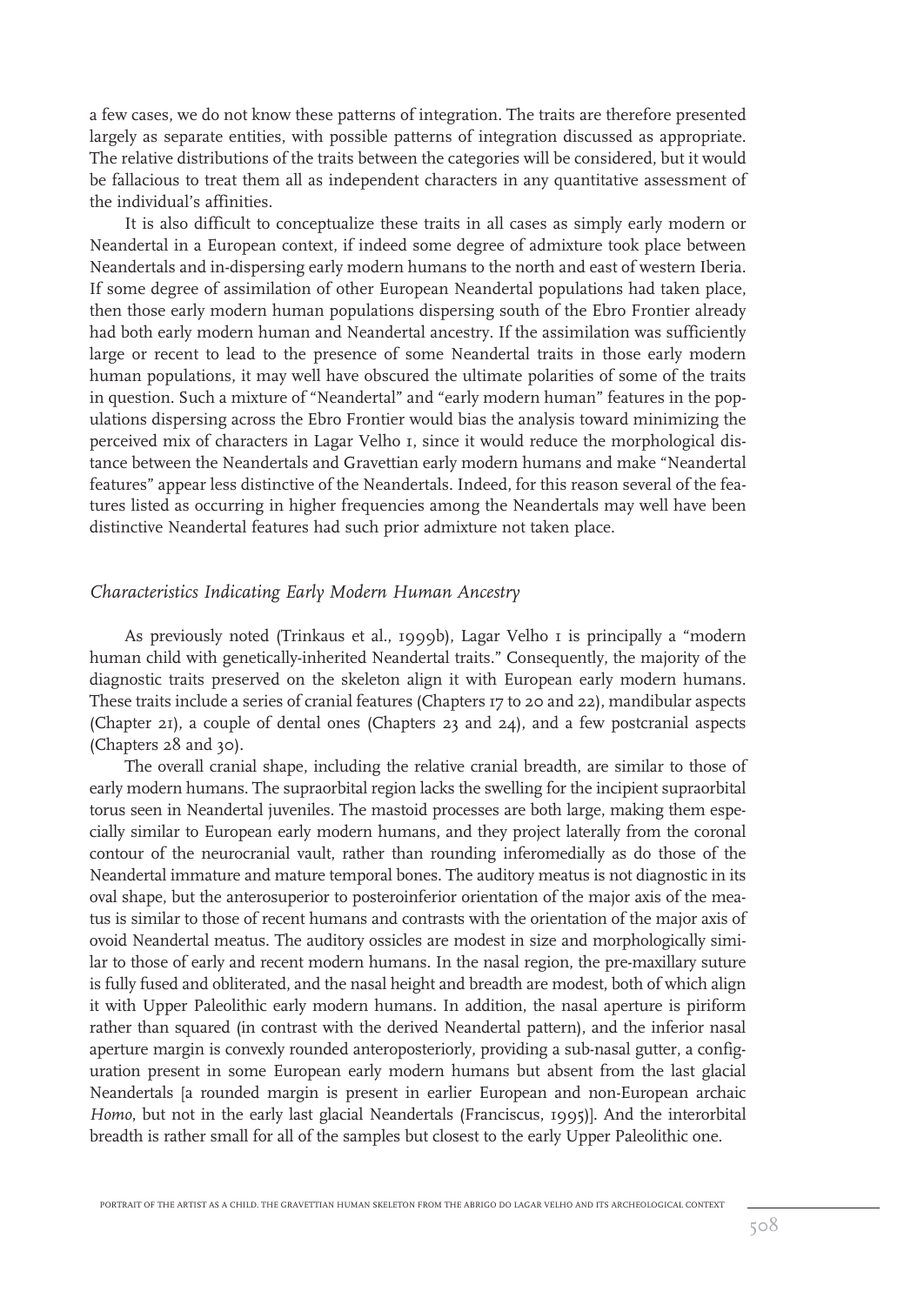The Lagar Velho 1 mandible is most notable for its prominent *mentum osseum* with a clearly projecting *tuber symphyseos* and strongly projecting lateral tubercles. Together these form a prominent *trigonum mentale* (*tuberculum laterale* and *tuber symphyseos*). The evolution of the modern human chin is one of the differential development of the portions of the *trigonum mentale* and other associated features of the *mentum osseum*, and not the evolutionary appearance of novel features, since most of these detailed aspects of the "chin" are present in both immature and mature Neandertal mandibles, as well as in some earlier archaic *Homo* specimens (Mallegni and Trinkaus, 1997; Dobson and Trinkaus, 2002). What aligns the Lagar Velho I anterior mandibular symphysis with a minority of European early modern humans and especially more recent humans is the *size* and *projection* of these features, and not merely their presence.

In addition, the Lagar Velho 1 mandible exhibits a narrow anterior dental arcade, one which is narrow relative to both those of immature Neandertals and those of juvenile early modern humans. It is likely that this is related to the relative dimensions of the permanent mandibular anterior teeth, since at least the  $I<sub>2</sub>$  of Lagar Velho I is relatively small and its size relative to the  $M<sub>r</sub>$  is well within early modern human ranges of variation and separate from the Neandertal distribution. In addition, the maxillary incisors exhibit moderate doubleshoveling, which is relatively rare among European early modern humans and is unknown among the Neandertals with their mesiodistally strongly convex labial maxillary incisors.

The two distinctly early modern human postcranial traits relate to body laterality, clavicular length and pubic breadth. The relatively short clavicle of Lagar Velho I distinguishes it from the long ones of Neandertal adults and at least one Neandertal child, and the relatively mediolaterally short superior pubic ramus contrasts with the longer ones of immature Neandertals. The other postcranial similarity to early modern humans and contrast with the Neandertals, femoral robusticity (when scaled only to femoral length), relates to these body proportions, since it reflects habitual baseline load levels on the lower limbs from the body core; a narrow trunk reduces the load levels and hence the femoral robusticity for a given overall level of activity. Since Neandertal and European early modern human adults have similar levels of femoral and tibial diaphyseal robusticity once body proportions are taken into account (Trinkaus et al., 1999c; Ruff et al., 2000), and their neck-shaft angles (reflecting immature locomotor load levels) are the same (Trinkaus, 1993b), it is expected that their juveniles would have had similar activity levels.

## *Characters Indicating Neandertal Ancestry*

There are only a few aspects of the Lagar Velho I skeleton which are clearly distinctively Neandertal in their configurations (Chapters 17 and 25). The semispinalis capitis fossae on the occipital bone are strongly marked and clearly separated along the midline; this is in contrast to the early modern human arrangement in which they are both more modest in development and meet along the midsagittal line. In addition, the large projection of the juxtamastoid eminence, when measured from the Frankfurt horizontal and considered separately from the large and bulbous mastoid process, aligns Lagar Velho I with the Neandertal juveniles and separate from early modern human juveniles; it is only much older early modern human immature specimens who match the juxtamastoid projection seen in both of the temporal bones of Lagar Velho 1.

The crural proportions, or tibial to femoral length proportions, of Lagar Velho I (the first Neandertal feature to be noticed on the remains) are distinctively within the Neandertal

chapter 32 | PHYLOGENETIC IMPLICATIONS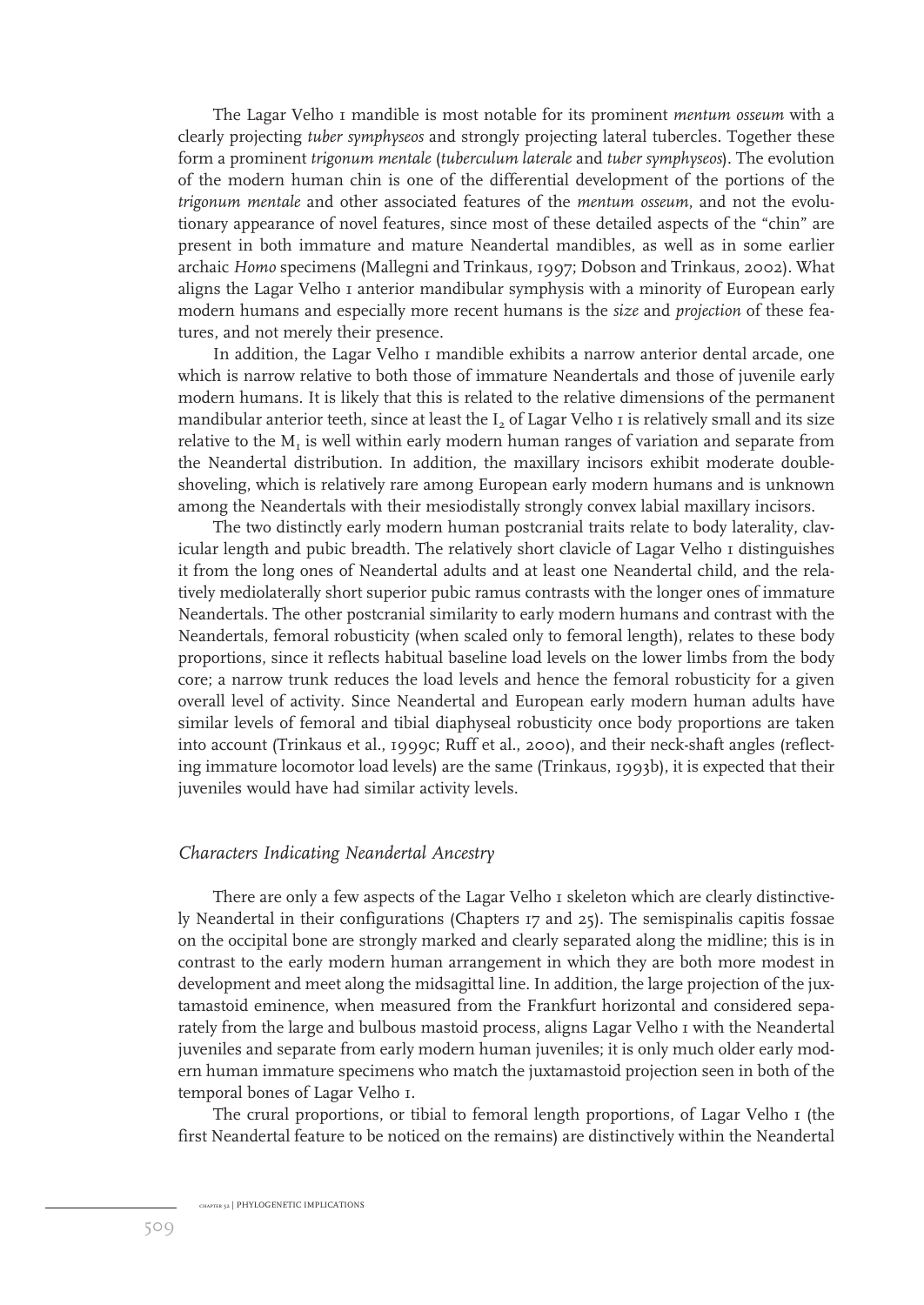range compared to juvenile specimens of both groups, and its predicted adult value is close to the Neandertal sample mean even though the 95% confidence interval for it overlaps the lower end of the early modern human range of variation. A secondary effect of these limb segment proportions biomechanically, the relative levels of femoral versus tibial robusticity (measured solely relative to bone length), fully aligns Lagar Velho 1 with the Neandertals (Chapter 29).

The short distal limb segment of Lagar Velho I lower limb is unlikely to be the result of either developmental plasticity or short-term evolutionary changes. As discussed in Chapter 25, nutritional effects are unlikely to have short-term effects on these limb segment proportions, and short-term climatic stress during development, although it can alter overall body size and proportions, does not produce any consistent effects on limb segment proportions. Moreover, as mentioned in Chapter 25, it is also very unlikely that these crural proportions could have occurred as a result of short-term (genetic) adaptation to last glacial climates in coastal Portugal (*contra* Stringer, 2001). There are immature and mature Gravettian human remains from between 24 000 and 27 000 years BP from coastal Wales (Paviland), the central European plain (Dolní Věstonice) and northern Russia (Sunghir), all of which experienced considerably colder temperatures than western Iberia throughout OIS 3 (van Andel, 2002). Yet, all of the individuals from these sites exhibit high (tropical) crural indices (Holliday, 2000b; Kozlovskaya and Mednikova, 2000; Sládek et al., 2000), indicating little if any adjustments in limb segment proportions (developmental or genetic) to cold stress during the first 10 millennia after the establishment of early modern humans in these regions.

In addition, the "cold adapted" body proportions of Lagar Velho I are reflected principally in the relatively short tibiae and fibulae and their diaphyseal robusticity, and to a lesser extent in its brachial proportions (Chapter 25), whereas aspects of the trunk indicate relatively "warm-adapted" proportions; even though some mosaic of changes in these proportions has been documented in other Gravettian remains (principally in trunk breadth in the opposite direction) (Holliday, 1997a, 2000b), none of them has the degree of contrast seen in Lagar Velho 1. It appears unlikely that one portion of the body (the distal legs and to a lesser extent the forearms) would respond to short-term climatic adjustment whereas the rest (body breadth) would not.

There are two other aspects of the skeleton that might be considered as distinctive Neandertal features, the presence of a suprainiac fossa and the retreat of the anterior mandibular profile. The former has been considered to be a uniquely derived Neandertal feature (Santa Luca, 1978; Hublin, 1978b; Stringer and Hublin, 1999), and it is entirely absent from the two European earlier Upper Paleolithic early modern human juvenile occipital bones; however, the presence of similar features in a minority of early modern humans means that it should conservatively be considered among features occurring more commonly among the Neandertals. Similarly, although the anterior symphyseal angle of Lagar Velho I is significantly outside of the early modern human range of variation (Chapter 21), it is approached by Předmostí 2 mandible (but see below) and is therefore not considered to be distinctively Neandertal.

## *Characters Which Occur in Higher Frequencies Among Early Modern Humans*

The Lagar Velho I remains exhibit several features that occur (or are likely to occur) in both samples but are more common or more strongly expressed in the European early modern human sample (Chapters 17, 21, 23 and 29).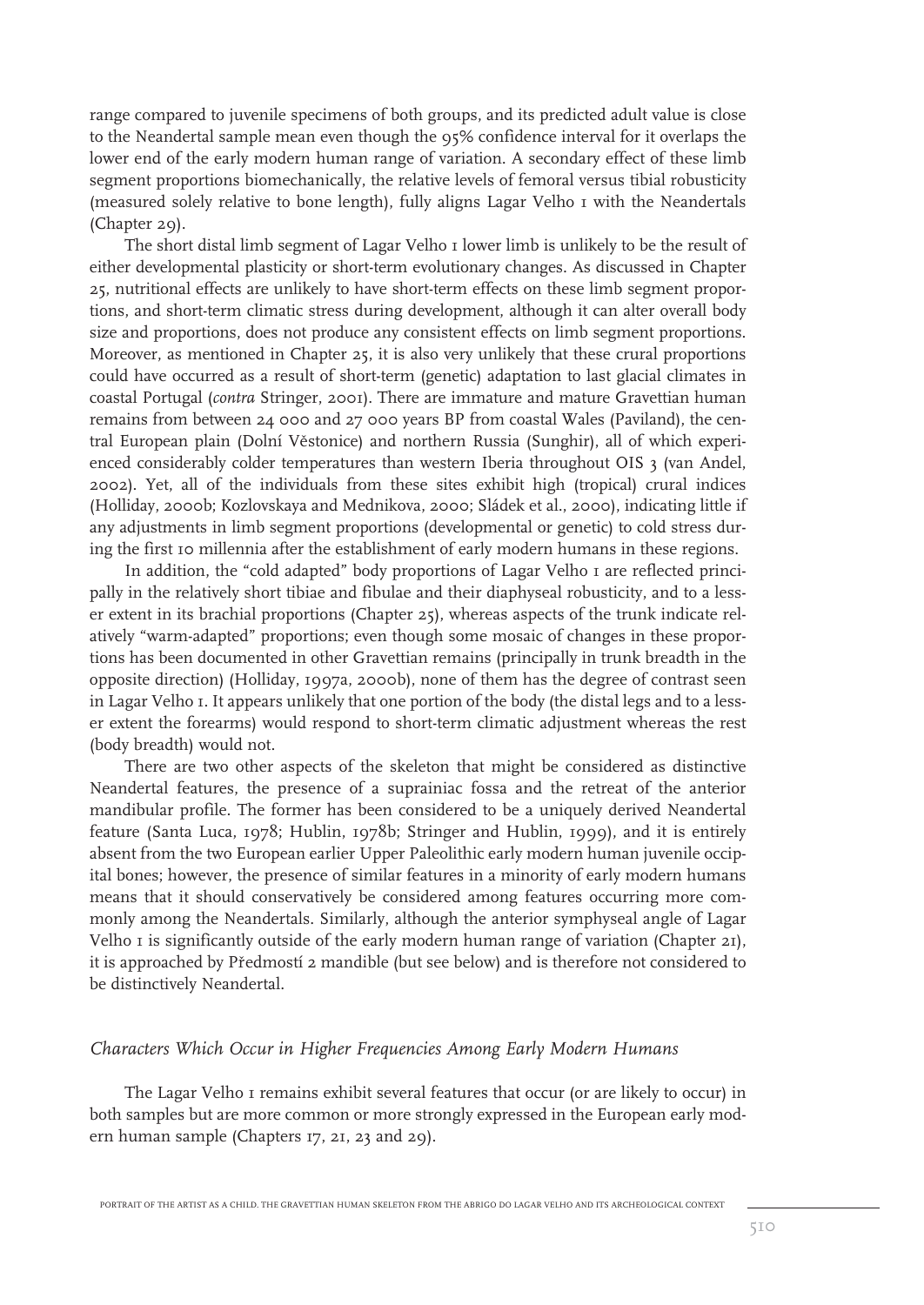The first of these features is the degree of sagittal, or bregma-lambda, curvature; although both of these Late Pleistocene samples are relatively platycephalic, the early modern human one is less so and Lagar Velho I is closer to it. One feature that reflects the relative shortness of the Lagar Velho I facial skeleton, maxillary zygomatic root position at the dm<sup>2</sup>, places it closer to the early modern human juveniles but not fully separate from the Neandertals. However, a parallel reflection in the mandible, the mental foramen at the dm<sub>1</sub>, does not distinguish the immature samples (as it does the mature ones) and therefore provides little information on facial projection in these juvenile specimens. The labyrinthine morphology, although close to the Neandertal pattern in some aspects, is more closely aligned with the modern human pattern.

In the mandible, the mandibular notch shape is largely symmetrical, and there is no trace of a distinctive superior medial pterygoid tubercle. Both configurations are known for Neandertals (immature and mature), but they occur more commonly among early modern humans. And the absence of a mid-trigonid ridge on the  $M_i$  is more common among early modern humans, as are the modest shoveling and lingual tubercles of the maxillary incisors.

Two upper limb features place Lagar Velho 1 closer to its early modern human contemporaries but do not completely distinguish it from the Neandertals. These include the anterior rotation of the radial tuberosity and the absence of an opponens pollicis crest on the first metacarpal. Interestingly, one of the Neandertals to exhibit a more anteriorly rotated radial tuberosity is the Saint-Césaire 1 Châtelperronian specimen, suggesting that this feature may not separate late Neandertals from early modern humans. The modest radial lateral curvature of Lagar Velho 1 appears to align it more with more mature early modern humans, but it does not distinguish it from juvenile Neandertals and is therefore not included among these features.

## *Characters Which Occur in Higher Frequencies Among Neandertals*

A similar number of features of Lagar Velho 1 place it closer to, but not exclusively with, the Neandertals (Chapters 17, 21, 25, 29 and 30). In the neurocranium, these include the anteriorly dominant meningeal sulci on the parietal bones, the presence of a suprainiac fossa, and the vertical position of the posterior zygomatic root relative to the auditory meatus. Even though the suprainiac fossa has been considered a distinctive Neandertal feature, it is considered here conservatively as only a Neandertal-like feature given the rare presence of similar features among early modern humans. In the superior facial skeleton, the thickening of the supraorbital margin is close to those of Neandertal juveniles and is at the robust end of the range of variation of early Upper Paleolithic juvenile specimens, whereas the frontal process of the zygomatic bone is strongly built (Chapter 17).

The otherwise modern appearing mandible is exceptional for its degree of anterior symphyseal retreat, a degree that is all the more marked if one takes into account the strongly projecting *mentum osseum*. Were the *mentum osseum* reduced in size, similar to those of Miesslingtal 1 and La Quina 25, as well as of the older Les Rois 1 and Sunghir 2, the anterior angle would be even further from those of the other early Upper Paleolithic early modern Europeans. Yet, it is possible (but not ascertainable) that the Předmostí 2 mandible had a similar degree of retreat, but if so, it would clearly be at the low end of the range of variation otherwise documented for European early modern human juveniles; it is for this reason that this feature is listed here as "Neandertal-like" rather than distinctively "Neandertal" (alternatively, it remains possible that the configuration in the Předmostí 2 mandible indicates

chapter 32 | PHYLOGENETIC IMPLICATIONS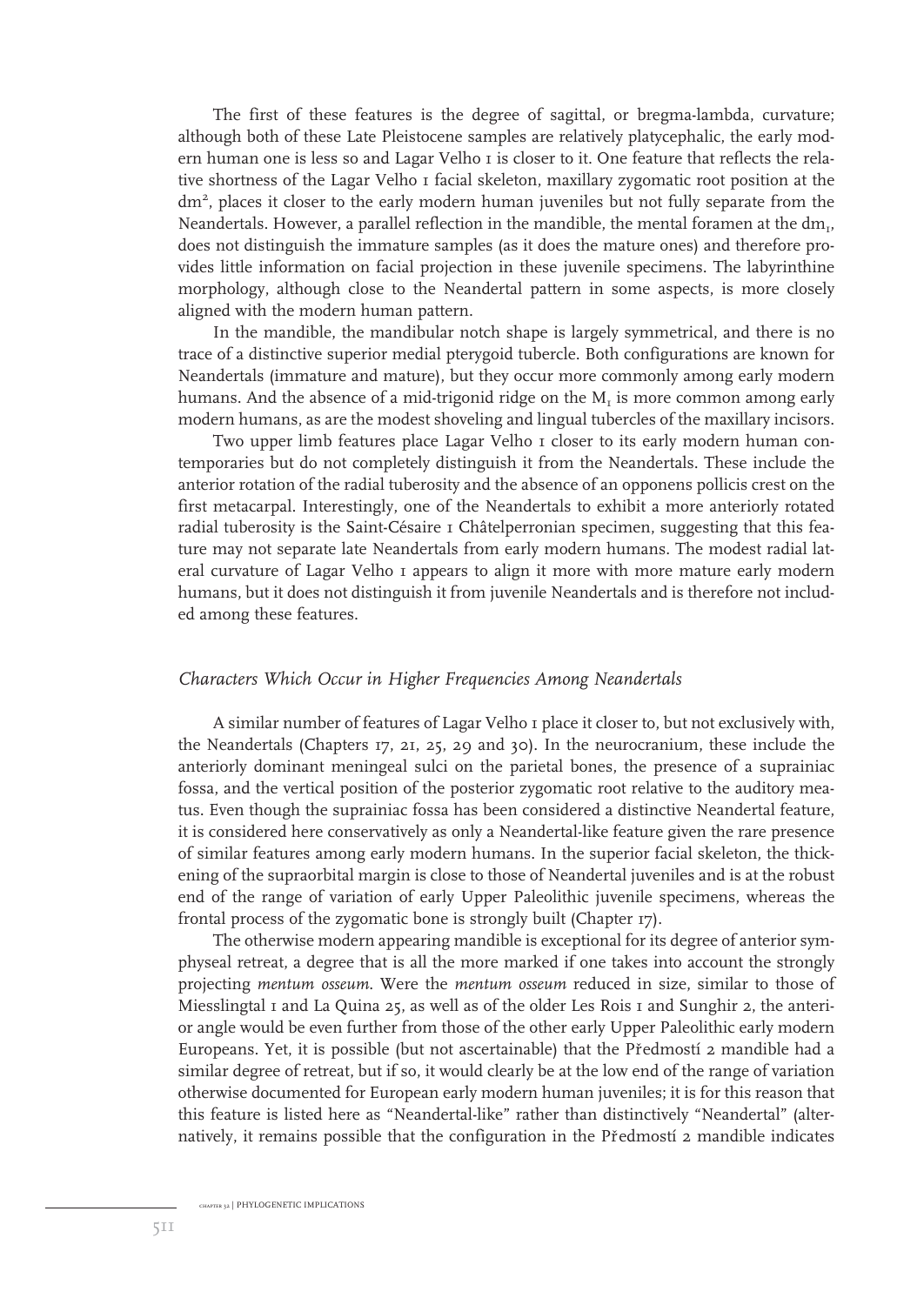previous admixture in central Europe and that this feature should in fact be considered as a "Neandertal" trait).

In the postcranial remains, three features of the upper limb, the degree of development of the pectoralis major tuberosity on the proximal humeral diaphysis, the modest brachial index, and the pronounced ulnar deviation of the distal pollical phalanx, place Lagar Velho 1 closer to the Neandertals. And in the lower limb, the degree of tibial condylar posterior displacement is marked, as it is in Neandertals and more so than in European early modern humans.

## *The Nature of the Mosaic*

In addition to the polarities of these various traits towards early modern humans or the Neandertals in the Lagar Velho I child, the nature of the mosaic for several complexes suggests an unusual combination of its ancestry. For example, the mastoid process is distinctly modern in its size and shape, but the juxtamastoid eminence is close to those of the Neandertals. The general supraorbital configuration is distinctly modern, but the degree of hypertrophy of the superior orbital margin and the frontal process of the zygomatic bones is archaic. The crural index aligns it with the Neandertals, but the indications of body breadth place it among the early modern humans. And the *mentum osseum* is derived in a modern human form, yet the symphyseal retreat aligns it with archaic humans.

These combinations of features, which are expected to generally covary given documented morphological patterns and, in some cases, underlying biology, are unusual. Some of them could be the products of individual variation or mosaic evolution during the European Upper Paleolithic, but to find a suite of disjunctions in expected combinations of associated features suggests more than just individual variation.

## **The Ancestry of the Lagar Velho 1 Morphological Mosaic**

From this complex list of features of Lagar Velho I and their affinities to either Neandertals or European earlier Upper Paleolithic early modern humans, it is apparent that the morphological mosaic is real. Moreover, the features derive from various aspects of the skeleton and dentition, such that appropriate functional and structural integration might reduce the number of features, but it would not eliminate the mosaic. The mosaic is sufficiently documented not to be wished away.

A few of these features are potentially developmentally plastic, and the exact configuration seen in Lagar Velho I may well reflect some complex interaction between the individual's genotype and its environment prior to death. However, most of them are minimally altered by the environment except in cases of pathological lesions (not an issue here - see above), and the most plastic of them (femoral and tibial robusticity) must reflect a baseline due to body size and proportions combined with normal posture and locomotion.

Since evolution consists of changing distributions of characters (however delimited), and since such distributions can only be assessed in a probabilistic framework, it is appropriate to view this morphological mosaic in such a probabilistic framework. In other words, if the null hypothesis is that Lagar Velho 1 is simply a European Gravettian early modern human juvenile (i.e.,  $H_0$ : Lagar Velho  $I =$  European Gravettian early modern human juvenile), is it possible to reject this hypothesis?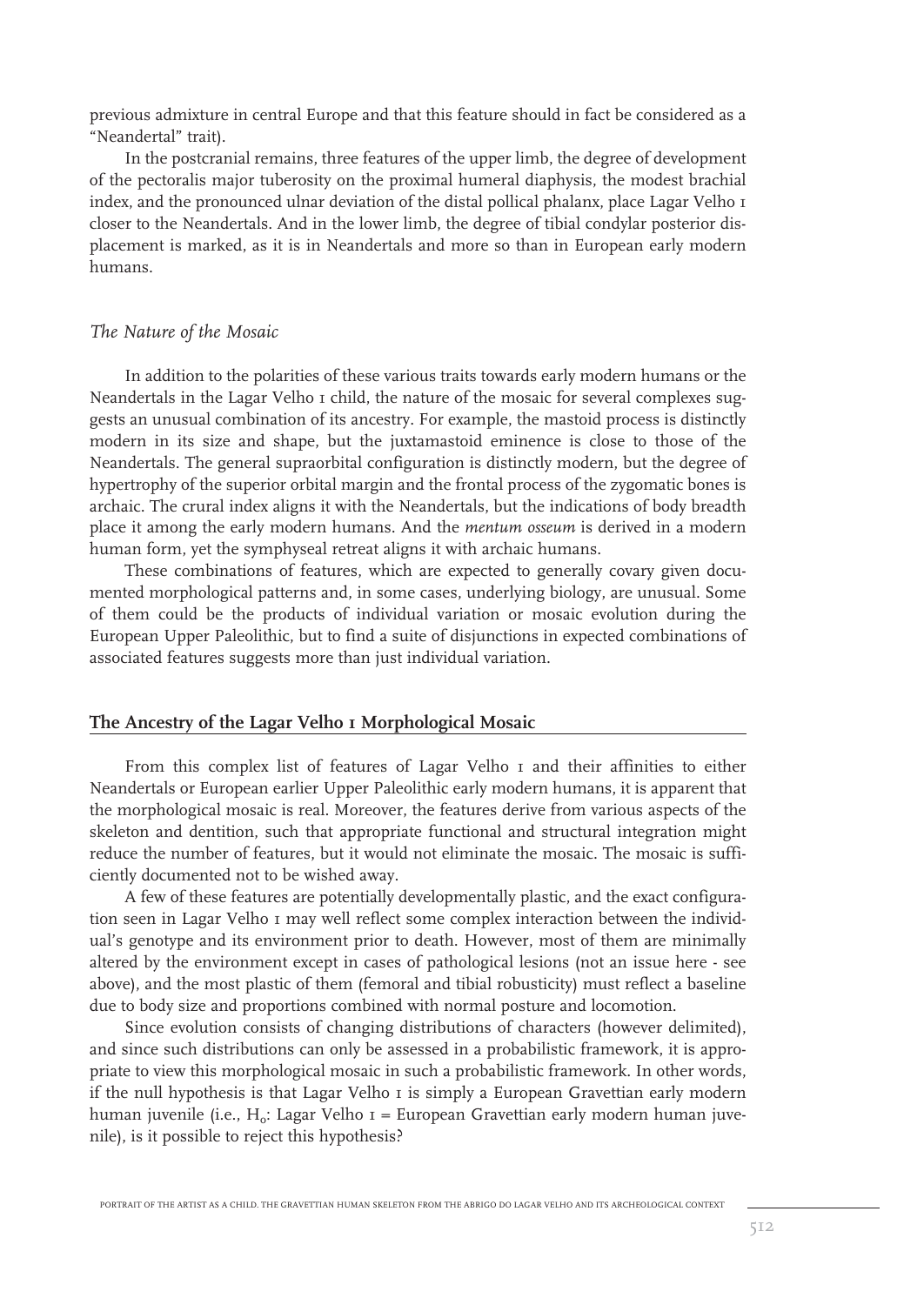We do not have (and will never have) adequate paleontological samples to assign precise numerical probabilities to each of the configurations seen in the Lagar Velho 1 remains. However, it is apparent that the probabilities of each set of (presumably) independent traits should multiply to produce the ultimate result. One can therefore assign probabilities to each of the traits listed above. It is fully recognized that there is a degree of arbitrariness in this exercise. However, since the Lagar Velho 1 morphological mosaic must be assessed in a probabilistic framework, any distortion engendered by this exercise is outweighed by the emphasis on the distributional and probabilistic nature of the assessment.

Given the  $H_0$  that Lagar Velho I is a normal Gravettian early modern human, the probabilities should be 1.00 for the "early modern human" traits and 0.00 for the "Neandertal" ones. Probabilities of 0.75 and 0.25 can be assigned respectively to the "early modern human like" and "Neandertal like" ones. One can also conservatively condense some of the traits that might be linked (e.g., delete femoral and tibial robusticity since they reflect body proportions, combine dental arcade and anterior-posterior dental proportions, combine supraorbital margin and zygomatic frontal process thickening, and merge overall cranial shape and relative cranial breadth).

The initial result is as follows. The probability of Lagar Velho I representing a normal European Gravettian early modern human juvenile is: 0.00. The presence of any distinctive Neandertal feature is therefore sufficient to exclude Lagar Velho I from being expected within the normal distribution of European early modern humans.

However, since one could argue based on the limited sample sizes that the few "Neandertal" features do not have a  $P = o.$ oo but rather one somewhat above that, they can then be conservatively assigned a  $P = o$  o. Note that any such adjustments bias the results in favor of accepting the null hypothesis. Yet, using  $P = o$  to for the Neandertal traits, 0.25 for the Neandertal-like traits and 0.75 for the early modern human traits still provides a highly significant rejection of the null hypothesis, with a  $P = 2.86 \times 10^{-10}$ .

One could more conservatively only consider those traits that have been classified as "Neandertal" or "Neandertal-like". This provides a  $P = 3.81$  x 10<sup>-9</sup>. Or, if one considers that none of the traits is truly unique to the Neandertals and assigns probabilities of 0.25 to each of the "Neandertal" and "Neandertal-like" features and ignores the "early modern human" ones (the same as giving the last all  $P = I.00$ ), the resultant P-value remains low, at  $P = 5.06$ x 10<sup>-8</sup>. These values are certainly exaggerated by the number of traits involved, since they are the products of the individual assigned probabilities. However, if one extremely conservatively assigned a probability of 0.50 to each of the "Neandertal" and "Neandertal-like" features, and probabilities of 1.00 to the "early modern human" ones, the resultant P-value is 2.44 x 10<sup>-4</sup>. This value is still very low and indicates a clear rejection of the null hypothesis that Lagar Velho 1 represents a normal early modern human. Consequently, adjustments in the assigned probabilities might reduce the level of significance, but they are unlikely to make it other than highly significant.

Lagar Velho I is therefore extremely unlikely to be an individual randomly sampled from a representative European Gravettian early modern human population. The same calculation for the null hypothesis that Lagar Velho 1 is a normal Neandertal yields an even lower P-value ( $P = 2.86 \times 10^{-23}$ ), making it also extremely unlikely that this individual represents a normal Neandertal (a conclusion which was rejected from the beginning on the basis of derived modern human features in the skeletal remains).

Obviously these numbers are approximate, but they should be sufficient to demonstrate that both of these null hypotheses can be rejected in a probabilistic framework, and that this skeleton is not just another juvenile from one or the other of these European Late

chapter 32 | PHYLOGENETIC IMPLICATIONS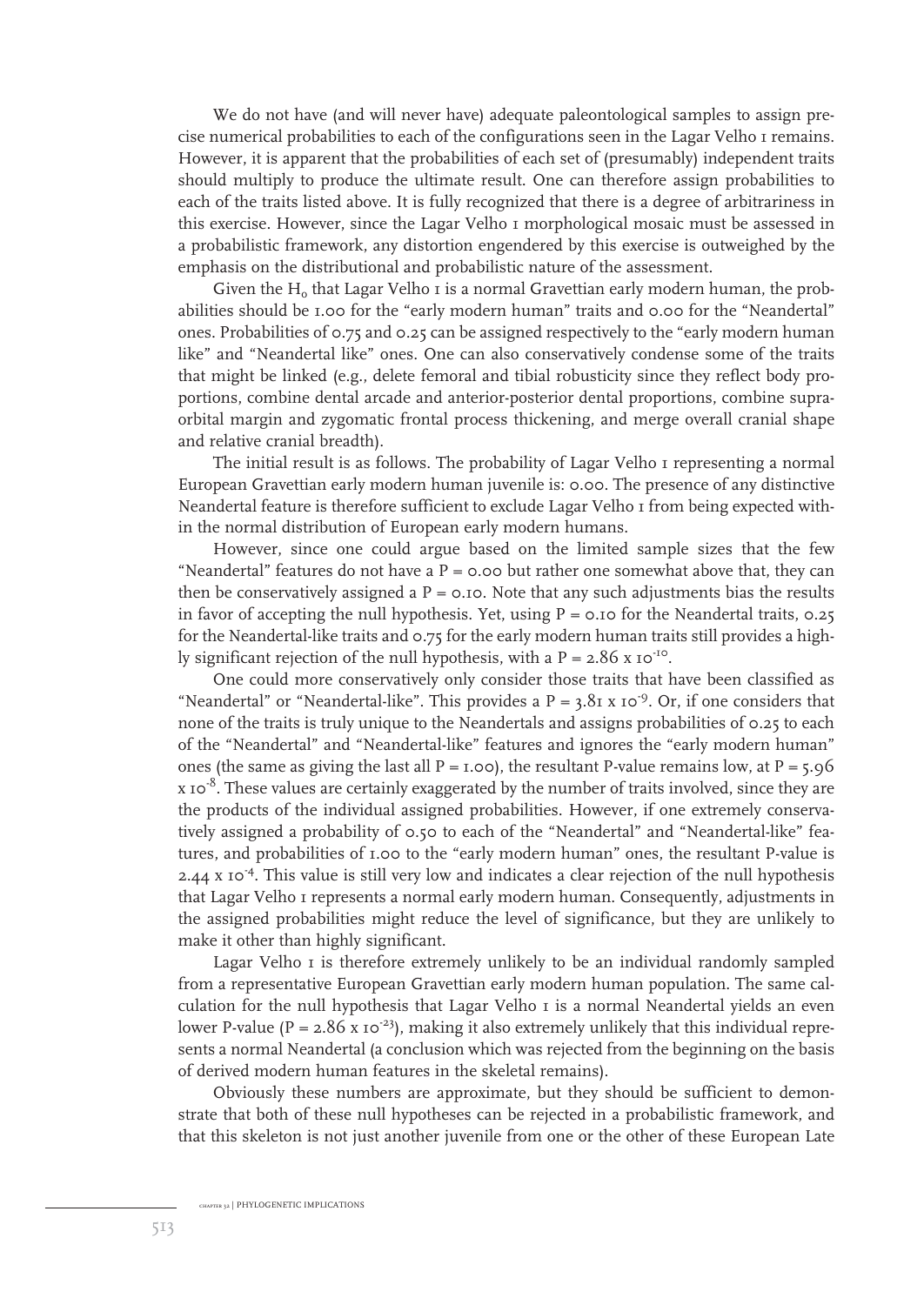Pleistocene human populations. The next step is to consider alternative scenarios. The influences of developmental age, abnormalities and short-term adaptation have been addressed above and rejected. The only other alternative of which we are aware is a mosaic of characteristics due to some combination of initial Upper Paleolithic early modern human and Neandertal ancestry in the Lagar Velho I individual.

The admixture interpretation of this individual's morphology, based on far less paleontological evidence than has been presented here, has been public for more than three years (de Sá, 1999; Duarte et al., 1999). Our challenge to the field was, in effect, that this is the most reasonable interpretation of which we can conceive: please provide us with testable alternatives that fit the data and human biology. The published responses to date have accepted our interpretation (e.g., Aguirre, 2000; Wolpoff et al., 2001; Adcock et al., 2001; Relethford, 2001a; Kaufman, 2001), equivocated regarding it (e.g., Hublin, 2000; Stringer, 2001), or misrepresented the paleontological data and/or our arguments (e.g., Tattersall and Schwartz, 1999; Cunha, 1999; Tillier, 2000) (we do not include quotes in the public media, since they are frequently incomplete and/or unreliable). No one has proposed an alternative interpretation that conforms to the data and acceptable biology. The admixture hypothesis therefore stands.

## **The Issue of Admixture**

Admixture, interbreeding, population assimilation or (more appropriately in the case of distinct species) hybridization is a common phenomenon when distinct populations (or even subspecies) of a given species meet after long periods of complete isolation or isolation by distance. Whatever behavioral (cultural or non-cultural) differences might exist between the previously separate populations, these are rapidly overshadowed by basic underlying behavioral similarities and some level of admixture takes place. The only documented cases of true human populational separation when distinct groups come into contact with each other are in recent historical cases of complex society human groups in which there are strong rules of endogamy and/or banishment of any offspring of admixture with neighboring groups. Non-human primates and other mammals do not incorporate such social rules.

Morphological analyses of admixture in human populations (e.g., Walter, 1981; Relethford and Lees, 1981; see Chakraborty, 1986) are able to document such admixture up to a millennium after its original occurrence. Indeed, one of the best examples of such admixture, that of the peopling of Iceland (Walter, 1981; Chakraborty, 1986), involves derivation from ancestral populations of northwestern Europe, none of whom differed markedly from each other in the global framework of modern humans. The degree of differentiation of the ancestral populations from Scandinavia and the British Isles was certainly far less than between the Neandertals and Gravettian early modern humans, yet morphologically it has been possible to document the previous populational admixture a millennium later.

Population genetic assessments of human and non-human population admixture (e.g., Walter, 1981; Chakraborty, 1986; Long et al., 1991; Bertorelle and Excoffier, 1998; Parra et al., 1998, 2001) provide more detailed assessments of the original or ongoing patterns of admixture and are able to document the persistence of ancestral population characteristics at least a millennium after the period of initial population contact and admixture, even given continued admixture between culturally defined groups.

At the same time, there is a growing literature on interspecific and intersubspecific hybrids among non-human primates [the issue of specific versus interspecific hybridization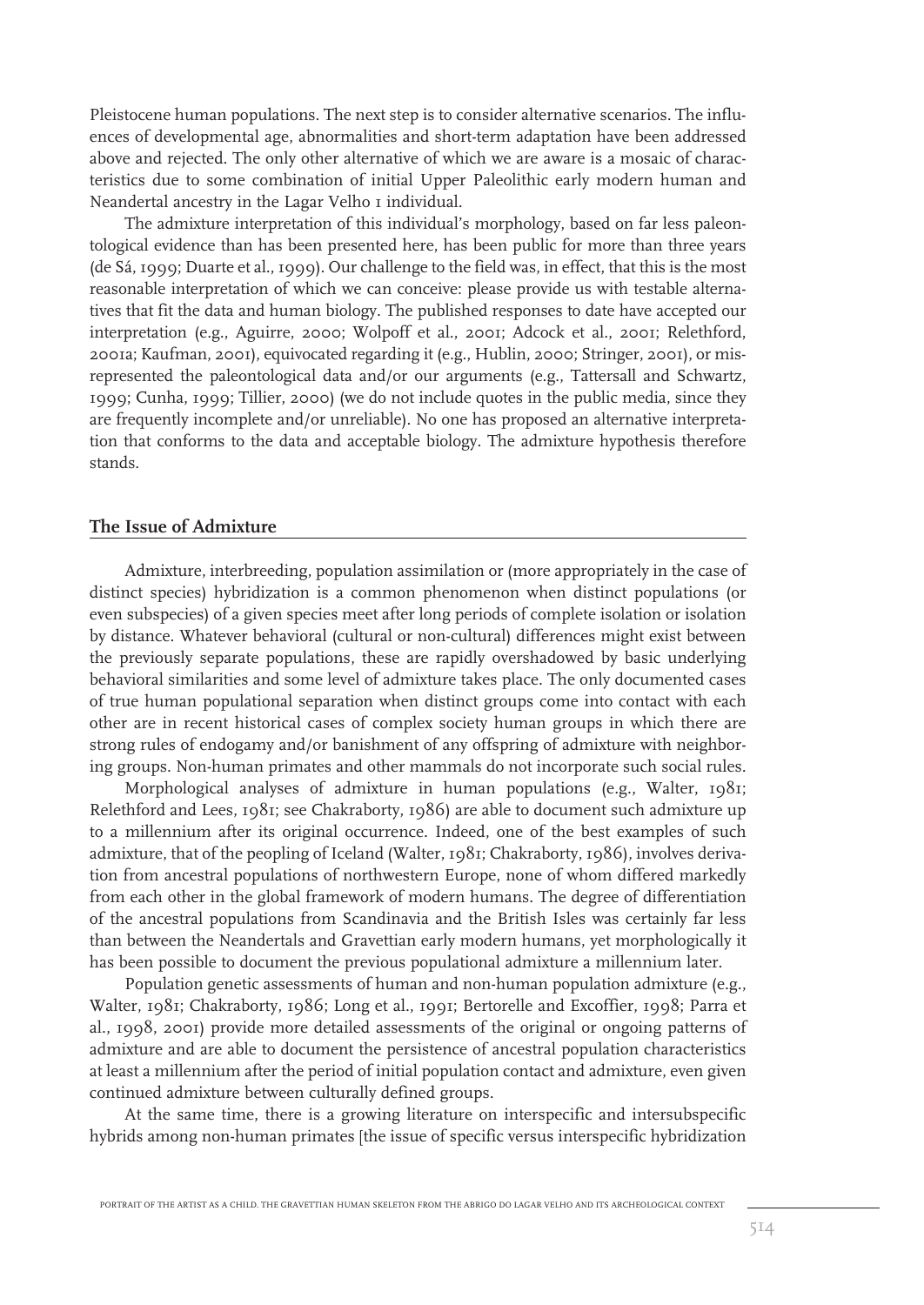is increasingly a semantic one, since evidence of hybridization with fertile and viable offspring is frequently taken as an indication of conspecific status (the Biological Species definition per Mayr, 1963) and hence a shift of what would have been called interspecific hybridzation to labels of intersubspecific hybridization or intraspecific admixture]. Documented cases usually involve contact between previously separate populations as a result of geographical changes in ranges due to natural or humanly-induced processes or as a result of ecological disturbance from either human or natural causes. They also occur along ecological gradients in which two species (or subspecies) remain largely separate but overlap in a "hybrid zone" due to contrasting ecological preferences. Cases in captivity are also documented. The interspecific cases in the wild involve species of *Hylobates* (Brockelman and Srikosamatara, 1984; Marshall and Sugardjito, 1986), *Papio* (Kummer, 1971; Nagel, 1973; Phillips-Conroy and Jolly, 1986), *Macaca* (Bynum et al., 1997; Schillaci and Froehlich, 2001), *Callithrix* (Coimbra-Filho et al., 1993) and *Saguinus* (Coimbra-Filho et al., 1993). Intraspecific, or intersubspecific, hybrids are known in the wild for populations of *Lemur* and *Varecia* (Tattersall, 1993; Vasey and Tattersall, 2002) and *Saguinus* (Cheverud et al., 1993; Peres et al., 1995). In addition, intergeneric and fertile hybrids have been documented for *Papio* and *Theropithecus* (Markarjan et al., 1974; Jolly et al., 1997). This partial list of non-human primate hybrids is sufficient to document that such admixture or hybridization is not uncommon when the appropriate circumstances for its occurrence arise [see Jolly (2001) for an extensive discussion of both primate hybridization and its implications for human evolution].

Among other mammals, hybrids are well documented for species of *Canis* (Kolenosky, 1971; Mengel, 1971; Lehman et al., 1991), *Cervus* (Goodman et al., 1999 and references therein) and *Thomomys* (Patton, 1993), among others. And a variety of avian natural hybrids are known (Gray, 1958; Moore, 1977; Saino et al., 1992). Indeed, natural hybrids and associated hybrid zones are sufficiently common in vertebrates (including eutherian mammals) that their analysis is an important component of ongoing research to understand the processes involved in speciation, species divergence, and species persistence in a dynamic natural world (e.g., Harrison, 1993; Arnold, 1997; Allendorf et al., 2001).

Most of the literature is concerned with the behavioral, reproductive and (increasingly) molecular aspects of such hybrid zones, and relatively little is concerned with morphological characteristics. However, there are sufficient data from these hybrids to document what any cross-breeder of domestic animals or any observer of recently admixed modern human populations knows intuitively; namely, the physical characteristics of the subsequent generations exhibit a complex and usually unpredictable mixture of distinctive characters from both ancestral groups (directional dominance), as well as both intermediate characters (additive) and unique ones (over- or under-dominance) (Mengel, 1971; Nagel, 1973; Markarjan et al., 1974; Cheverud et al., 1993; Coimbra-Filho et al., 1993; Peres et al., 1996; Jolly et al., 1997; Bocheňski and Tomek, 2000; Schillaci and Froehlich, 2001; Bynum, 2002). These traits may be in the external (dermal) features, in body proportions, in skull shape, postcranial size and shape, and/or dental proportions, and in most cases the degree of involvement of detailed features of the dentition or skeleton are unknown. However, it has been shown to be possible to distinguish galliform hybrids osteologically using a combination of discrete traits and osteometric values (Bocheňski and Tomek, 2000). Moreover, even rare hybridization may result in significant, but apparently random, introgression of genetic alleles into the other population, with most individuals showing evidence of prior hybridization at a limited number of loci (Goodman et al., 1999), apparently thus providing the molecular basis for the observed morphological mosaics (see Jolly, 2001).

chapter 32 | PHYLOGENETIC IMPLICATIONS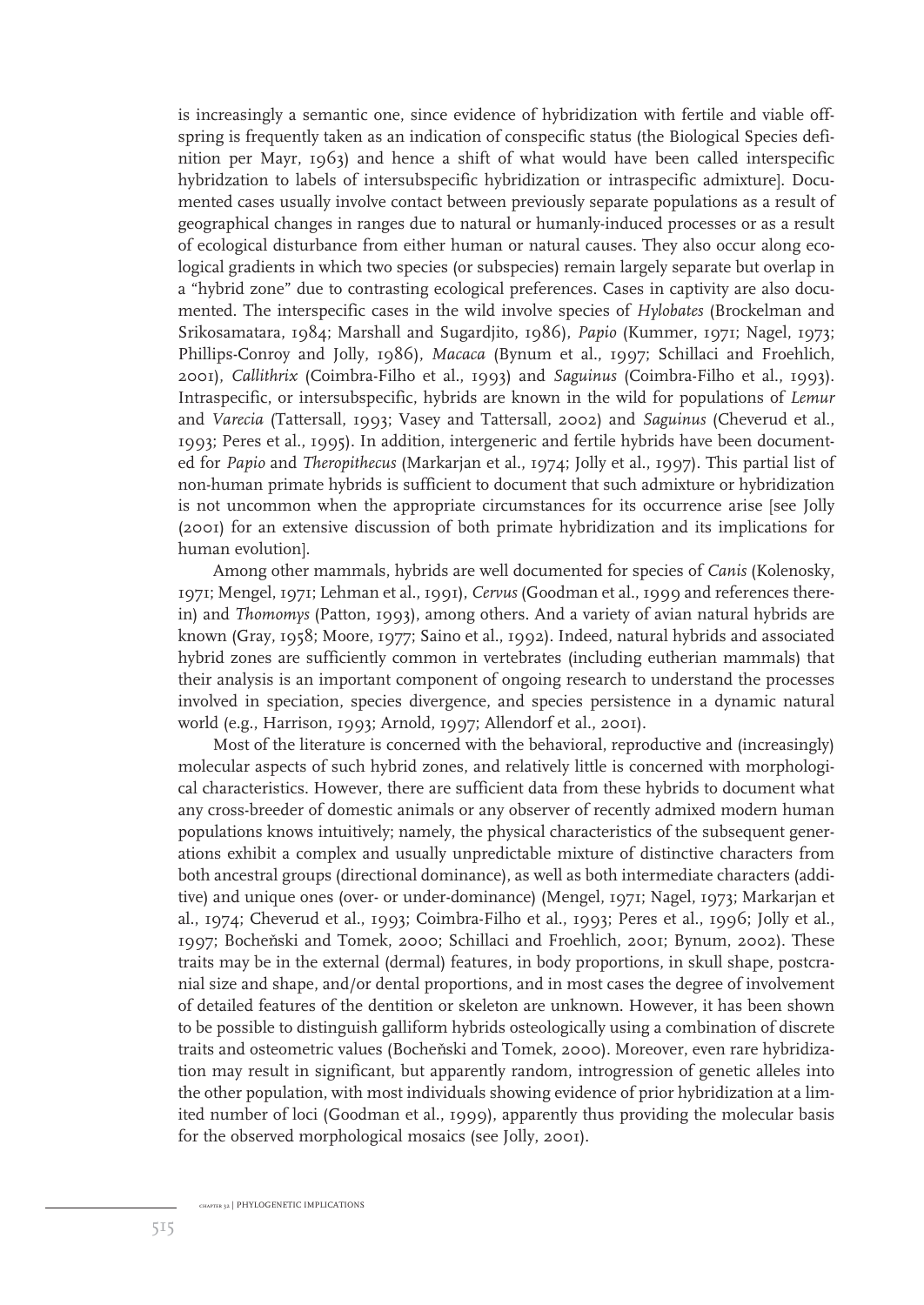What emerges from these examples is that admixture, or hybridization, is rare but by no means exceptional among social primates (and other vertebrates) and that the resultant offspring, whether the F1 generation or subsequent generations, exhibit a complex and usually unpredictable mixture of features. Given the unusual morphological mosaic of Lagar Velho I relative to both Neandertals and European early modern humans, and especially its complex mix of features that resemble one or the other of these potential ancestral groups, it fits closely the expectation (in a general sense) of what would occur should Iberian Neandertals and early modern humans have blended their populations when the latter dispersed south of the Ebro Frontier sometime after 28-30 000 years BP. Indeed, reasonable reconstructions of the human social landscape in Iberia after early modern humans spread into the peninsula suggest that it most likely represented a kind of cultural ecotone, not unlike the kinds of natural ecotones which are the locations of most natural hybrid zones (Moore, 1977; Patton, 1993).

## **The Implications of Lagar Velho 1 for the Phylogenetic Fate of the Neandertals**

From these considerations of current perceptions of the phylogenetic emergence of modern humans in the Late Pleistocene, of the morphological mosaic of the Lagar Velho 1 remains, and from the occurrence and patterns of admixture among non-human primate and some other species, it is apparent that Lagar Velho 1 provides additional evidence for the assimilation of Neandertal populations into those of early modern humans during OIS 3 in Europe. This juvenile's skeleton provides paleontological evidence that, when early modern humans encountered indigenous Neandertal populations in at least one area of Iberia, those Neandertals were seen as potential mates and that offspring ensued.

From the frequent proposals over the past two decades that some degree of admixture occurred, or may well have occurred, when in-dispersing early modern humans encountered Neandertals across Europe, this interpretation should not be surprising. However, Lagar Velho I is the first reasonably complete and associated skeleton, providing data on almost all anatomical regions, to provide a clear indication of such admixture.

The primary implication of Lagar Velho I for the phylogenetic fate of the Neandertals, therefore, is that those late archaic humans were, to some extent, absorbed into the probably larger populations of early modern humans.

The broader implication of Lagar Velho I is a final rejection of the Late Pleistocene Outof-Africa with complete replacement scenario for modern human emergence. A model of Out-of-Africa with admixture/assimilation, one that reflects the complexities of natural populational processes, appears to be the best and most comprehensive model for at least the emergence of modern humans in Europe.

Lagar Velho I also, hopefully, will help us to move beyond the simplistic, categorical and artificial phylogenetic models of modern human emergence that have dominated paleoanthropology for most of the past century, and to see this evolutionary period in the temporal, geographical and populational complexity that undoubtedly existed. Only then will we be able to look at the Neandertals and early modern humans as part of the evolutionary dynamic that led to more recent modern humans, and not merely as "us" versus "them".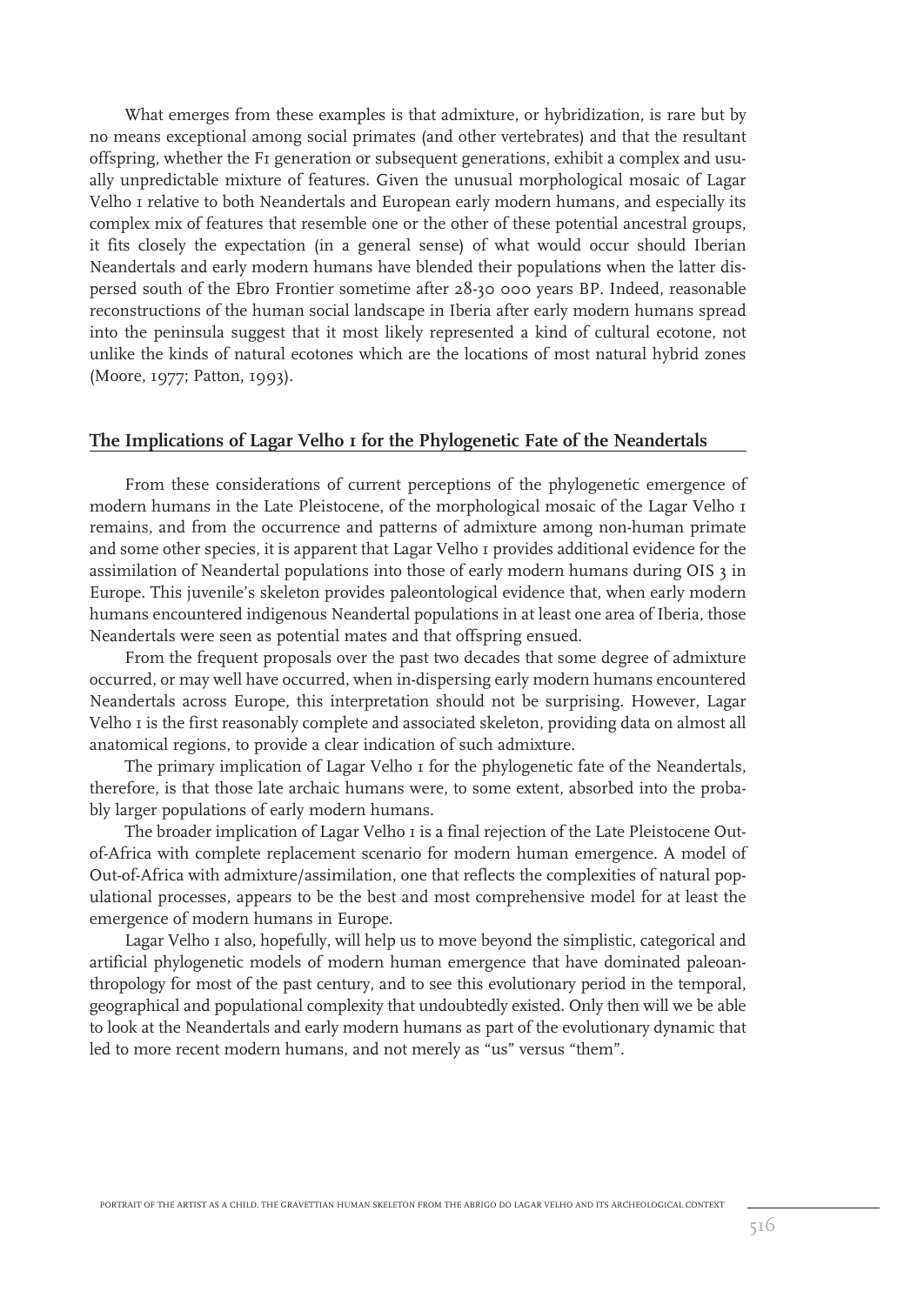## **ADDENDUM:**

#### **What Lagar Velho 1 Does Not Tell Us About Modern Humans and the Neandertals**

## *The Level of Admixture*

The Lagar Velho 1 skeleton documents some degree of admixture between Iberian Neandertals and early modern humans. It does not tell us what the frequency of that was within the local populations or the distribution of the admixture across Estremadura, Iberia or Europe. It merely documents its presence at some level greater than zero. As one of us stated a decade and a half ago:

once there is agreement that at least some Neandertals could have contributed to the gene pools of subsequent populations of early anatomically modern humans, it may not be possible to determine from the fossil record to what extent the Neandertals can be included in the ancestry of recent humans. (Trinkaus, 1984a: p. 259)

### *The Persistence of Neandertal Characteristics*

Lagar Velho 1 does not tell us for how long Neandertal characteristics persisted in subsequent lineages of early modern humans in Europe. We know that Lagar Velho I had no descendants, unless it suffered from an extreme form of precocious puberty, which would be evident in skeletal abnormalities. The scarcity of distinctive Neandertal features in some regions of Europe five to ten millennia after the appearance of early modern humans in that region suggests that most of the direct evidence of Neandertal ancestry slowly disappeared in those regions. For this reason, we have no knowledge of whether there is direct Neandertal ancestry in extant Europeans. Given the complex population dynamics of even the past few millennia, we would doubt it very much. But this issue, as well as statements concerning it primarily from analyses of Neandertal and recent human DNA, is irrelevant to our understanding of the human population dynamics of Late Pleistocene Europe and the evolutionary processes which led to the disappearance of what we recognize as Neandertals.

### *Geographic Variation in the Degree of Assimilation*

The evidence for Neandertal - early modern human admixture in southwestern Iberia tells us little about the presence/absence or level of such admixture elsewhere in the Neandertal range (or elsewhere in the Old World outside of the presumed northeastern African area of modern human emergence). It merely documents that it may well have occurred. Specifically, it indirectly supports arguments (e.g., Smith, 1984; Bräuer, 1989; Smith and Trinkaus, 1991; Wolpoff et al., 2001) for such Neandertal - modern human admixture in central Europe by showing that it may well have occurred given the opportunity. Indeed, the temporal overlap of late Neandertals and early modern humans in southcentral Europe (Smith et al., 1999) presented that possibility.

Yet, even though Lagar Velho I makes such central European admixture more plausible, it does not inform us as to the level of such admixture or the persistence of "Neandertal" traits in the subsequent populations of early modern humans. The current evidence for such

chapter 32 | PHYLOGENETIC IMPLICATIONS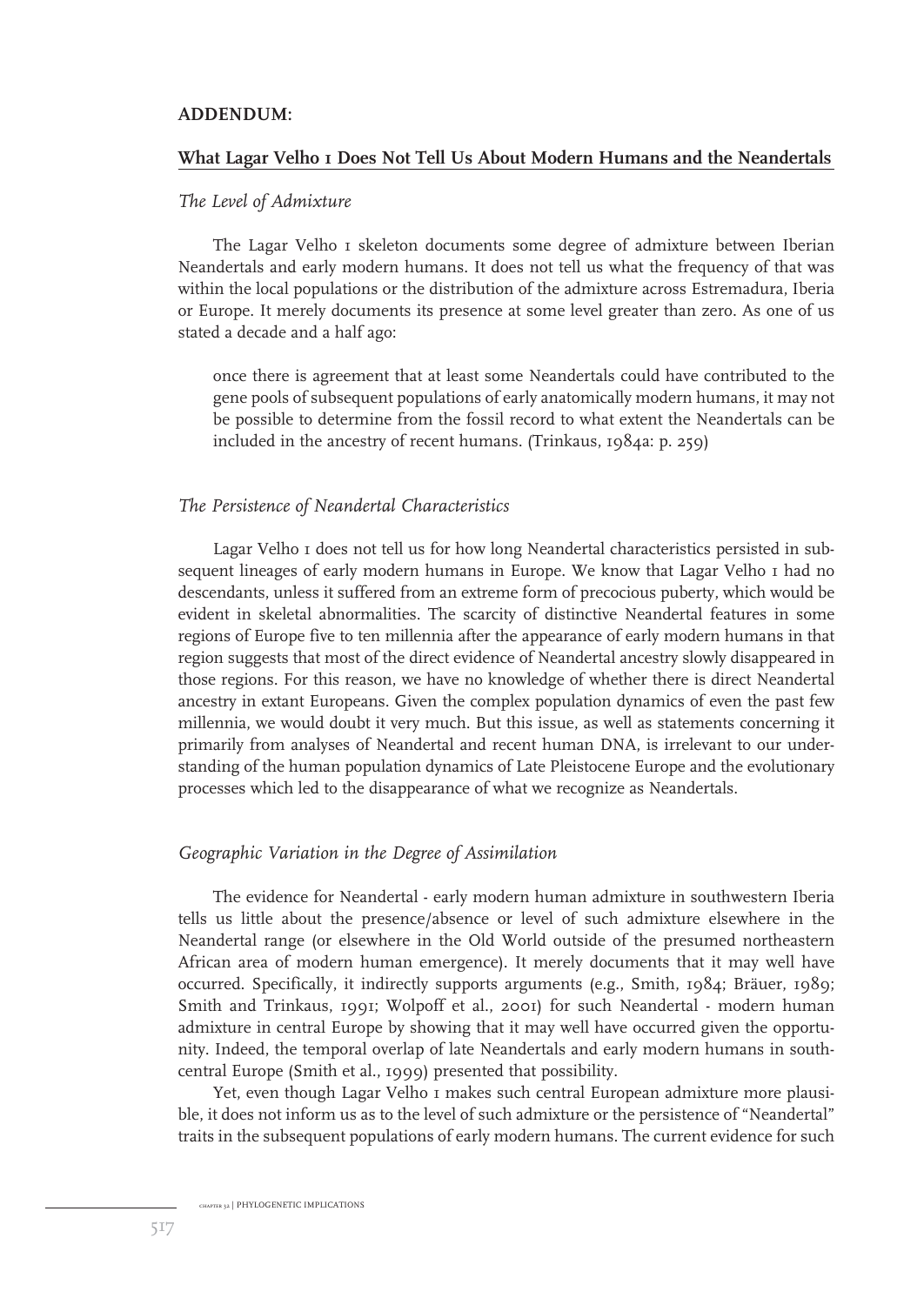Neandertal trait persistence (Smith and Trinkaus, 1991; Frayer, 1993; Holliday, 1997a) tends to be modest and primarily evident in the earliest early modern human remains, those with temporal overlap with the late Neandertals. By the time of Lagar Velho 1 (e.g., Brno-Francouzská, Dolní Věstonice, Pavlov), only a few Neandertal features persist.

## *Taxonomic Issues*

The interpretation of Lagar Velho I tells us nothing about the formal taxonomic status of the Neandertals. Whether one chooses to include them within *Homo sapiens* or one resurrects "*Homo neanderthalensis*" for them is a matter of taste. It should ideally be a matter for biological analysis, but its resolution depends upon which characters one chooses to employ (one can always find a set to fall within or outside of the expected ranges of intraspecific variation), which species one chooses to employ for a standard for intraspecific variation, the model/definition of a species (reproductive, phylogenetic, behavioral or morphological) one prefers, whether one's approach is phenetic or cladistic, and one's personal tolerance for chaos in the fossil record. All of these are *a priori* criteria that are implicitly or explicitly employed before addressing the issue of *H. sapiens* versus "*H. neanderthalensis*." The evidence for admixture (or hybridization if two species are represented) in Lagar Velho 1 only documents that interbreeding took place between these groups, not what their taxonomic status might have been. Consequently, *a priori* statements that the admixture interpretation is in error since the Neandertals and modern humans were not conspecific are logically inappropriate, since they decide the conclusion prior to the analysis of the paleontological data.

#### **NOTES**

- We would like to express our gratitude to the other contributors to this volume whose analyses of specific portions of the skeleton have made possible much of this interpretation. In addition, S.W. Hillson, T.W. Holliday, J.H. Relethfond, K.R. Rosenberg, F.H. Smith, F. Spoor and C.B. Stringer critically read previous versions of it. However, the contents of the chapter reflect our interpretation of the Late Pleistocene hominid fossil record and the Lagar Velho 1 skeleton, and they do not necessarily reflect the views of the other contributors.
- <sup>2</sup> This Replacement Model has metamorphosed for some researchers from an initial one invoking complete replacement of the Eurasian late archaic humans (including theNeandertals) in the Late Pleistocene to one in which there may have been genetic continuity between Neandertals and early modern humans in the Late Pleistocene but all of that Neandertal ancestry was lost prior to the present day. The original formulation was one that addressed human population dynamics in the Late Pleistocene, and it is that Replacement Model which is of concern here. The modified version is indistinguishable from an Assimilation Model with minimal admixture in the context of Late Pleistocene human evolution. In effect, it has transformed a question of Pleistocene human evolution into an issue of living human pedigrees. For this reason, the Replacement Model is treated here as a scenario of extinction of the Neandertals without issue in the Late Pleistocene.
- <sup>3</sup> The Assimilation Model was originally in clear contrast to the Multiregional Model of modern human emergence, in that the initial primary descriptions of multiregional human evolution (e.g. Wolpoff et al., 1984) modeled Pleistocene human evolution as a dynamic reticulating process occurring throughout the humanly inhabited Old World, combining regional differentiation through isolation by distance, genetic drift and selection with the geographically diffuse emergence of those features which characterized general trends in the evolution of the genus *Homo* (see also Trinkaus and Shipman, 1993b). In this, modern human emergence was seen as a continuum of already established processes and patterns. The Multiregional Model was an explicit update of Weidenreich's (1947) "trellis" model and a rejection of the "candelabra" models of Coon (1962) and Howells (1959) (see Wolpoff and Caspari, 1997; Wolpoff et al., 2000). In recent years, versions of what is here referred to as the Assimilation Model have been labeled as multiregional (e.g., Relethford, 2001a; Wolpoff et al., 2001), focusing on the inferred population processes rather than the interpretation of the historical sequence of Late Pleistocene human population dynamics. Since the term "multiregional" has been employed both to describe a human historical evolutionary sequence and to characterize a process involving a variety of population-based evolutionary mechanisms, it is not employed here to describe what is, in essence, an interpretation of European Late Pleistocene population history.

PORTRAIT OF THE ARTIST AS A CHILD. THE GRAVETTIAN HUMAN SKELETON FROM THE ABRIGO DO LAGAR VELHO AND ITS ARCHEOLOGICAL CONTEXT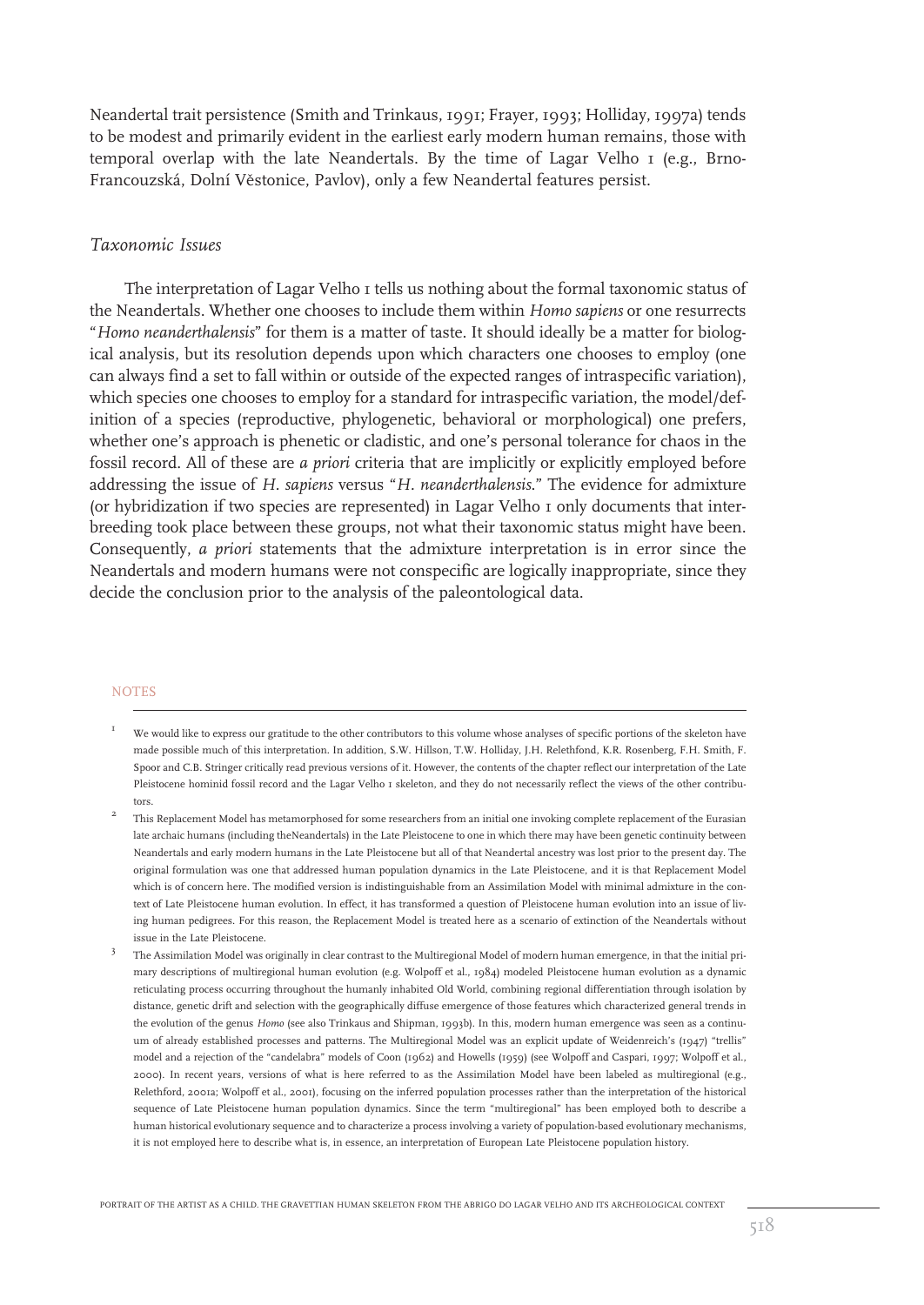# chapter 33 | Social Implications

**I** JOÃO ZILHÃO ERIK TRINKAUS E

When the Lagar Velho 1 child was buried in the Lagar Velho rockshelter, some time between ca.25 000 and ca.24 500 BP, the site was not being used for habitation. The same seems to apply both to the preceding period, between ca.27 000 and ca.25 000 BP, and to the subsequent period, between  $ca.24$  500 and  $ca.23$  000 BP (Chapter 3). Throughout these four millennia, human use of the shelter was restricted to funerary purposes but, as argued in Chapter 3, it is quite likely that the only burial found so far represents a single, unique event and that no other interments were placed at the site.

This fact is in apparent contrast with the well-known earlier Upper Paleolithic, principally Gravettian, pattern of repeated burial use of the same location. Based on this pattern, one might be led to infer that, originally, the situation at Lagar Velho would have been akin to, among others, the famous Grimaldi caves (Giacobini, 1999), the Pavlov Hill sites (Dolní Věstonice and Pavlov) (Klíma, 1963, 1995; Svoboda, 1991, 1997; Sládek et al., 2000) or Sunghir (Bader, 1998). Burials of young children, however, are unknown or poorly documented at such funerary sites.

In order to understand the significance of these observations, an investigation of the available data on earlier Upper Paleolithic burials was carried out, suggesting a possible link between the particular situation at Lagar Velho and the overall scarcity of Gravettian child burials. Given that the child's anatomy provides evidence for significant admixture between local Neandertals and modern humans dispersing into Iberia after 30 000 years ago (Chapter 32), the comparative framework includes Middle Paleolithic burials, initially in order to assess whether the ritual practiced at Lagar Velho showed evidence for at least some degree of cultural continuity with the child's Neandertal ancestors. No such evidence was found, but the comparison nonetheless provides insights into the social conditions of children in the Paleolithic (see also Chapter 10) and the mechanisms through which European Neandertals were ultimately replaced by modern humans (see Chapter 34).

## **Middle and Earlier Upper Paleolithic Burials: A Framework**

The assessment of the significance of the Lagar Velho I burial requires the establishment of an appropriate comparative framework. Even though several previous attempts have been made to discern patterns in Middle and/or Upper Paleolithic burial patterns (e.g., Harrold, 1980; Binant, 1991b; Defleur, 1993; Riel-Salvatore and Clark, 2001), the data sets contained within those publications are deficient in terms of their completeness, accuracy and agreement with current data on Late Pleistocene human burials. Consequently, we used Riel-Salvatore and Clark's (2001) and Binant's (1991b) lists as a point of departure, correcting for errors in designations or ages-at-death, deleting questionable cases, adding clear omissions, and including associated skeletons whose preservation can only be explained if intentional interment is assumed. Given the nature of the question posed here, the nature of burial practices of young children in the Gravettian, careful consideration of several of the Middle and earlier Upper Paleolithic burial instances and their ages was required.

chapter 33 | SOCIAL IMPLICATIONS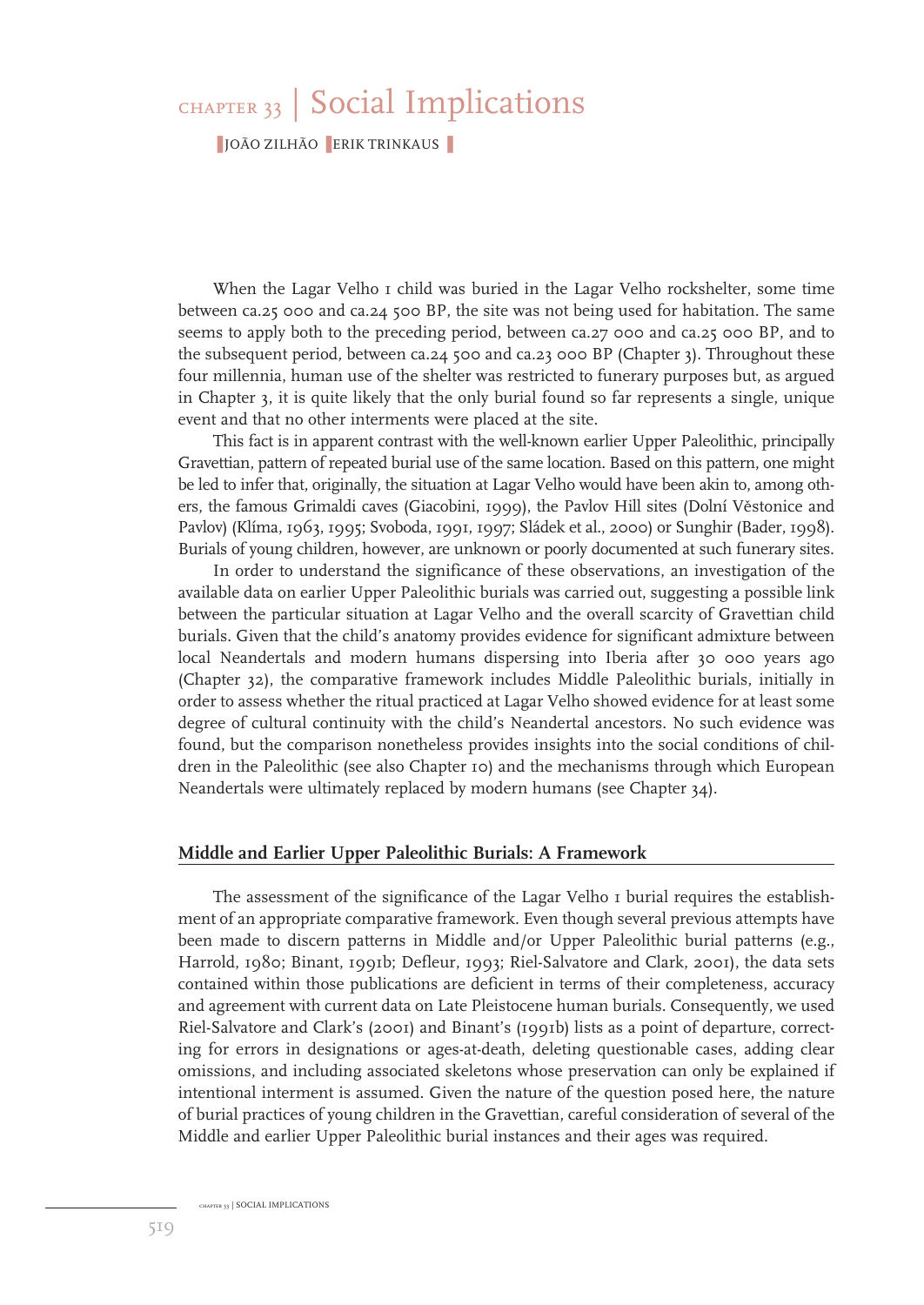For the Middle Paleolithic, Dederiyeh 2 (Akazawa and Muhesen, 2002), Mezmaiskaya 1 (Golovanona et al., 1998a, 1998b, 1999), Qafzeh 6, 7, 12, 13, 21 and 22 (Tillier, 1999), Skhul 2, 3 and 10 (McCown and Keith, 1939), Shanidar 9 (Trinkaus, 1983) and the multiple burial in layer III of Zaskalnaya VI (Smirnov, 1991; Pettitt, 1998; Chabai, pers. comm.) were added. For the earlier Upper Paleolithic, Ostuni 2 (Giacobini, 1999; Mussi, 2000), Barma Grande 1, 2, 5 and 6 (Giacobini, 1999; Mussi, 2000), Dolní Věstonice 4 and 36 (Svoboda et al., 1996; Trinkaus et al., 2000b; Sládek et al., 2000), the four individual burials from the Kostenki sites 2, 14, 15 and 18 (Sinitsyn, 1998, pers. comm.), as well as Paviland 1 (Aldhouse-Green, 2000), were added. Malta 1 was also added, based on available contextual and radiometric information (Abramova, 1984; Binant, 1991b; Kuzmin and Orlova, 1998), but it should be borne in mind that two children, not just one, may in fact be represented among the human remains recovered in this burial (Soffer et al., 2001). We did not consider the evidence from Abri Labattut, used in the burial ornaments database of Chapter 10, because of the uncertainties with regard to the age of the individual, the chronology of the event (which is possibly Solutrean), and whether it is indeed a burial (Binant, 1991b). The Balla 1 child (Hillebrand, 1911) was also not included here, since data on its burial context are not available. Ages-at-death for the Předmostí remains are based on Klíma's reconstruction of the "mass grave" (Klíma, 1991; Svoboda et al., 1996: p. 168), with precisions from Matiegka's (1934, 1938) study of these now lost human remains.

In a few cases, specimens listed in Riel-Salvatore and Clark's (2001) paper were not considered. The Staroselje child was excluded, given the evidence (Marks et al., 1997) that this is a late Holocene burial intrusive into the site's upper Mousterian levels. La Ferrassie 4a was excluded on the basis of Maureille's (2002) demonstration that the two bones defining this specimen were in fact part of the rediscovered Le Moustier 2 skeleton. Combe-Capelle and Les Cottés were excluded, since, as stated by Gambier (1989), the latter may well not be Paleolithic and the stratigraphic level of the former is uncertain. Given the description they provide, Riel-Salvatore and Clark's Předmostí 22 individual must correspond to Binant's (1991b) *Sépulture 4*, the partial skull of a 9-10 year old child with fox (not hare) teeth adhering to the forehead. According to Svoboda et al. (1996: pp. 62-64 and 226-229), this fossil is part of an ensemble of human remains belonging to six different individuals recovered by M. Kříž in 1895, one year after K. Maška's excavation of the 18 individuals contained in the site's "mass grave." There is no indication that the ensemble comes from poorly preserved burials, as Binant suggested. However, we did retain the Předmostí 27 adult, found in 1928 by K. Absolon, since it is an associated postcranial skeleton.

Mussi's (2001) list includes three specimens that are not included in the database. The fetus Ostuni 1bis, from the Santa Maria d'Agnano Cave, was found in anatomical position inside its mother's skeleton, so this is not the separate burial of a neonate. According to Gambier (pers. comm.), the "8 year old child" from the Marronnier cave (cf. Onoratini, 1999) includes a small number of remains which, based on dental age, belong to at least two different individuals. Although the site's single cultural level (which, according to Gambier, also contained other scattered, isolated human remains — two juvenile mandible fragments, belonging to individuals with dental ages of  $I-3$  and  $4-6$ ) is indeed Gravettian, the Marronnier remains do not come from burials. The 3 year old child from Le Figuier, by contrast, does come from a burial, which Combier (1967) and Billy (1979) attributed to the Magdalenian, but for which Onoratini (1999) suggests a Gravettian date, based on the identification of a previously unrecognized Noaillian component at the base of the site's sequence. However, the exact stratigraphic provenience of the child is unknown, since it was found during earth removal work to gain access to the site's inner gallery (Combier, 1967: pp. 369-370). Moreover, the single ornament associated with this skeleton — a *Glycymeris violacescens* shell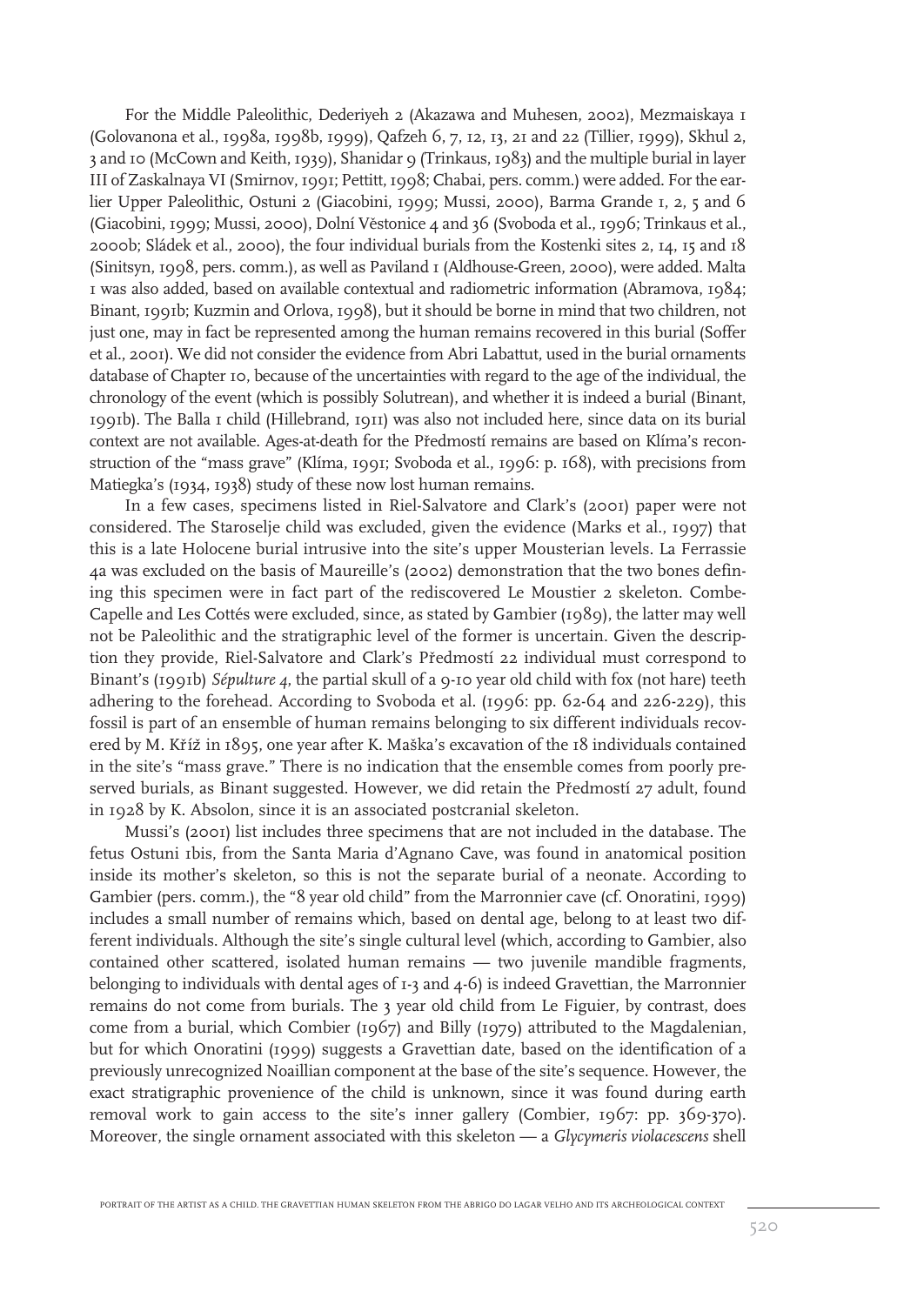perforated near the hinge — is characteristic of the site's Magdalenian levels and rarely found in well-dated Gravettian contexts, as noted by Combier (1967) and Gambier (pers. comm.). Direct dating of this individual may force a revision of its current status, but the evidence provided so far does not support a Gravettian age for the Le Figuier child.

Careful consideration of available contextual evidence also enabled us to go beyond a classification of the different burials into Middle Paleolithic and earlier Upper Paleolithic culturehistorical groupings. Our data base is organized in strict chronological terms, irrespective of anatomical form and of any categorization into archeological periods, the latter being used only as a source of information on the time frame to which burials should be assigned. As a result, we ended up with the different individuals, for whom we considered burial being established beyond reasonable doubt, falling into three discrete temporal clusters: an Early Cluster, between ca.120 000 and ca.90 000 BP; an Intermediate Cluster, between ca.70 000 and ca.35 000 BP; and a Late Cluster, between ca.27 000 and ca.20 000 BP (see Tables 33-1, 33-2 and 33-3).

## **Table 33-1**

Burial data, Early Cluster, 120-90 000 BP. List of buried individuals, sorted by age class and then by site, in increasing alphanumeric order (EMH = Early Modern Human).

| Individual          | Age<br>(years)           | Age<br>Class | Physical<br>type | Date<br>(kyr BP) | <b>Basis</b> of<br>dating | <b>Associated</b><br>culture |
|---------------------|--------------------------|--------------|------------------|------------------|---------------------------|------------------------------|
| Qafzeh 13           | neonate                  | Infant       | <b>EMH</b>       | 120-90           | Associated TL             | Tabun C-type Mousterian      |
| Shanidar 7          | 9 months                 | Infant       | Neandertal       | 120-90           | Anatomy                   | Mousterian                   |
| Shanidar 9          | 9 months                 | Infant       | Neandertal       | 120-90           | Anatomy                   | Mousterian                   |
| Oafzeh 10           | 6                        | Child        | <b>EMH</b>       | 120-90           | Associated TL             | Tabun C-type Mousterian      |
| Qafzeh 12           | $3 - 4$                  | Child        | <b>EMH</b>       | 120-90           | Associated TL             | Tabun C-type Mousterian      |
| Qafzeh 15           | $8-10$                   | Child        | <b>EMH</b>       | 120-90           | Associated TL             | Tabun C-type Mousterian      |
| Qafzeh 21           | 3                        | Child        | <b>EMH</b>       | 120-90           | Associated TL             | Tabun C-type Mousterian      |
| Oafzeh 22           | $4 - 6$                  | Child        | <b>EMH</b>       | 120-90           | Associated TL             | Tabun C-type Mousterian      |
| Skhul I             | $4 - 6$                  | Child        | <b>EMH</b>       | 120-90           | Associated TL             | Tabun C-type Mousterian      |
| Skhul 8             | IO                       | Child        | EMH              | 120-90           | Associated TL             | Tabun C-type Mousterian      |
| Skhul 10            | 5                        | Child        | <b>EMH</b>       | 120-90           | Associated TL             | Tabun C-type Mousterian      |
| Qafzeh II           | $I2-I3$                  | Adolescent   | <b>EMH</b>       | 120-90           | Associated TL             | Tabun C-type Mousterian      |
| Qafzeh 3            | $\overline{\phantom{0}}$ | Adult        | <b>EMH</b>       | 120-90           | Associated TL             | Tabun C-type Mousterian      |
| Oafzeh 6            | -                        | Adult        | <b>EMH</b>       | 120-90           | Associated TL             | Tabun C-type Mousterian      |
| Qafzeh 7            | -                        | Adult        | <b>EMH</b>       | 120-90           | Associated TL             | Tabun C-type Mousterian      |
| Qafzeh 8            | $\overline{\phantom{0}}$ | Adult        | <b>EMH</b>       | 120-90           | Associated TL             | Tabun C-type Mousterian      |
| Qafzeh 9            | -                        | Adult        | <b>EMH</b>       | 120-90           | Associated TL             | Tabun C-type Mousterian      |
| Qafzeh 15           | -                        | Adult        | <b>EMH</b>       | 120-90           | Associated TL             | Tabun C-type Mousterian      |
| Shanidar 4          | $\overline{\phantom{0}}$ | Adult        | Neandertal       | 120-90           | Anatomy                   | Mousterian                   |
| Shanidar 6          | $\overline{\phantom{0}}$ | Adult        | Neandertal       | 120-90           | Anatomy                   | Mousterian                   |
| Shanidar 8          | $\qquad \qquad -$        | Adult        | Neandertal       | 120-90           | Anatomy                   | Mousterian                   |
| Skhul <sub>2</sub>  | -                        | Adult        | <b>EMH</b>       | 120-90           | Associated TL             | Tabun C-type Mousterian      |
| Skhul 3             | $\overline{\phantom{0}}$ | Adult        | <b>EMH</b>       | 120-90           | Associated TL             | Tabun C-type Mousterian      |
| Skhul <sub>4</sub>  | $\overline{\phantom{0}}$ | Adult        | <b>EMH</b>       | 120-90           | Associated TL             | Tabun C-type Mousterian      |
| Skhul $\frac{1}{5}$ | $\qquad \qquad -$        | Adult        | <b>EMH</b>       | 120-90           | Associated TL             | Tabun C-type Mousterian      |
| Skhul 6             | $\overline{\phantom{0}}$ | Adult        | <b>EMH</b>       | 120-90           | Associated TL             | Tabun C-type Mousterian      |
| Skhul 7             | $\overline{\phantom{0}}$ | Adult        | <b>EMH</b>       | 120-90           | Associated TL             | Tabun C-type Mousterian      |
| Skhul 9             | ÷,                       | Adult        | <b>EMH</b>       | 120-90           | Associated TL             | Tabun C-type Mousterian      |
| Tabun I             | $\qquad \qquad -$        | Adult        | Neandertal       | 120-90           | Associated TL             | Tabun C-type Mousterian      |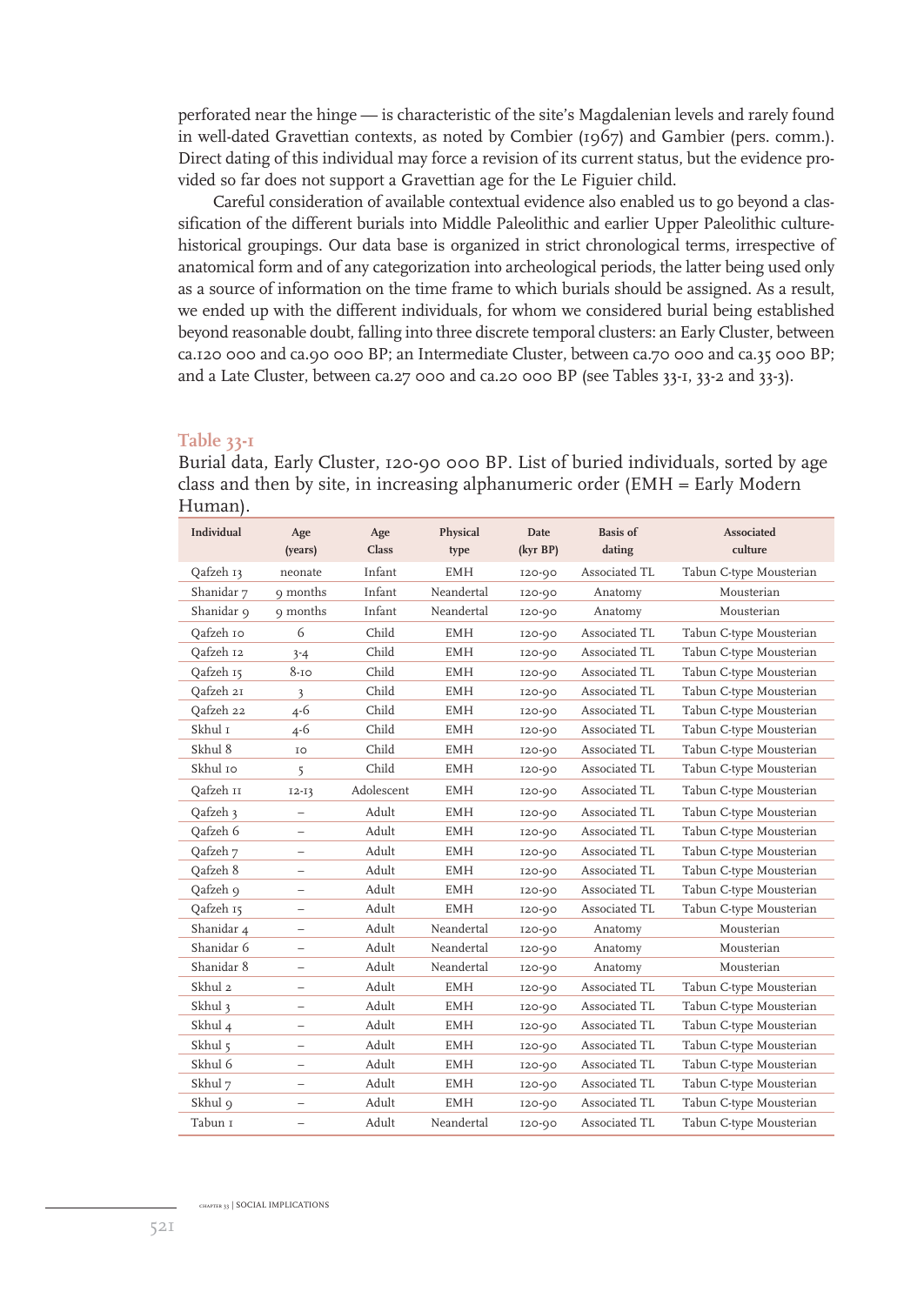## **Table 33-2**

Burial data, Intermediate Cluster, 70-35 000 BP. List of buried individuals, sorted by age class and then by site, in increasing alphanumeric order (EMH = Early  $Modern$  Human;  $N = Neandertal$ ).

| Individual                    | Age<br>(years)           | Age<br>Class | Physical<br>type | Date<br>(kyr BP) | <b>Basis of</b><br>dating | <b>Associated</b><br>culture |
|-------------------------------|--------------------------|--------------|------------------|------------------|---------------------------|------------------------------|
| La Ferrassie 5                | -2 months                | Fetus        | N                | 75-60            | Chronostratigraphy        | Ferrassie Mousterian         |
| Amud 7                        | 10 months                | Infant       | N                | 65-55            | Associated TL             | Tabun B-type Mousterian      |
| Dederiyeh I                   | $I-3$                    | Infant       | N                | $70 - 50$        | Associated TL             | Tabun B-type Mousterian      |
| Dederiyeh 2                   | $I-3$                    | Infant       | N                | 70-50            | Associated TL             | Tabun B-type Mousterian      |
| Kebara I                      | 7 months                 | Infant       | N                | $60 - 50$        | Associated TL             | Tabun B-type Mousterian      |
| Kiik-Koba 2                   | 7 months-I               | Infant       | N                | 70-50            | Chronostratigraphy        | "Kiik-Koba lower level"      |
| La Ferrassie 4b               | 0-1 month                | Infant       | N                | 75-60            | Chronostratigraphy        | Ferrassie Mousterian         |
| La Ferrassie 8                | $\overline{a}$           | Infant       | N                | 75-60            | Chronostratigraphy        | Ferrassie Mousterian         |
| Le Moustier 2                 | $O-2$                    | Infant       | N                | 40               | Associated TL             | Typical Mousterian           |
| Mezmaiskaya I                 | <0-3 months              | Infant       | N                | 45-40            | Associated C-14           | Eastern Micoquian            |
| Roc-de-Marsal T               | $2 - 3$                  | Infant       | N                | ca.70            | Chronostratigraphy        | Typical Mousterian           |
| Zaskalnaya 1                  | $\mathbf I$              | Infant       | N                | 39               | Associated C-14           | Eastern Micoquian            |
| Zaskalnaya 2                  | $2 - 3$                  | Infant       | N                | 39               | Associated C-14           | Eastern Micoquian            |
| La Ferrassie 3                | IO                       | Child        | N                | 75-60            | Chronostratigraphy        | Ferrassie Mousterian         |
| La Ferrassie 6                | $3 - 5$                  | Child        | N                | 75-60            | Chronostratigraphy        | Ferrassie Mousterian         |
| Taramsa 1                     | $8 - 10$                 | Child        | <b>EMH</b>       | $80 - 50$        | Chronostratigraphy        | Late Middle Stone Age        |
| Teshik-Tash 1                 | $8 - 9$                  | Child        | N                | $70 - 35$ ?      | Chronostratigraphy        | Asian Typical Mousterian     |
| Zaskalnaya 3                  | $5 - 6$                  | Child        | N                | 39               | Associated C-14           | Eastern Micoquian            |
| Le Moustier I                 | 14-16                    | Adolescent   | N                | $40^{\circ}$     | Associated TL             | Typical Mousterian           |
| Amud T                        | $\qquad \qquad -$        | Adult        | N                | 65-55            | Associated TL             | Tabun B-type Mousterian      |
| Feldhofer 1                   | $\equiv$                 | Adult        | N                | $39900 \pm 620$  | Direct date               | Micoquian                    |
| Kebara 2                      | $\qquad \qquad -$        | Adult        | N                | $60 - 50$        | Associated TL             | Tabun B-type Mousterian      |
| Kiik-Koba 12                  | $\qquad \qquad -$        | Adult        | N                | $70 - 50$        | Chronostratigraphy        | "Kiik-Koba lower level"      |
| La Chapelle-<br>-aux-Saints 1 | $\qquad \qquad -$        | Adult        | N                | 65-55            | Chronostratigraphy        | Quina Mousterian             |
| La Ferrassie 1                | $\qquad \qquad -$        | Adult        | N                | 75-60            | Chronostratigraphy        | Ferrassie Mousterian         |
| La Ferrassie 2                | $\qquad \qquad -$        | Adult        | N                | 75-60            | Chronostratigraphy        | Ferrassie Mousterian         |
| La Quina I                    | $\equiv$                 | Adult        | N                | 65-55            | Chronostratigraphy        | Quina Mousterian             |
| Le Régourdou I                | $\qquad \qquad -$        | Adult        | N                | 65-55            | Chronostratigraphy        | Quina Mousterian             |
| Saint-Césaire I               | $\qquad \qquad -$        | Adult        | N                | $40 - 35$        | Associated TL             | Châtelperronian              |
| Shanidar 1                    | $\overline{\phantom{0}}$ | Adult        | N                | $70 - 35$        | Chronostratigraphy        | Mousterian                   |
| Shanidar 3                    | $\overline{\phantom{0}}$ | Adult        | N                | $70-35$          | Chronostratigraphy        | Mousterian                   |
| Spy 1                         | $\qquad \qquad -$        | Adult        | N                | 65-55            | Chronostratigraphy        | Quina Mousterian             |
| Spy2                          | $\overline{\phantom{0}}$ | Adult        | N                | 65-55            | Chronostratigraphy        | Quina Mousterian             |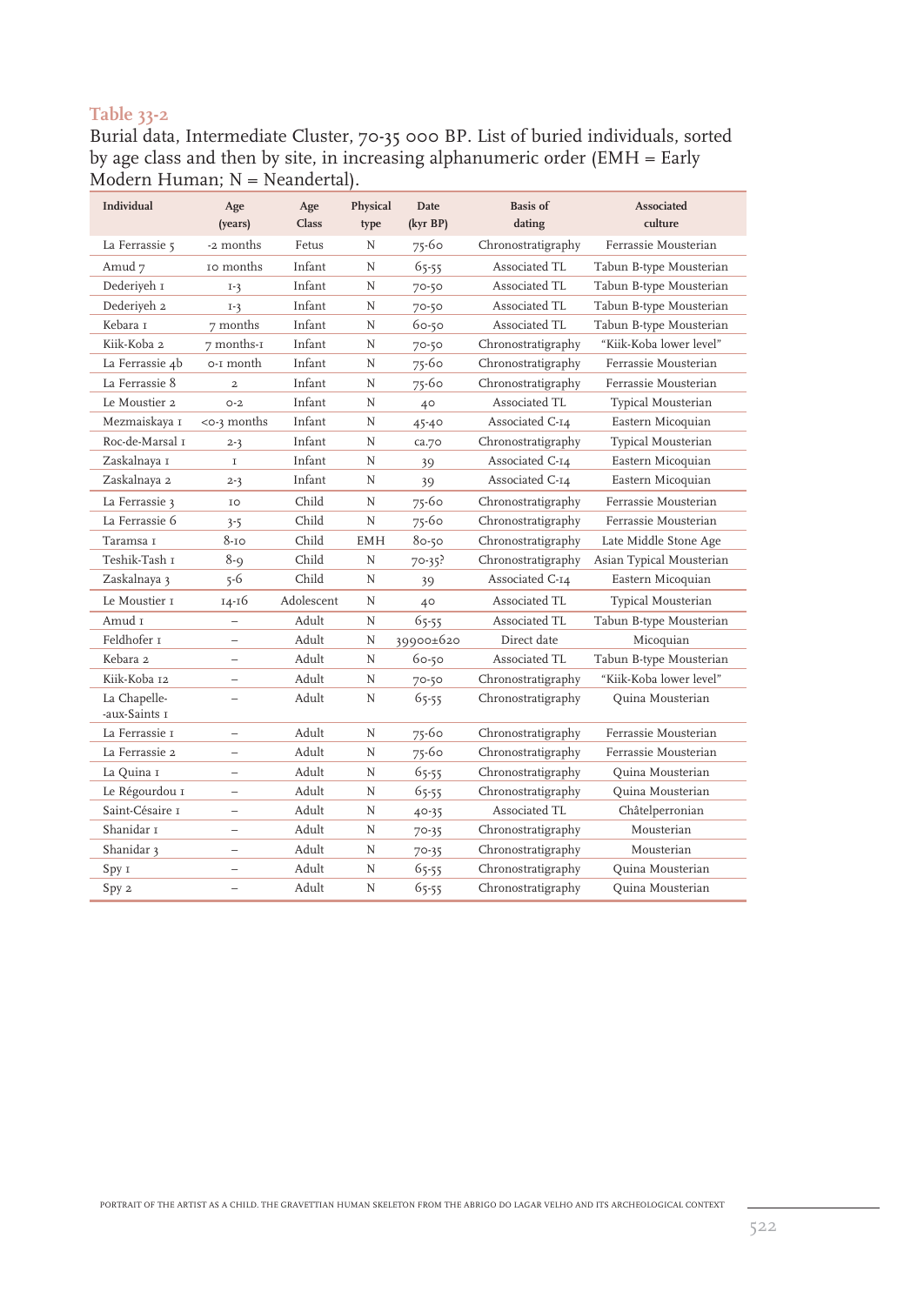## **Table 33-3**

Burial data, Late Cluster, 27-20 000 BP List of buried individuals, sorted by age class and then by site, in increasing alphanumeric order (EMH = Early Modern Human).

| Individual          | Age                      | Age        | Physical   | Date           | <b>Basis</b> of    | Associated         |
|---------------------|--------------------------|------------|------------|----------------|--------------------|--------------------|
|                     | (years)                  | Class      | type       | (kyr BP)       | dating             | culture            |
| Cro-Magnon 5        | I month                  | Infant     | <b>EMH</b> | $27 - 21$      | Stratigraphy       | Gravettian?        |
| Dolni Věstonice 36  | $I - 2$                  | Infant     | <b>EMH</b> | 27.5-26.5      | Associated C-14    | Pavlovian          |
| Předmostí 6         | $2 - 3$                  | Infant     | <b>EMH</b> | $27 - 26$      | Associated C-14    | Pavlovian          |
| Předmostí II        | $O-3$                    | Infant     | <b>EMH</b> | $27 - 26$      | Associated C-14    | Pavlovian          |
| Předmostí 12        | $O-3$                    | Infant     | <b>EMH</b> | $27 - 26$      | Associated C-14    | Pavlovian          |
| Předmostí 13        | $O-3$                    | Infant     | <b>EMH</b> | 27-26          | Associated C-14    | Pavlovian          |
| Dolni Věstonice 4   | $4 - 12?$                | Child      | <b>EMH</b> | $3I - 25$      | Associated C-14    | Pavlovian          |
| Kostenki 15 burial  | $6 - 7$                  | Child      | <b>EMH</b> | $32 - 27$      | Associated C-14    | Gorodtsovian       |
| Kostenki 18 burial  | $6 - 7$                  | Child      | <b>EMH</b> | 21020±180      | Direct date        | Eastern Gravettian |
| Lagar Velho 1       | $4 - 5$                  | Child      | <b>EMH</b> | $25 - 24.5$    | Associated C-14    | Gravettian         |
| Malta 1             | >4                       | Child      | <b>EMH</b> | >21            | Associated C-14    | Eastern Gravettian |
| Předmostí 2         | 6-7                      | Child      | <b>EMH</b> | $27 - 26$      | Associated C-14    | Pavlovian          |
| Předmostí 8         | $3 - 4$                  | Child      | <b>EMH</b> | $27 - 26$      | Associated C-14    | Pavlovian          |
| Předmostí 15        | $4 - 12$                 | Child      | EMH        | $27 - 26$      | Associated C-14    | Pavlovian          |
| Předmostí 16        | $4 - 12$                 | Child      | EMH        | $27 - 26$      | Associated C-14    | Pavlovian          |
| Předmostí 17        | $4 - 12$                 | Child      | <b>EMH</b> | 27-26          | Associated C-14    | Pavlovian          |
| Sunghir 3           | $Q-IO$                   | Child      | <b>EMH</b> | 24100±240      | Direct date        | Eastern Gravettian |
| Arene Candide T     | $I4 - I5$                | Adolescent | <b>EMH</b> | $>18540\pm210$ | Chronostratigraphy | Gravettian         |
| Baousso da Torre 3  | 15                       | Adolescent | <b>EMH</b> | $27 - 21$      | Chronostratigraphy | Gravettian?        |
| Barma Grande 3      | $12 - 13$                | Adolescent | <b>EMH</b> | $27 - 21$      | Chronostratigraphy | Gravettian         |
| Barma Grande 4      | $14 - 15$                | Adolescent | <b>EMH</b> | $27 - 21$      | Chronostratigraphy | Gravettian         |
| Cussac <sub>I</sub> | $13 - 15$                | Adolescent | <b>EMH</b> | 25I2O±I2O      | Direct date        | Gravettian         |
| Fanciulli 6         | $13 - 15$                | Adolescent | <b>EMH</b> | $27 - 21$      | Chronostratigraphy | Gravettian IV      |
| Paglicci 2          | $I2-I4$                  | Adolescent | <b>EMH</b> | $25.5 - 24$    | Associated C-14    | Gravettian         |
| Předmostí 7         | $I2-I4$                  | Adolescent | <b>EMH</b> | $27 - 26$      | Associated C-14    | Pavlovian          |
| Sunghir 2           | 13                       | Adolescent | <b>EMH</b> | 23830±220      | Direct date        | Eastern Gravettian |
| Baousso da Torre I  | $\equiv$                 | Adult      | <b>EMH</b> | $27 - 21$      | Chronostratigraphy | Gravettian?        |
| Baousso da Torre 2  |                          | Adult      | <b>EMH</b> | $27 - 21$      | Chronostratigraphy | Gravettian?        |
| Barma Grande I      | L.                       | Adult      | <b>EMH</b> | $27 - 21$      | Chronostratigraphy | Gravettian         |
| Barma Grande 2      | $\overline{\phantom{0}}$ | Adult      | <b>EMH</b> | $27 - 21$      | Chronostratigraphy | Gravettian         |
| Barma Grande 5      | $\equiv$                 | Adult      | <b>EMH</b> | $27 - 21$      | Chronostratigraphy | Gravettian         |
| Barma Grande 6      | $\overline{\phantom{0}}$ | Adult      | <b>EMH</b> | $27 - 21$      | Chronostratigraphy | Gravettian         |
| Brno <sub>2</sub>   | -                        | Adult      | <b>EMH</b> | $23680\pm200$  | Direct date        | Pavlovian          |
| Brno 3              | $\overline{\phantom{0}}$ | Adult      | <b>EMH</b> | $27 - 21$      | Stratigraphy       | Pavlovian          |
| Caviglione I        | -                        | Adult      | EMH        | $27 - 21$      | Chronostratigraphy | Gravettian         |
| Cro-Magnon I        | $\overline{\phantom{0}}$ | Adult      | EMH        | $27 - 21$      | Stratigraphy       | Gravettian?        |
| Cro-Magnon 2        | $\overline{\phantom{0}}$ | Adult      | EMH        | $27 - 21$      | Stratigraphy       | Gravettian?        |
| Cro-Magnon 3        | $\overline{\phantom{0}}$ | Adult      | EMH        | 27-21          | Stratigraphy       | Gravettian?        |
| Cro-Magnon 4        | -                        | Adult      | EMH        | $27 - 21$      | Stratigraphy       | Gravettian?        |
| Cussac 2            | $\overline{\phantom{0}}$ | Adult      | EMH        | 25             | Associated C-14    | Gravettian         |
| Cussac 3            | $\overline{\phantom{0}}$ | Adult      | EMH        | 25             | Associated C-14    | Gravettian         |
| Cussac 4            | -                        | Adult      | EMH        | 25             | Associated C-14    | Gravettian         |
| Cussac 5            | $\overline{\phantom{0}}$ | Adult      | EMH        | 25             | Associated C-14    | Gravettian         |
| Dolni Věstonice 3   | $\qquad \qquad -$        | Adult      | EMH        | $31 - 25$      | Associated C-14    | Pavlovian          |
| Dolni Věstonice 13  | $\qquad \qquad -$        | Adult      | EMH        | 27-26.5        | Associated C-14    | Pavlovian          |
| Dolni Věstonice 14  | $\overline{\phantom{m}}$ | Adult      | EMH        | 27-26.5        | Associated C-14    | Pavlovian          |
| Dolni Věstonice 15  | $\overline{\phantom{m}}$ | Adult      | EMH        | 27-26.5        | Associated C-14    | Pavlovian          |

chapter 33 | SOCIAL IMPLICATIONS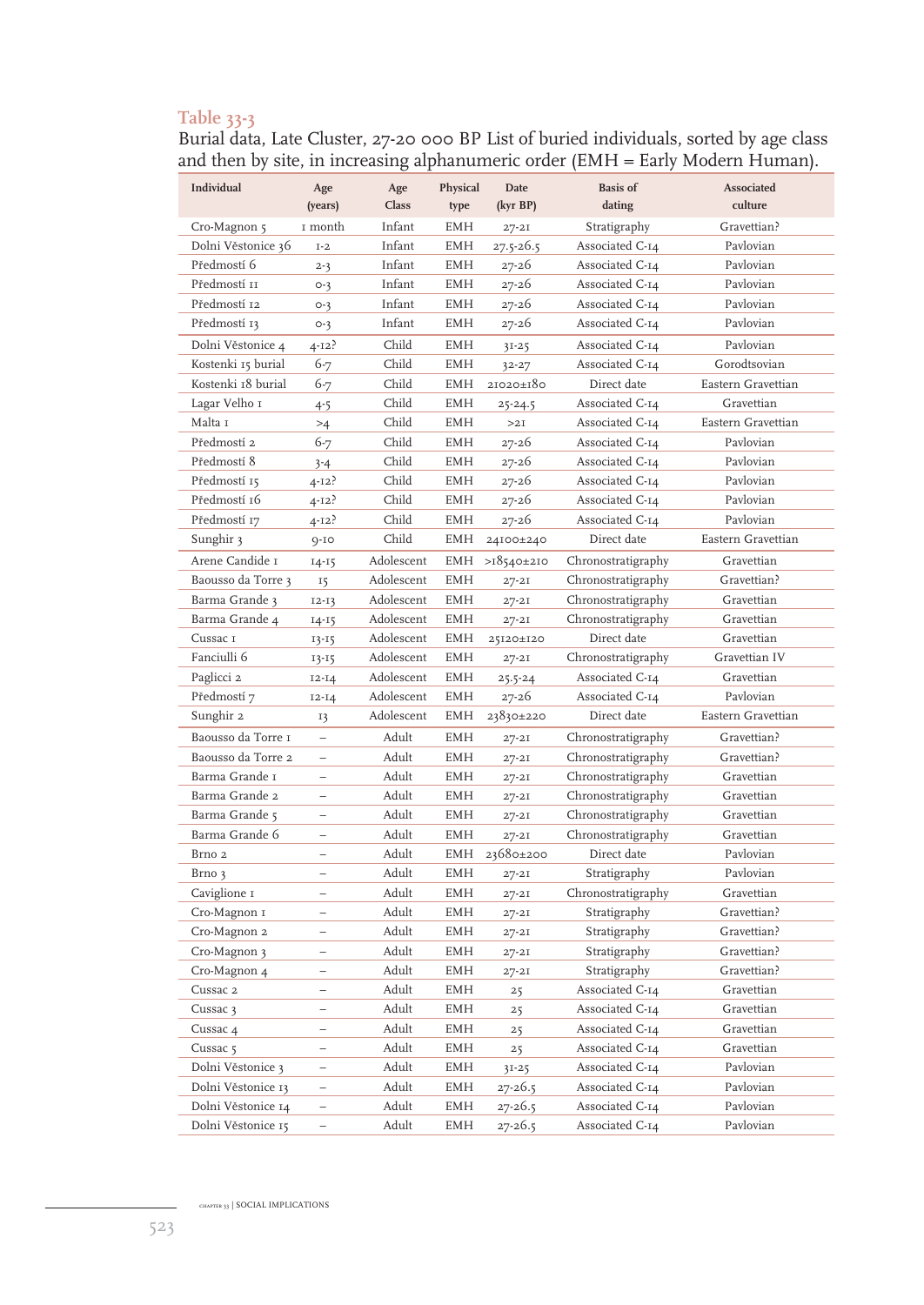| Individual          | Age<br>(years)           | Age<br>Class | Physical<br>type | <b>Date</b><br>(kyr BP) | Basis of<br>dating | Associated<br>culture |
|---------------------|--------------------------|--------------|------------------|-------------------------|--------------------|-----------------------|
| Dolni Věstonice 16  |                          | Adult        | <b>EMH</b>       | 27.5-26.5               | Associated C-14    | Paylovian             |
| Fanciulli 4         | $\overline{\phantom{0}}$ | Adult        | <b>EMH</b>       | $27 - 21$               | Chronostratigraphy | Gravettian            |
| Fanciulli 5         | -                        | Adult        | <b>EMH</b>       | $27 - 21$               | Chronostratigraphy | Gravettian IV         |
| Kostenki 2 burial   |                          | Adult        | <b>EMH</b>       | $26 - 20$               | Associated C-14    | Eastern Gravettian    |
| Kostenki 14 burial  | ÷                        | Adult        | <b>EMH</b>       | $32 - 27$               | Associated C-14    | Gorodtsovian          |
| Ostuni I            | $\overline{\phantom{0}}$ | Adult        | <b>EMH</b>       | $25 - 24$               | Associated C-14    | Gravettian            |
| Ostuni <sub>2</sub> | $\overline{\phantom{0}}$ | Adult        | <b>EMH</b>       | $25 - 24$               | Associated C-14    | Gravettian            |
| Paglicci 3          |                          | Adult        | <b>EMH</b>       | $24 - 22.5$             | Associated C-14    | Gravettian            |
| Paviland T          |                          | Adult        | <b>EMH</b>       | 25840±280               | Direct date        | Gravettian            |
| Paylov <sub>I</sub> | -                        | Adult        | <b>EMH</b>       | $27 - 25$               | Associated C-14    | Paylovian             |
| Předmostí r         |                          | Adult        | <b>EMH</b>       | 27-26                   | Associated C-14    | Pavlovian             |
| Předmostí 3         | $\overline{\phantom{0}}$ | Adult        | <b>EMH</b>       | $27 - 26$               | Associated C-14    | Paylovian             |
| Předmostí 4         | -                        | Adult        | <b>EMH</b>       | $27 - 26$               | Associated C-14    | Paylovian             |
| Předmostí 5         | $\overline{\phantom{0}}$ | Adult        | <b>EMH</b>       | $27 - 26$               | Associated C-14    | Pavlovian             |
| Předmostí 9         | -                        | Adult        | <b>EMH</b>       | $27 - 26$               | Associated C-14    | Pavlovian             |
| Předmostí ro        | $\overline{\phantom{0}}$ | Adult        | <b>EMH</b>       | $27 - 26$               | Associated C-14    | Paylovian             |
| Předmostí 14        | $\overline{\phantom{0}}$ | Adult        | <b>EMH</b>       | $27 - 26$               | Associated C-14    | Pavlovian             |
| Předmostí 18        | -                        | Adult        | <b>EMH</b>       | 27-26                   | Associated C-14    | Pavlovian             |
| Předmostí 27        | -                        | Adult        | <b>EMH</b>       | $27 - 26$               | Associated C-14    | Pavlovian             |
| Sunghir I           | $\overline{\phantom{0}}$ | Adult        | <b>EMH</b>       | 22030±200               | Direct date        | Eastern Gravettian    |
| Veneri Parabita 1   |                          | Adult        | <b>EMH</b>       | ca.22                   | Chronostratigraphy | Gravettian            |
| Veneri Parabita 2   |                          | Adult        | <b>EMH</b>       | ca.22                   | Chronostratigraphy | Gravettian            |

## **Table 33-3 [cont.]**

For the Middle Paleolithic and the earliest Upper Paleolithic, chronological assignment was based on several considerations. First, the Tabun 1 adult female burial is inferred to be from layer C and, therefore, dates to OIS 5 or earlier, although a case has been made that this burial relates instead to the human activity recorded in layer B, in which case it would belong to the Intermediate, not the Early, Cluster (for a discussion of the issue, cf. Bar-Yosef, 1998, 2000; Quam and Smith, 1998). However, Grün and Stringer's (2000) revision of the ESR and U-series chronology of the site, including direct dating of dental material from the Tabun 1 specimen, for which they estimated a chronology with interval limits all contained between 110 000 and 150 000 BP, depending on different sets of assumptions, suggests that this fossil most likely belongs in the Early Cluster. Second, as suggested by several anatomical features (Trinkaus, 1983), the earlier sample of the Shanidar Neandertals (Shanidar 2, 4 and 6 to 9) probably dates to the earliest Late Pleistocene, not to the mid-Late Pleistocene; the later sample (Shanidar 1, 3 and 5) probably dates to the later Middle Paleolithic, as suggested by radiocarbon dating of the site (Bar-Yosef, 2000). Two of these individuals, Shanidar 2 and 5, are not included in the burial sample, since they probably were preserved as a result of rockfalls and not intentional burials (Trinkaus, 1983). Third, it is assumed that the TL dates obtained for the levels containing the Skhul and Qafzeh burials also date those burials, even if a) by definition, the burials must post-date the levels, b) some U-Th dates on animal bones from Skhul indicate the presence of components which may be significantly more recent than the TL-dated flints (McDermott et al., 1993), and c) Stringer (1998) has argued that morphological variability in the Qafzeh-Skhul sample argues in favor of deposition over a time span significantly larger than is indicated by the range of TL results.

Assignment of the specimens in Table 33-2 was based on the radiometric dates available for the deposits containing the burials (bearing in mind the above mentioned reserva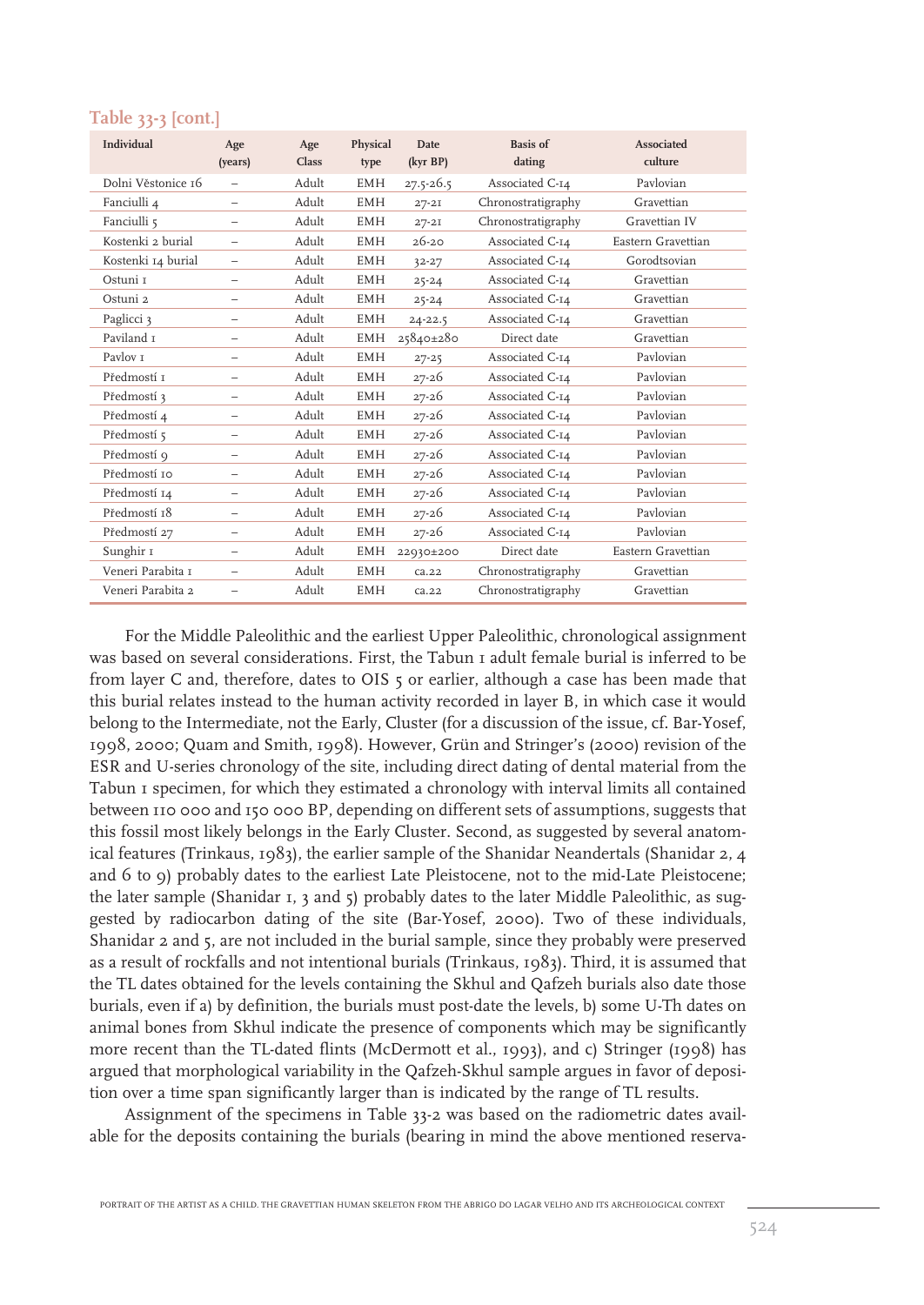tions and uncertainties concerning Qafzeh and Skhul), coupled with chronostratigraphic correlation. For the other Near Eastern sites (Amud, Dederyieh and Kebara), we followed the chronology proposed by Bar-Yosef (1998). The Taramsa specimen was included in this group on the basis of an OIS 4 age for the burial, inferred from OSL dates ranging between ca.80 000 and ca.50 000 BP for the late Middle Paleolithic context with which the skeleton was associated (Vermeersch et al., 1998). For the French and Belgian sites (La Chapelle-aux-Saints, La Ferrassie, La Quina, Le Moustier, Régourdou, Roc-de-Marsal, Saint-Césaire and Spy), we followed Mellars' (1996) suggestions of the chronological boundaries for the different Mousterian variants of the Aquitaine basin, his summary of the available TL dating results, and his evaluations of the positions of specific levels in the regional sequence. The Neandertal type-specimen from the "small Feldhofer cave", directly dated to ca.40 000 BP (Schmitz et al., 2002), is included given the recovery of a high percentage of this individual's original skeletal elements, even though its burial status cannot be ascertained.

No reliable information exists on the chronology of the Teshik-Tash burial or the lithic assemblage associated with it, the "Asian typical Mousterian" (Ranov, 1978; Smirnov, 1991). It is assumed, therefore, that it dates to the same time period as all other Neandertal burials known in Europe, i. e., to between 70 000 and 35 000 BP, an assumption which is supported by its craniofacial morphology (Ullrich, 1955). The date suggested for Kiik-Koba is based on information provided by Gladilin (1971, 1979) and Chabai (pers. comm.). Gladilin demonstrated that the infant burial belonged to the occupation documented in lower Level VI, as did the adult, not to that in upper Level IV, as had been suggested by the exacavator, Bonch-Osmolovski (1940). The industry contained in Level VI has no parallels and, hence, is simply known as "Kiik-Koba, lower level industry" (Kolosov et al., 1993). The arctic-boreal fauna recovered in the level (including *Rangifer tarandus* and *Vulpes corsac*) suggests an OIS 4 age for this context, including the Neandertal burials.

Mezmaiskaya was also placed in the Intermediate Cluster, in spite of the direct date of 29 195  $\pm$  965 BP (Ua-14512) reported by Ovchinnikov et al. (2000). Given the stratigraphic situation reported by the excavators, the burial must date to more than 40 000 years ago, since the associated skeleton was found at the base of Level 3, C-14 dated to  $>$  45 000 BP (LE-3841). Moreover, the hiatus between level 3 and Holocene Level 1 that exists at the front of the cave, where the skeleton was recovered, corresponds to the deposition of Levels 2B and 2A inside the cave, for which there are three coherent C-14 determinations: 40 660 ± 1600 BP (LE-3599) for Level 2B; 36 280 ± 540 BP (Beta-53897/ETH-9817) and 35 760 ± 400 BP (Beta-53896/CAMS-2999) for Level 2A (Golovanova et al., 1998a, 1998b, 1999). This suggests that the Mezamaiskaya infant is contemporary with the infants and child buried in Level III of Zaskalnaya VI, in Crimea (and also found in an Eastern Micoquian context), for which a tripeptide bone date on horse bone collected in the burial pit is available:  $39 \text{ loo} \pm 1500 \text{ BP}$  (OxA-4773) (Pettitt,  $1998$ ).

Since it falls within the range of radiocarbon dating, the Late Cluster is less problematic. Still, the dates or date ranges assigned to the specimens listed in Table 33-3 also rest on a number of interpretations. The Kostenki material, in particular, was included on the basis of Sinitsyn's (1998) review of the chronology of this complex of sites, which makes it clear that an important proportion of available radiocarbon determinations are significantly rejuvenated. Reliable results, coupled with stratigraphic correlation based on the position of the different levels in relation to the two humic horizons identified at the site, indicate that occupations and features in the middle chronological group (estimated to date between 32 000 and 27 000 BP) and in the recent chronological group (estimated to date between 26 000 and 20 000 BP) fit for the most part in the time frame occupied by the Pavlovian and the

chapter 33 | SOCIAL IMPLICATIONS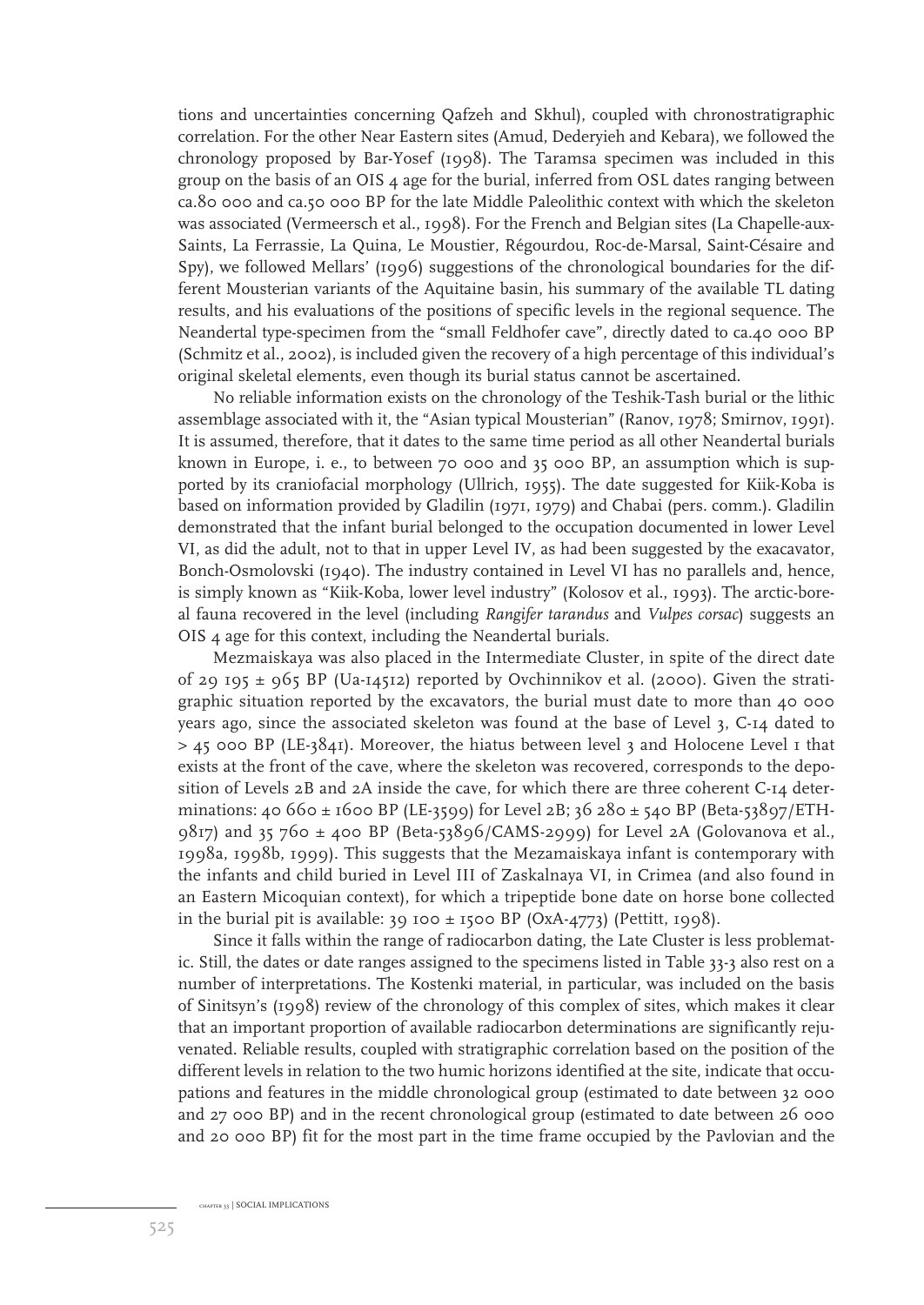Gravettian. The same applies to the child burial found at Malta, a Siberian site for which the first radiocarbon measurements suggested an age of ca.15 000 BP but which is now securely dated to ca.20 000-21 000 BP (Kuzmin and Orlova, 1998; Richards et al., 2001).

Where the Baousso da Torre 3 individual is concerned, we followed Giacobini's (1999) and Mussi's (2000) assignment to the Gravettian and consider the association with a split-base bone point reported by Binant (1991b) to be spurious. Following Bouchud (1966), the Cro-Magnon burials (Lartet, 1868) are also considered to be Gravettian, and not Aurignacian, in age, because a) they were recovered from the upper part of the site's stratigraphic sequence and b) until the mid-20th century, the "Aurignacian" chronostratigraphic unit encompassed an "*Aurignacien supérieur,*" only subsequently recognized as a separate entity, the Gravettian. Moreover, the associated ornaments — some 300 perforated shell beads mixed with the human bones, as well as several pierced teeth (Binant, 1991b) — fit comfortably within the range of variation of known Gravettian grave goods. The funerary use of the Cro-Magnon shelter may well be contemporaneous, therefore, with that in the inner galleries of the recently found parietal art site of Cussac (Aujoulat et al., 2001, 2002), where five individuals have been identified: one adolescent, directly dated to 25 120 ± 120 BP (Beta-156643), in locus 1; one adult whose direct date failed, in locus 2; and three other adults, possibly a multiple burial, in locus 3.

The attribution to the Gravettian of the Cro-Magnon and Baousso da Torre burials finds additional support in the fact that no uncontroversial evidence for intentional burial is known from the Aurignacian. In fact, virtually all of the human remains so far found in levels dated to the corresponding time period are isolated finds. Such is the case, in particular, with the Kostenki 1 material directly dated to  $32600 \pm 1100$  BP (OxA-7073) (Richards et al., 2001), which was sampled from a tibia and fibula recovered in close proximity inside that site's stratigraphic Level III (Sinitsyn, 1998, pers. comm.). The probably Aurignacian human remains from Mladeč include multiple skeletal elements of an adolescent male and a young adult (Szombathy, 1925; Trinkaus et al., n.d.), but it is likely that these and the other Mladeč human remains accumulated in a talus cone within the karstic cave system (Svoboda, 2000a) and therefore cannot be strictly considered as burials. This suggests that burial may not have been practiced in the Aurignacian, as may also have been the case, at least in western Europe, during the period between 20 000 and 16 000 BP. The latter may explain the dearth of human remains from the Solutrean, Solutreo-Gravettian, Salpetrian, Early Epigravettian and Badegoulian. That the cultural practice of body interment immediately after death was not universally shared, in time or space, during the Upper Paleolithic, lends further consistency to the hypothesis that the three temporal clusters into which our sample falls are a realistic rendering of when this behavior was in use in the time periods following its emergence in OIS 5 or slightly earlier.

#### **Burial Behavior in Relation to Age-at-Death**

The individuals were classified into five groups on the basis of their ages-at-death: fetuses, infants, children, adolescents and adults. Boundaries between each category were based on human biological and ethnographic evidence relating to where, on average, major thresholds are crossed in human development. Birth separates fetuses from infants, even if all fetuses or fetuses-to-newborns in our database had passed the seventh month of pregnancy and, therefore, must correspond to stillborn prematures. The end of breastfeeding separates infants from children, and we used an age of three years as the boundary between the two categories, based on data from the !Kung San, one of the best studied examples of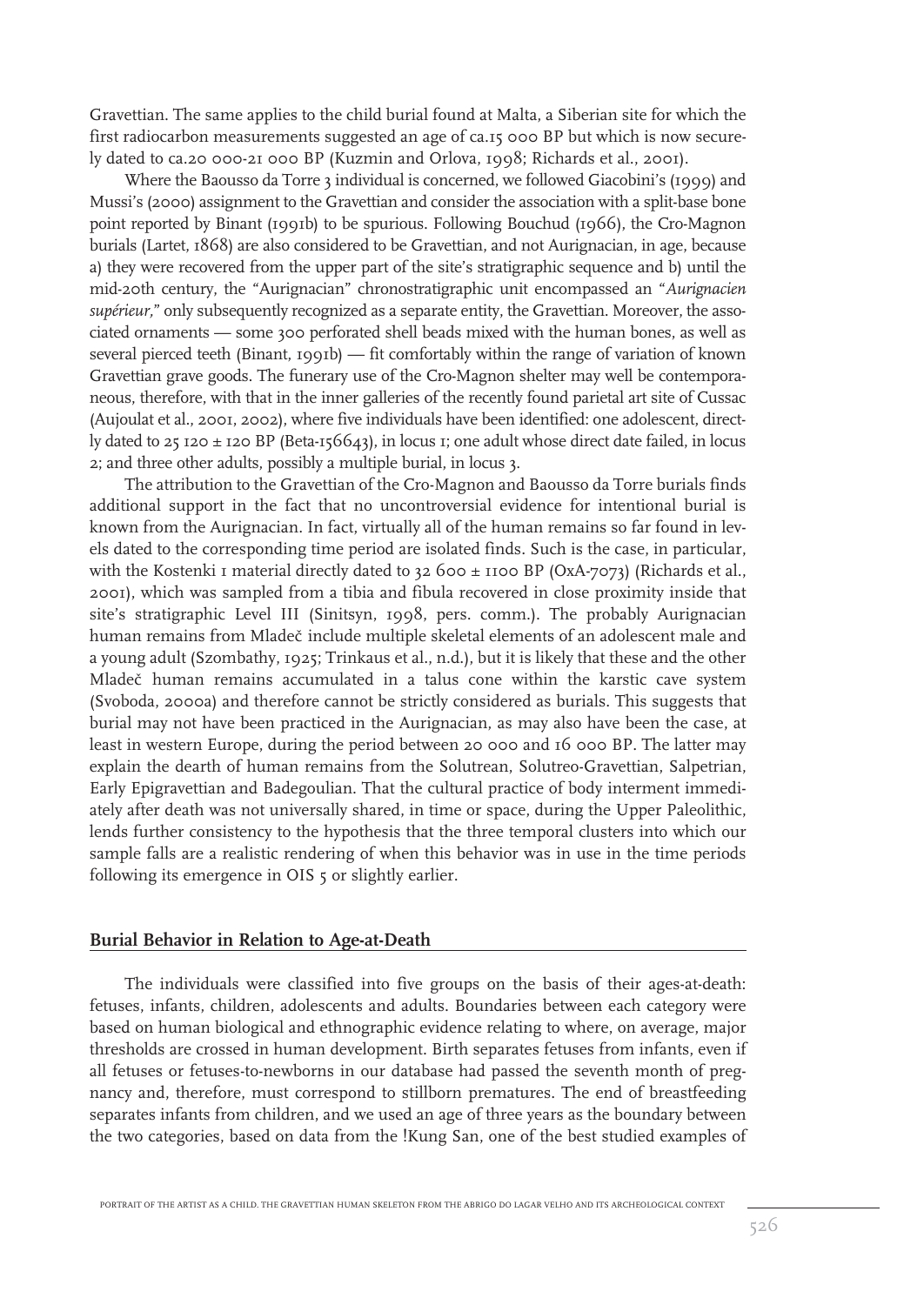hunter-gatherer cultures; according to Stuart-Macadam (1995), following Konner, in a sample of 78 infants and children, 58% were weaned by two years of age, 76% by three years, and 90% by four years. Stuart-Macadam also mentions data from Wickes indicating a similar pattern for Native Australians but providing evidence for breastfeeding lasting longer among subarctic populations, with Greenlanders weaning between three and four years, and Inuit around seven years. The initial stages of puberty occur, on average, around age 12, and 12 years was therefore selected as the boundary separating children from adolescents. Individuals above the age of 15 were classified as adults, since, even though full skeletal maturity had not yet been attained, healthy females usually become fertile around that age, past which, therefore, they are eligible for marriage. Moreover, in most hunter-gatherer cultures, females and males above 15 are active participants in most if not all aspects of the group's social and economic life (Bogin, 1998).

This step was required in order to investigate possible differences between immature individuals (or categories of immature individuals) and adults, or between different categories of immature individuals. The second step was the identification of the sources of information to exploit in order to achieve that purpose. In an archeological situation, such sources are of two kinds: a) on a short-time scale, possible differences in the ritual treatment given to individuals of the different age classes buried in the same site, or in sites that are sufficiently close in space and time for cultural homogeneity to be assumed, and b) on a long-time scale, the frequency with which burial, as well as the different components of burial ritual, affects the different age classes.

The first approach was followed by Vanhaeren and d'Errico (2001) in their comparative study of the Terminal Magdalenian, Epigravettian or Azilian child burials from France and Italy dated to between 10 000 and 11 000 BP. They showed that the shell beads decorating the clothes with which these young children were dressed at the time of interment a) were smaller, or cut to smaller sizes, than those naturally available, and b) were smaller than those from habitation contexts presumably lost by individuals belonging to the different age classes, including adults. Such a miniaturisation indicates that the shell beads were manufactured on purpose for the children in question, and, hence, that either these children specifically, or children in general, had a defined social status in these human groups.

Vanhaeren and d'Errico also noted that their findings are consistent with White's (1999) observation that the 10 000 ivory beads found in the Sunghir double burial of a 9-10 year old child and a 12-14 year old adolescent are one third smaller than those found with the single adult burial from the same site. This observation hints at juveniles having their own social status in the Gravettian as well, and it prompted us to extend the analysis of the issue to other burials of the period, following both strategies outlined above to the extent permitted by available data.

## *The Compositions of Multiple Burials*

The two Sunghir burials are separated by 1000 years, which means that we cannot disregard the possibility that the reported difference between the adult and the juveniles in the average size of the associated ivory beads is due to changes in manufacturing techniques or cultural fashion occuring over the millenium in question. This difficulty may be overcome by the investigation of possible differences between individuals of different age classes found in multiple burials, that is, in a situation where diachronic variation can be excluded.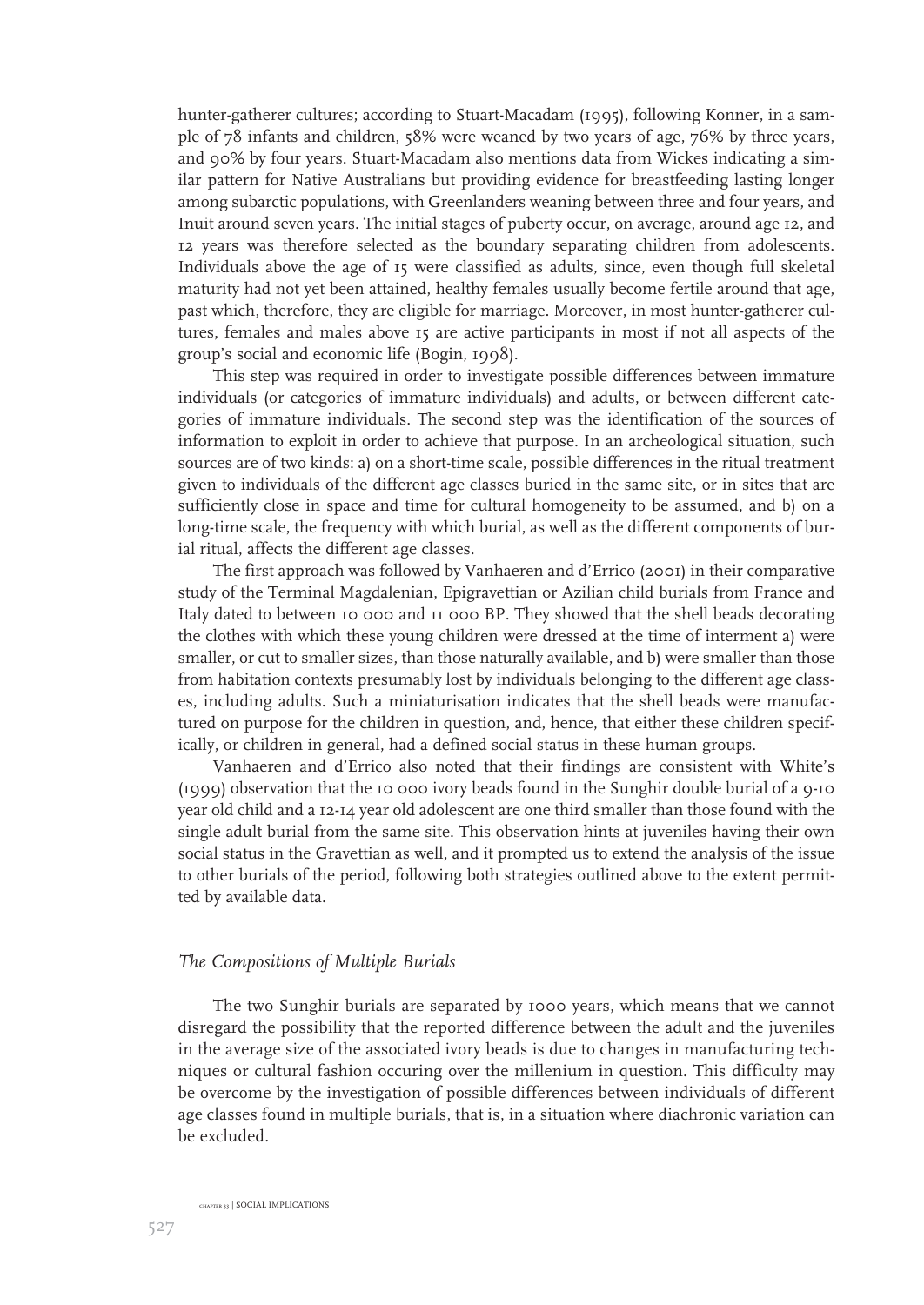There are two instances of possible multiple burials in the Middle Paleolithic. The earliest is the feature containing the Shanidar individuals 4, 6, 8 and 9. However, it is not clear whether this association represents a single burial event or four different burial events in the same location. Given the progressively greater disturbance of the deeper burials, the latter is more likely to be correct (Trinkaus, 1983). In any case, none of these individuals was associated with grave goods or other evidence of ritual behavior beyond interment itself [the purported flowers with the burial (Solecki, 1975; Leroi-Gourhan, 1999) is most likely the result of rodent burrowing (Sommer, 1999)], so no evidence exists that the nine month old Shanidar 9 infant was treated at death differently from the three adults. The other instance is the pit in Level III of Zaskalnaya VI containing two infants and one child, where, however, a similar uncertainty pertains (Smirnov, 1991; Chabai, pers. comm.).

Table 33-4 lists all mutliple burials currently known for the earlier Upper Paleolithic. Apart from the 9-10 year child in the Sunghir double burial, infants and children are present only in the Předmostí mass grave containing individuals 1 to 18. In all other instances of multiple burials, only adults or adults and adolescents are represented. Provided that reasonable explanations can be given for the Sunghir and Předmostí exceptions, this pattern suggests that, in the Gravettian, pre-puberty children were socially recognized as a separate age class and, accordingly, treated separately at death.

The ages of the two immature individuals in the Sunghir double burial are consistent with the hypothesis that they were close relatives who met a simultaneous death and were given a simultaneous interment, as is the particular disposition of the bodies, extending in opposite directions from the point of contact between their two skulls and sharing as a common grave good, extending for the combined length of the two bodies, the longest of the several ivory spears placed alongside them. This may explain why the younger individual was given the same treatment as the older one or that the boundary between childhood and adolescence was placed, at the time, around age 10-12. It is also possible that the extraordinary, unique richness of this double burial is an indication of a hereditary high social status, a factor that always needs to be considered when generalizing about the social condition of children.

## **Table 33-4**

## Paleolithic multiple burials.

| <b>Burial</b>                 | <b>Fetuses</b> | <b>Infants</b> |             | Children Adolescents |                          | <b>Adults</b> Observations                  |
|-------------------------------|----------------|----------------|-------------|----------------------|--------------------------|---------------------------------------------|
| <b>Early Cluster</b>          |                |                |             |                      |                          |                                             |
| Shanidar $4, 6, 8$ and $9$    |                | $\mathbf I$    |             |                      | 3                        | Consecutive, not simultaneous<br>interments |
| <b>Intermediate Cluster</b>   |                |                |             |                      |                          |                                             |
| Zaskalnaya 1, 2 and 3         |                | $\mathbf{2}$   | T.          |                      |                          | Consecutive, not simultaneous<br>interments |
| Late Cluster                  |                |                |             |                      |                          |                                             |
| Barma Grande 2, 3 and 4       |                |                |             | $\mathbf{2}$         | $\mathbf I$              |                                             |
| Cussac $3, 4$ and $5$         |                |                |             |                      | 3                        |                                             |
| Dolni Věstonice 13, 14 and 15 |                |                |             |                      | 3                        |                                             |
| Fanciulli 5 and 6             |                | -              |             | 1                    | 1                        |                                             |
| Předmostí mass grave          |                | 4              | 2           | 4                    | 8                        | Catastrophic event                          |
| Sunghir $2$ and $3$           |                | -              | $\mathbf I$ | $\mathbf I$          | $\overline{\phantom{0}}$ | Simultaneous death of two siblings?         |
| Veneri Parabita 1 and 2       |                |                |             |                      | $\overline{a}$           |                                             |
|                               |                |                |             |                      |                          |                                             |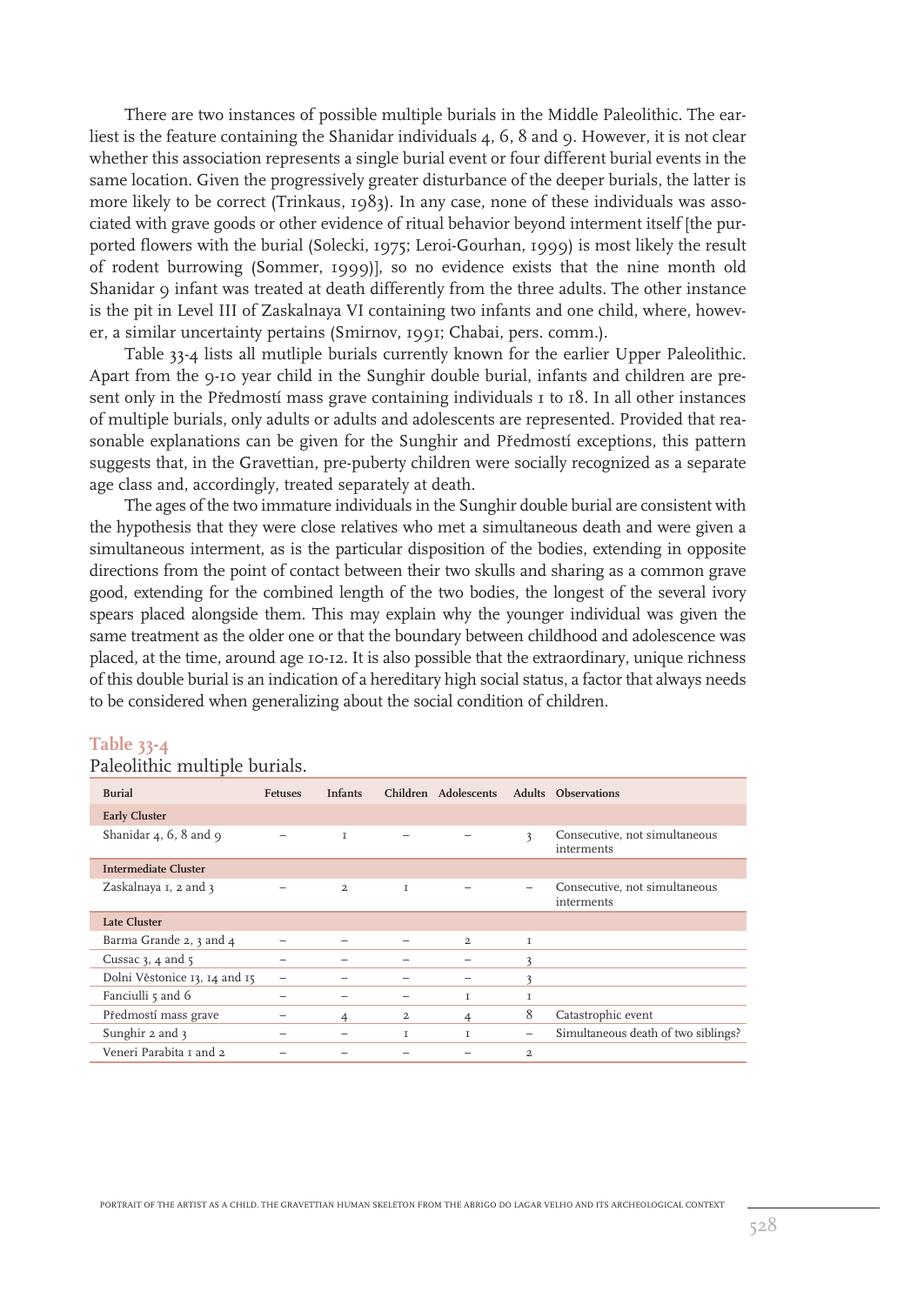## *The Prˇedmostí "Mass Grave"*

One of the unique burial features of the earlier Upper Paleolithic is the Předmostí "mass grave," excavated by Maška in 1894 and containing the remains of eighteen individuals. The burial complex was never described in detail by Maška. However, his field diary survives (Svoboda, 2000b), and, on the basis of Maška's notes and drawings and a set of assumptions regarding the sequence with which Maška excavated the burial, Klíma (1991) undertook a reconstruction of the distribution of the remains within the mass grave. Our consideration of the Předmostí grave complex is based on Klíma's interpretation, supplemented by observations and photographs of the human remains provided by Matiegka (1934).

Klíma's (1991) reconstruction of the Předmostí multiple burial, adapted to visually enhance the information supporting our interpretation of it, is reproduced in Fig. 33-1. According to Maška (Svoboda et al., 1996: p. 226), the grave was found under an accumulation of sharp-edged limestone blocks of various sizes, forming a 40 cm thick cairn that extended beyond the feature to the north and east but left its southern part uncovered. Scattered human remains were present outside of the feature, to the south and southeast, suggesting some post-depositional disturbance of at least this part of the grave.



Fig. 33-1 – Klíma's spatial reconstruction of the Předmostí "mass grave," reproduced from Klíma (1991), with adaptations. The dotted areas denote the probable position of the postcranial skeletons of the different individuals. Ages-at-death were corrected according to Matiegka (1934, 1938). Shading codes visually enhance our interpretation of the pattern underlying age and space distributions: 1. the two elder individuals; 2. the two prime adult male-female couples; 3. the two young adults; 4. the "children" (ages 2-3 to 12-14); 5. the "babies."

chapter 33 | SOCIAL IMPLICATIONS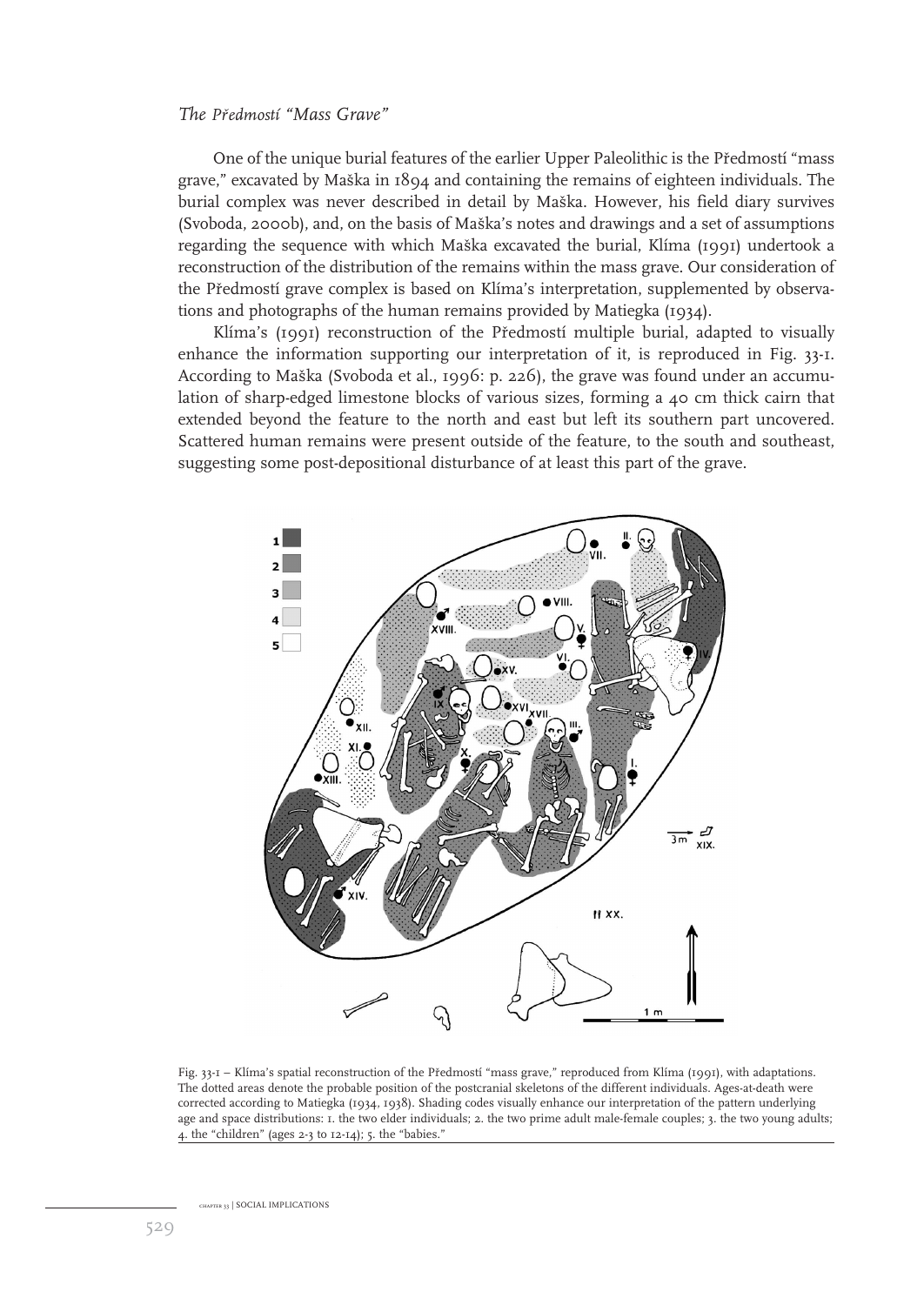No evidence of red ochre was observed in the grave or on the bones. Binant (1991b) stated that a string of 14 ivory beads was recovered in the grave, but Klíma noted that no mention of such items exists in Maška's documentation and field notes, that Maška himself explicitly remarked on the total absence of ornaments in the burial context, and, therefore, that the string is probably a composition made with scattered beads found in the adjacent habitation levels, not in the grave. According to Svoboda et al.'s (1996) rendering of Maška's field notes, the only possible grave goods are a fox skull placed on one of the skeletons, scattered flint debris and burnt bone fragments. Since the presence of these items can be explained through post-depositional animal burrowing and/or the inheritance of anthropic components present in the sediments used to re-fill the pit, the only evidence of ritual behavior other than interment itself is the two mammoth shoulder blades covering the individuals placed at the northeastern and southwestern ends of the feature.

Eighteen individuals are reported from the grave: eight are adults, four men and four women, and ten are immature. The latter are described by Maška as "mostly children, the youngest of them only half a year old" and, according to Klíma's Fig. 2, three are "babies," four are "children," and three are "young individuals." Using the information provided by Matiegka (1934, 1938), however, one of Klíma's "children," Předmostí 6, would be two to three years old at death and, therefore, falls into our "infant" age class. Notwithstanding, the age difference between this individual and the three infants Předmostí II, I2 and I3 must have been significant and readily apparent, because Klíma's refers to the latter as "nursing" while using the word "child" for Předmostí 6. Předmostí 7, on the other hand, would have been 12 to 14 years old at death and, therefore, falls into our "adolescent" age class. Where the three "young individuals" Předmostí 15, 16 and 17 are concerned, it would seem, from Matiegka's monograph, that they corresponded to incomplete skull pieces whose ages-atdeath were difficult to evaluate. Klíma's differentiation of these as "young individuals," considered, in his illustrated reconstruction of the grave, as a category separate from that of the "children," might be taken to suggest that they were adolescents. In the text, however, Klíma explicitly describes these finds as "child skeletons."

Therefore, in terms of the age classes considered in this study, the number of infants, children and adolescents in the Předmostí mass grave is, respectively, of three, six and one, or of four, five and one, depending on how Předmostí 6 is defined. This level of uncertainty, however, does not affect the characterization of the multiple burial as presenting a catastrophic mortality profile. This suggests that its composition accurately portrays the age structure of a complete or near-complete social unit and that the grave corresponds to the simultaneous death of all its members. This inference is further supported by the spatial arrangement of the bodies and the preservation of the anatomical association of many of the skeletons, neither of which is easily explained in a framework of consecutive interments in the same place, with successive reopenings and closings of the grave, which would create greater disturbance of the remains from previous burial episodes. One must always bear in mind, however, that Klíma's reconstruction is tentative and conditioned by many uncertainties and sources of possible error: incorrect correspondence between individuals in the fossil catalogue and individuals in the grave plan, margins of error inherent in the assignment of ages-at-death, postdepositional disturbance of the burial context, the relatively arbitrary nature of the boundaries between stages of development, etc.

Nonetheless, the fact that both older and younger individuals are represented among the adults of both sexes lends further credence to the interpretation of the mass grave as recording a single death event and, hence, the simultaneous perishing of individuals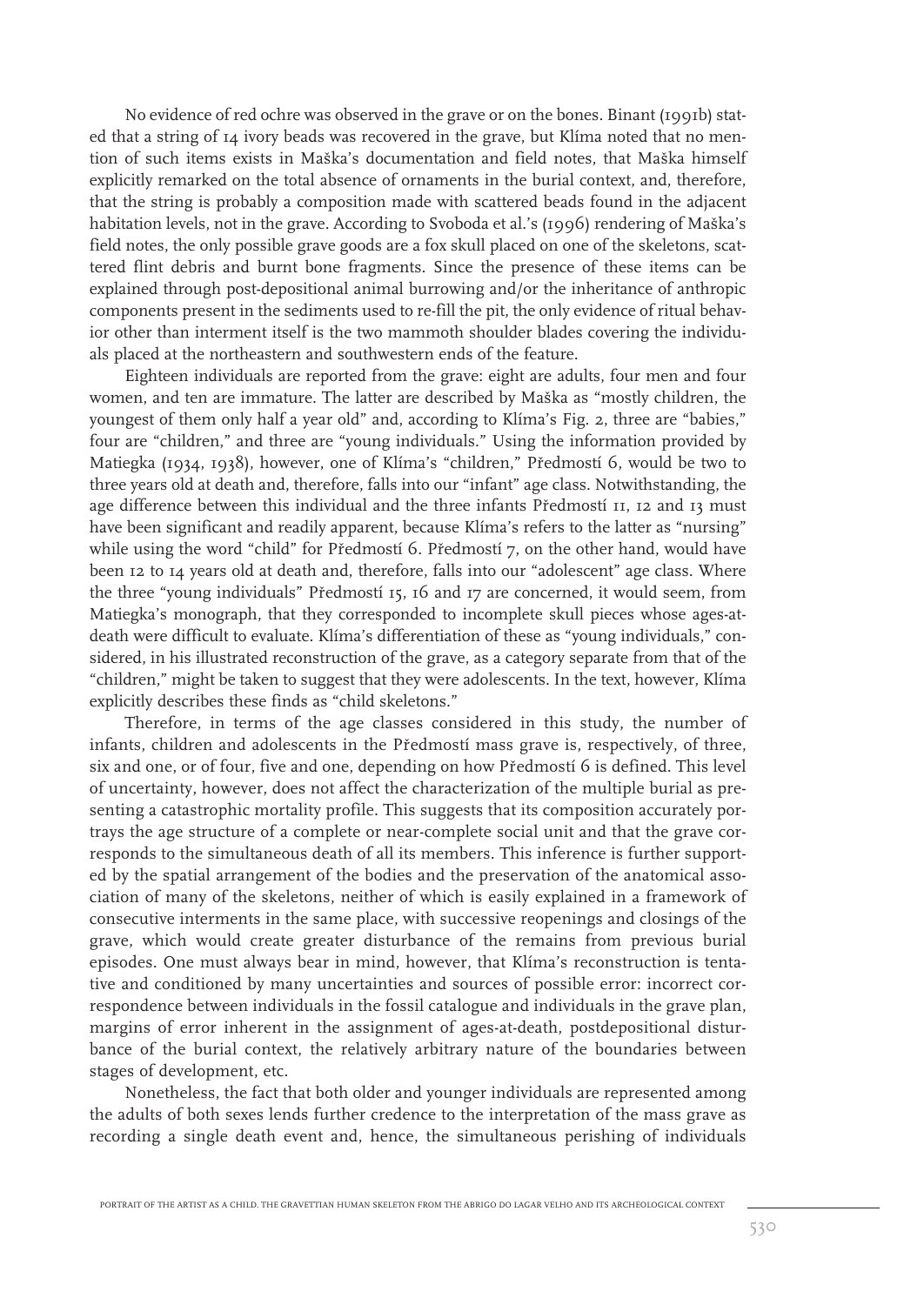linked by close social and biological ties. In fact, the ages assigned by Matiegka to the four females (15-16 for Předmostí 5, 20-25 for Předmostí 1, 20-30 for Předmostí 10, and 30-35 for Předmostí  $4$ ) show that all the immature individuals could well be their children, and the age difference between the youngest and the oldest female also makes it possible that the former was the latter's daughter. This point is made by Table 33-5, which assumes that a) women had their first child at 16, b) they gave birth at four year intervals, and c) they lived until an age in the mid-point of their estimated age-at-death intervals. Under such assumptions, the three older women would have generated 10 descendants: three infants, five children, one adolescent, and one adult. Decreasing the birth interval or the lifetime of these females produces variation of these figures in opposite directions, and mortality in early developmental stages implies that the number of surviving children must have been smaller than the potential maximum. Given this, the ages-at-death for the different immature skeletons provided by Klíma and Matiegka fit the model's predictions extremely well.

Matiegka only assigned ages-at-death to two of the four adult males (20-25 for Předmostí 9, and 35-40 for Předmostí 3), but the dental wear of Předmostí 14 suggests he was a middle aged adult, and Klíma noted that he was the oldest person in the grave. Given the data for the females, it is clear that the fourth adult male, Předmostí 18, can only have been the son of any of the females in the grave if his mother was the older woman Předmostí 4. In that case, given the 15-16 years of age of the Předmostí 5 female, whose only potential mother in the grave is also Předmostí 4, Předmostí 18 could have been the older brother of Předmostí 5. Under the assumptions of the model in Table 33-5, admitting this possibility carries the following implications: a) that the age-at-death of Předmostí  $18$  was between  $17$  and  $19$ ; b) that the age-atdeath of his putative mother was 35, i. e., the upper limit of the estimated interval; c) that his putative mother gave birth to two successful children, a boy and a girl, between ages 16 and 19. Matiegka was unable to assign a definite age to Předmostí 18, but Klíma refered to him as a boy. However, even if he seems to have been a young adult, the possibility that he could have been Předmostí 5's older brother remains weak, given the demographic requirements of the hypothesis.

## **Table 33-5**

|                                                             |           | Ages they gave birth     |        |                |              |              |         | Ages of their children when they died |                          |                          |                |  |
|-------------------------------------------------------------|-----------|--------------------------|--------|----------------|--------------|--------------|---------|---------------------------------------|--------------------------|--------------------------|----------------|--|
| Female individual                                           | Age       | <sup>16</sup>            | 20     | 24             | 28           | 32           | Infants | Children                              |                          | Adolescents Young adults | Total          |  |
| Předmostí 5                                                 | 15-16     | $\overline{\phantom{m}}$ |        |                |              |              |         |                                       |                          |                          | $\circ$        |  |
| Předmostí r                                                 | $20 - 25$ | $+$                      | $+$    |                |              |              | T       | T                                     |                          |                          | 2              |  |
| Předmostí ro                                                | $20 - 30$ | $+$                      | $+$    | $+$            |              |              | 1       | $\overline{2}$                        | $\overline{\phantom{0}}$ |                          |                |  |
| Předmostí 4                                                 | $30 - 35$ | $+$                      | $^{+}$ | $+$            | $^{+}$       | $+$          | I       | $\overline{2}$                        | 1                        | 1                        |                |  |
| Total descendants                                           |           | 3                        | 3      | $\overline{a}$ | $\mathbf{I}$ | $\mathbf{I}$ | 3       | 5                                     | 1                        | 1                        | IO             |  |
| Immatures and young adults in grave<br>(Klíma and Matiegka) |           |                          |        |                |              |              |         | 5                                     | I                        | $\overline{a}$           | I <sub>2</sub> |  |

## Model of the reproductive potential of the Předmostí females.

The adult individuals buried in the mass grave at Předmostí are, therefore: two prime adult females (individuals 1 and 10), two prime adult males (individuals 3 and 9), one older female (individual 4), one "middle aged" male, the oldest person in the burial (individual 14), and two young adults (individuals 5 and 18). Hence, these individuals may have formed husband-wife couples, and this seems quite likely at least where the six older people are concerned, the locations of their bodies in the burial pit being consistent with this hypothesis.

chapter 33 | SOCIAL IMPLICATIONS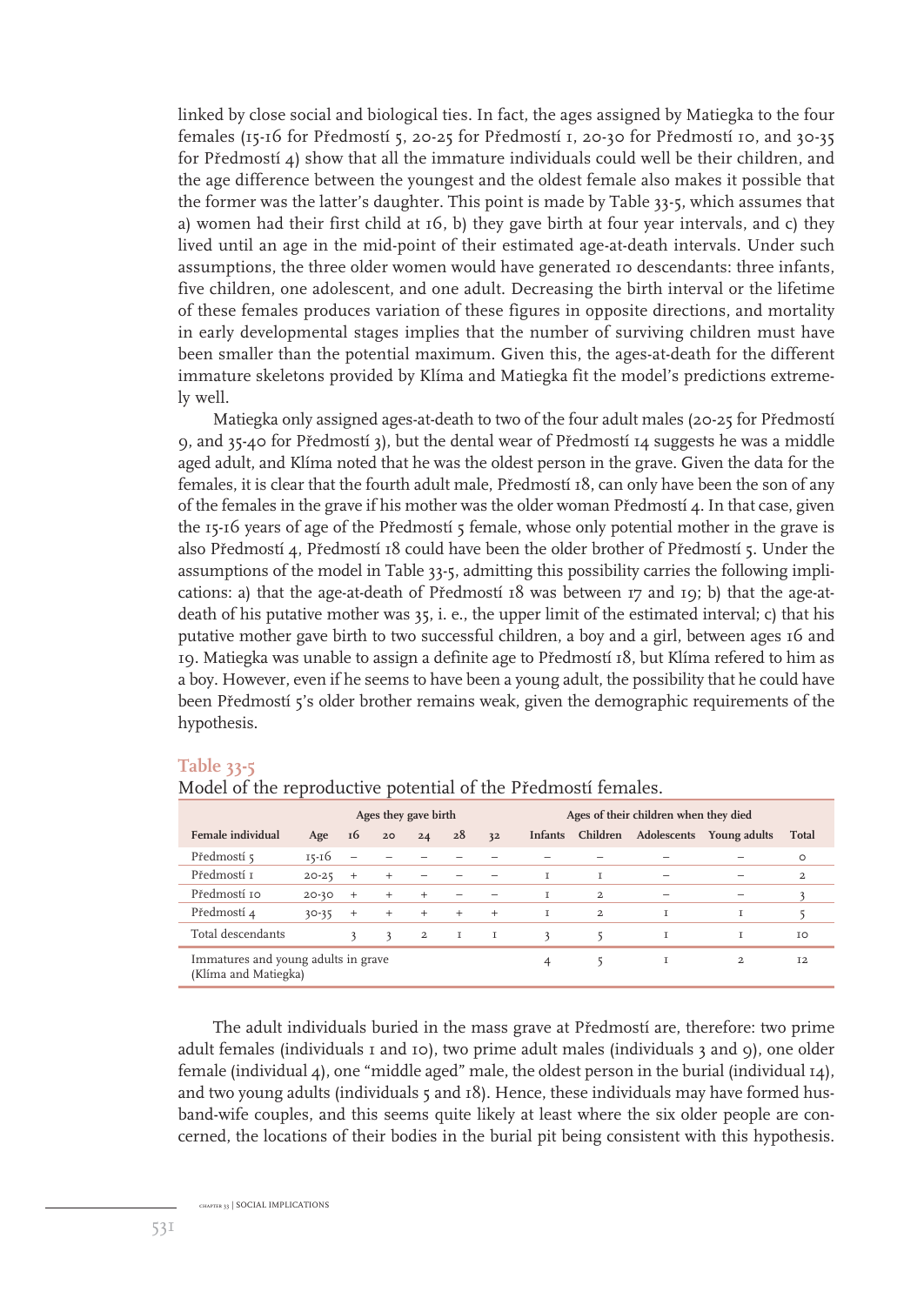Individuals  $I$  and  $3$  lie next to each other, and so do  $I$  o and  $Q$ , forming at death the two prime-age adult couples they may have been in life. Moreover, they occupy the central area of the grave, much as they must have played a central role in organizing and leading the group's daily life. Individuals 4 and 14 are separated, but in a special way, one at each of the two extremeties of the grave, and each covered by a mammoth shoulder blade, a distinction enjoyed by none of the others. This distinction may be related to the fact that, in these groups, elderly people enjoyed a high social status, their location in the collective burial meaning that they were supposed to "envelop" the rest of the group in death much as they would have "protected" them in life, with their wisdom and experience. Conversely, the peripheral location of individuals 5 and 18 may be related to their younger age, to their being unwed, or to their being wed but still without children.

A number of plausible explanations can be invoked for what may have caused the catastrophe recorded in the collective burial of these individuals (starvation, unpredicted severe weather, etc.) and, simultaneously, for the fact that other people (neighboring bands, the rest of the band, etc.) could come to the place in time to bury their kin or allies before scavengers consumed the corpses. The lack of evidence for personal ornamentation in all of the Předmostí individuals, contrasting with the important grave construction, may also be related to the exceptional nature of the event.

In this context, the most reasonable explanation for the sex and age structure of the Předmostí "mass grave", therefore, is that it corresponds to a complete or near complete social unit, the core of which are three couples and the descendants of the adult women. Moreover, the different individuals are not distributed at random (Fig. 33-1), and the spatial arrangement of the bodies presents a problem that, as Klíma (1991) pointed out, begs for a social explanation. Regardless of the validity of our own particular solution for the problem, that spatial pattern quite clearly shows at least that a) the specific emplacement of each individual obeyed certain rules and b) such rules required that mature and immature individuals occupied separate areas of the grave. This carries the implication that, at death, the age class to which immature individuals belonged carried more weight than close kinship, i. e., that infants and children were not buried alongside their mothers, even if the whole family died together, and the mothers were buried alongside their mates. Infants, in particular, seem to have formed a separate category and, in this regard, the possible anomaly to the pattern represented by Předmostí 6 may well be more apparent than real. Although possibly under three years, it was buried with the group's children and adolescents, not in the well defined cluster of "babies." This suggests that it may have been significantly older than the latter, and socially perceived as such — in its third year of life, it is conceivable that it was weaned and, hence, that it was already viewed as a "very young child."

In the framework of the social model outlined above, the placement of Předmostí 5 and 18 also makes sense. On the one hand, they are close to the other adults and, therefore, their position is not anomalous. On the other hand, if they were unmarried siblings, their placement with the group's children and adolescents would make sense if marrying, or having children, represented a major threshold in life. This may well hold for Předmostí 5 who, in the model presented in Table 33-5, would be too young to have been the mother of any of the group's infants and children. A number of alternative plausible explanations can also be offered for Předmostí 18 if, as it seems quite likely, he wasn't the son of any of the women in the grave: the unmarried brother of one of the males, a visiting ally, Předmostí 5's groom, etc. In any of these cases, his social condition may have been distinct from that of the other males in the three core couples of the group, explaining his peripheral position in the grave.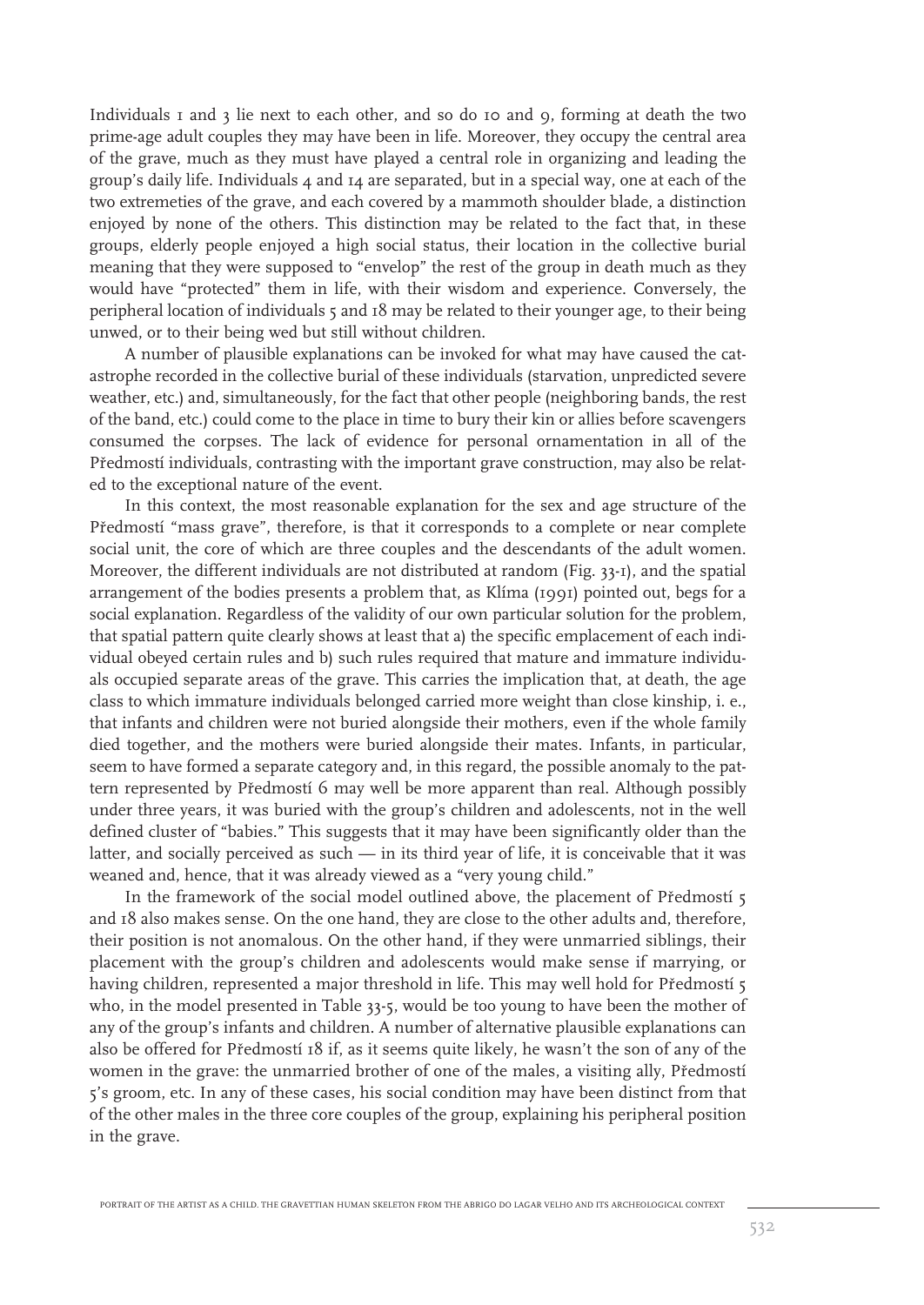In sum, the evidence reviewed above suggests that we can safely infer from Předmostí:

- that age classes were socially recognized in the Gravettian;
- that "adults" and "infants" formed two such age classes, and that children formed a third, intermediate category;
- that each individual's age-at-death influenced the kind of mortuary treatment received.

Where the issue of possible distinctions in social status between adolescents and children, i. e., between pre- and post-puberty individuals, is concerned, however, Předmostí is inconclusive. Children are separated from the adults, but at least one adolescent was buried among them in a second example (after the double burial of Sunghir) of association between children and adolescents.

These findings are consistent with the evidence provided by multiple burials. As in the latter, infants and children are separated from the adults, although children may be associated with adolescents and adolescents with adults. When cemeteries (defined hereafter as sites that, in a given period, were used for funerary purposes at least once, even if settlement activities are also documented therein) are considered, this pattern remains unchanged (see below).

#### *Open-Air Cemeteries*

At open air sites, the association of burials with other features — activity areas, habitation areas, other burials — is difficult to evaluate. Each individual burial episode may have taken place long after any signs of previous occupations of the same place had become covered by vegetation or sediments, or long after the tradition relating that particular spot with a certain individual, or with individuals of a particular social condition, had been lost. Sunghir is a good example of this, because, even if apparently spatially associated, the habitation levels date to 27-28 000 BP, whereas the burials date to 23 000 (single adult burial) and 24 000 (double child-adolescent burial) BP (Pettitt and Bader, 2000). Svoboda et al. (1996: p. 214) also argue that the Dolni Věstonice burials are more recent than the settlement levels into which the burial pits were excavated.

Thus, in such open air contexts, what archeologically may appear as the multifunctional use of the same place, in all likelihood represents the opposite, that is, the use as a cemetery of an area peripheral to or distant from the contemporary habitations. In some instances, such an area may coincide or overlap with the location of older (or later) settlements, but there is no evidence that such a coincidence was deliberate. By the same token, the fact that individual burials have been recovered from the area archeologically defined as a single open air site does not necessarily mean that all of the burials were contemporary or that it was considered socially appropriate for the individuals concerned to be buried together.

Table 33-6 presents the data for open air cemeteries of the Late Cluster (in the Middle Paleolithic there is only one individual buried in the open, the Taramsa child). Apart from Sunghir and Předmostí, the infant and child burials at such sites are those from Dolní Věstonice and Kostenki, where adult burials are also known. Given the above, and given the following information on these funerary features, such a general spatial coincidence does not contradict the hypotheses concerning the particular status of infants and children derived from the analysis of the multiple burials.

chapter 33 | SOCIAL IMPLICATIONS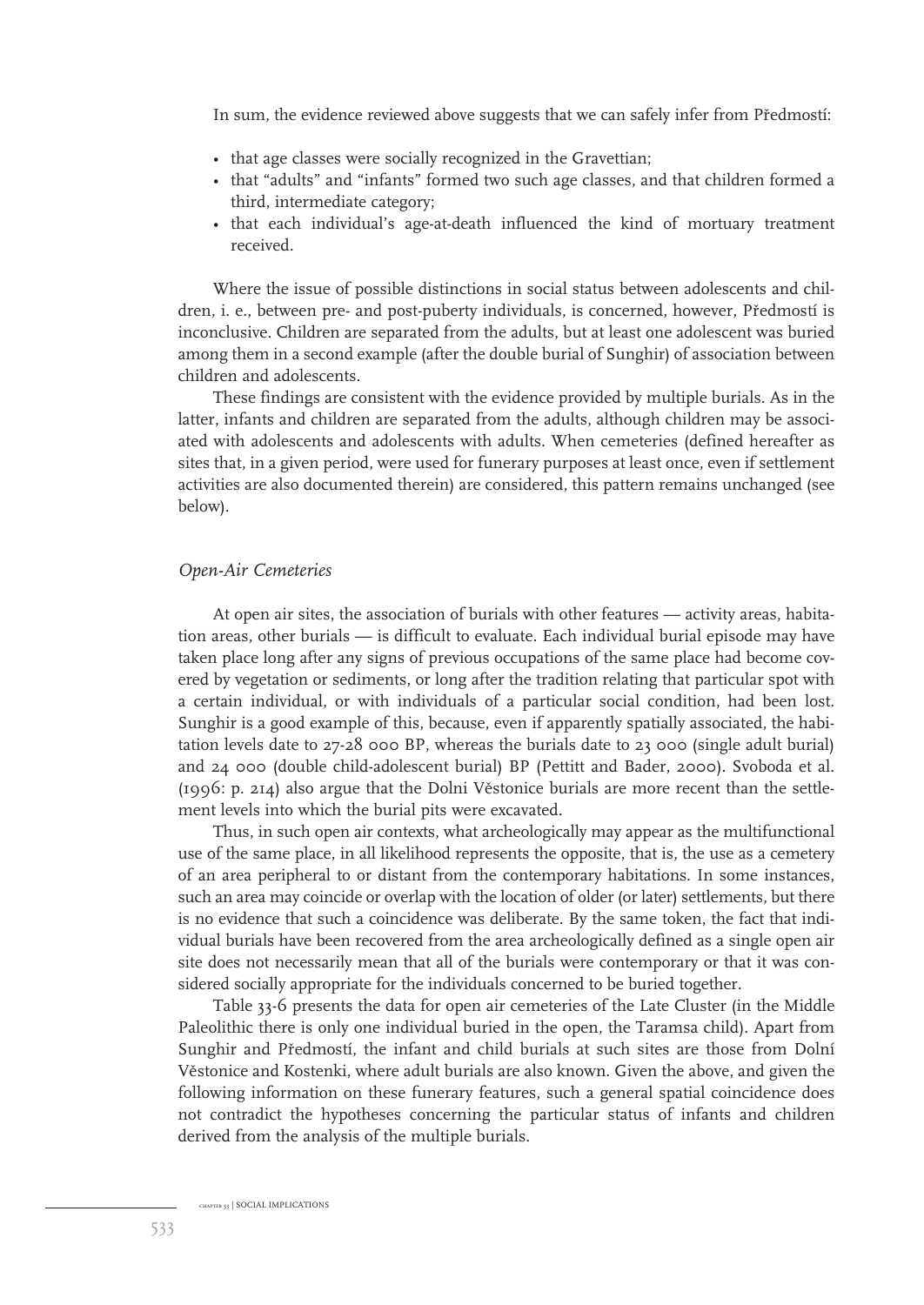## **Table 33-6**

| <b>Burial</b>               | <b>Fetuses</b> | <b>Infants</b> |    | Children Adolescents |                          | <b>Adults</b> Observations                                |
|-----------------------------|----------------|----------------|----|----------------------|--------------------------|-----------------------------------------------------------|
| <b>Intermediate Cluster</b> |                |                |    |                      |                          |                                                           |
| Taramsa                     |                | -              | I  | -                    | -                        |                                                           |
| <b>Late Cluster</b>         |                |                |    |                      |                          |                                                           |
| <b>Brno</b>                 | -              | -              | -  | -                    | $\overline{a}$           |                                                           |
| Dolni Věstonice I           |                | -              | T. | -                    | $\mathbf{I}$             | Child = $DV_4$ , with no context                          |
| Dolni Věstonice II          |                | T.             |    |                      | $\overline{4}$           | Infant = $DV36$ , identified<br>among DVII faunal remains |
| Kostenki 2                  |                |                | I  |                      | -                        |                                                           |
| Kostenki 14                 |                |                |    |                      | T.                       |                                                           |
| Kostenki 15                 |                | -              | T. |                      |                          | Isolated below habitat level                              |
| Kostenki 18                 |                | -              | -  | -                    | Ι.                       | Far from any habitat level                                |
| Malta                       |                | -              | T  | -                    | $\overline{\phantom{a}}$ |                                                           |
| Paylov                      |                |                |    |                      | 1                        |                                                           |
| Předmostí                   |                | $\overline{4}$ | 5  | $\mathbf I$          | $\circ$                  | Except for one adult, all in<br>"mass grave"              |
| Sunghir                     |                |                | I  | T.                   | T.                       | Child in double burial with<br>adolescent                 |

Paleolithic open air cemeteries and age classes of the individuals buried in them.

The Dolní Věstonice  $4$  child comes from area I of the site, which also contained the burial of the Dolní Věstonice 3 female, but there is no indication that the two burial events were related to what, at the time, may have been conceived as the same place. Moreover, the child comes from Absolon's 1927 excavations, whereas the woman was found by Klíma in 1949 (Svoboda et al., 1996: p. 64), which indicates that they cannot have been spatially close. The Dolní Věstonice 36 infant is a set of teeth identified among the faunal remains from area II of the site (Trinkaus et al., 2000b). It is inferred to have come from a burial because of the otherwise taphonomically unusual anatomical association. No such feature, however, was recognized in the field, so there is no basis to consider that this infant was in any way associated with the adults recovered in the same general area (the triple burial of Dolní Věstonice 13-15 and the single burial of Dolní Věstonice 16).

As for the child buried at Kostenki 18, it was found "in the middle of the fields, away from any occupation feature" (Binant, 1991b). According to Sinitsyn (1998, pers. comm.), the child buried at Kostenki 15 was placed at the edge of a bone concentration interpreted as the possible remains of a dwelling. Geological contemporaneity between the burial pit and the cultural layer containing this problematic feature seems clear, but synchronicity between the two occupation episodes (habitation and burial) cannot be ascertained and, stratigraphically, the burial is below the cultural layer. The two adults come from other parts of this complex of sites. The stratigraphic situation described by Abramova (1984) for Malta evokes that of the child buried at Kostenki 15, i. e., below an intact cultural layer, indicating that the burial event preceded the habitation and is unrelated to the latter.

### *Cave or Rockshelter Cemeteries*

Unlike open air sites, caves and rockshelters are places easily identifiable as discrete spots on the landscape and whose identification with social traditions is, therefore, easier to maintain across generations. In light of this, the simultaneous presence in this type of cemetery of individuals belonging to age classes that, on the basis of the evidence from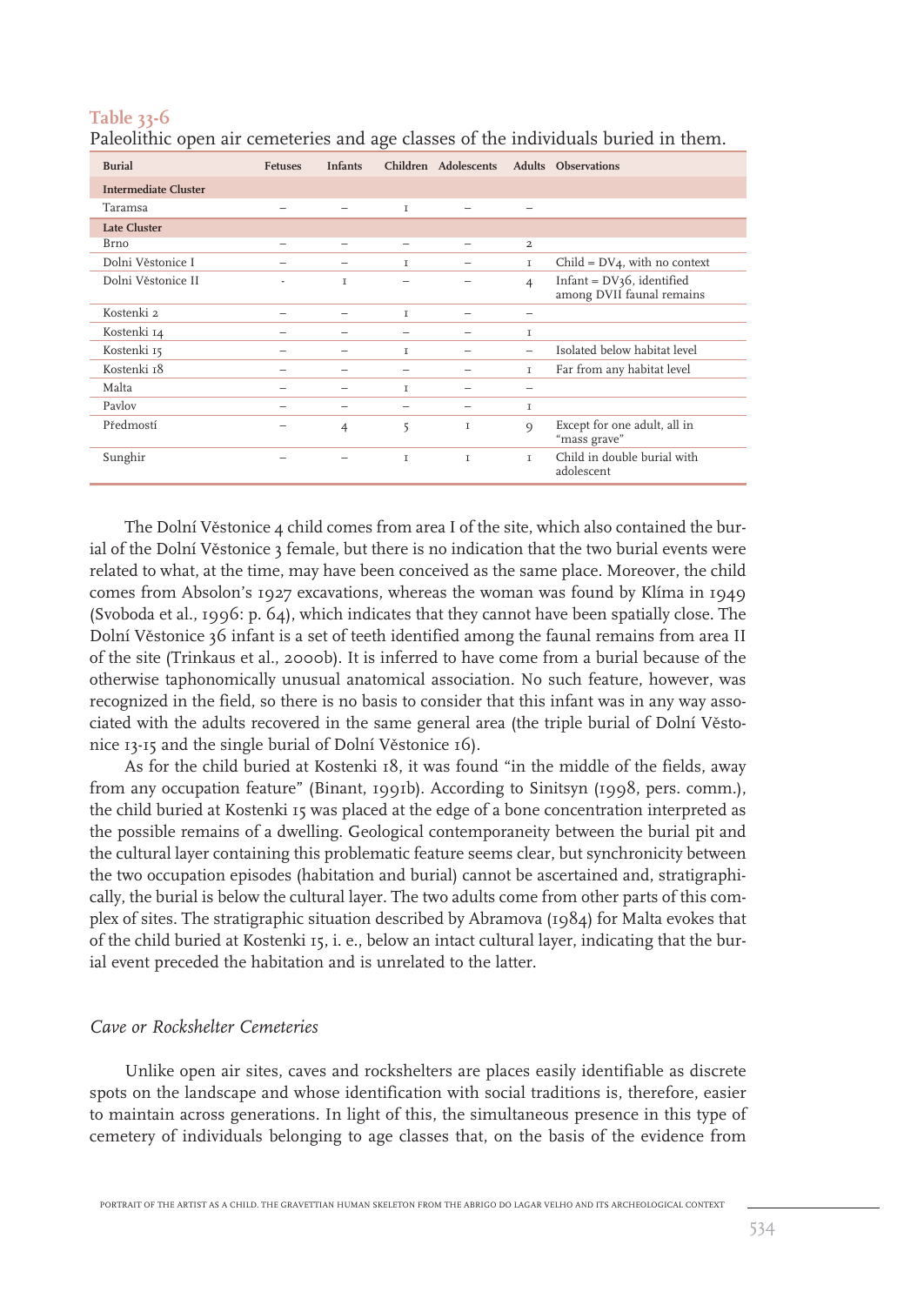multiple burials, should not have shared the same burial emplacement, could be taken as a significant obstacle to the inferences concerning the differential treatment of infants and children.

## **Table 33-7**

Cave and Rockshelter cemeteries, per time cluster, and age classes of the individuals buried in them.

| <b>Burial</b>               | <b>Fetuses</b>           | <b>Infants</b>           |                          | Children Adolescents     |                          | <b>Adults</b> Observations        |
|-----------------------------|--------------------------|--------------------------|--------------------------|--------------------------|--------------------------|-----------------------------------|
| <b>Early Cluster</b>        |                          |                          |                          |                          |                          |                                   |
| Qafzeh                      | $\overline{\phantom{0}}$ | $\mathbf I$              | 5                        | $\mathbf I$              | 6                        |                                   |
| Shanidar                    | $\equiv$                 | $\overline{a}$           | $\overline{\phantom{0}}$ | $\equiv$                 | $\overline{\mathbf{3}}$  |                                   |
| Tabun                       | $\equiv$                 | $\equiv$                 | $\equiv$                 | $\overline{\phantom{0}}$ | $\mathbf I$              |                                   |
| Skhul                       | L.                       | $\overline{\phantom{0}}$ | $\overline{\mathbf{3}}$  | $\qquad \qquad -$        | $\overline{7}$           |                                   |
| <b>Intermediate Cluster</b> |                          |                          |                          |                          |                          |                                   |
| Amud                        | $\overline{\phantom{0}}$ | $\mathbf I$              | $\overline{\phantom{0}}$ | $\overline{\phantom{0}}$ | Ι.                       |                                   |
| Dederiyeh                   | $\equiv$                 | $\overline{a}$           | $\overline{\phantom{0}}$ | ÷,                       | $\overline{\phantom{0}}$ |                                   |
| Feldhofer                   | ÷                        | $\overline{\phantom{0}}$ |                          | $\overline{\phantom{0}}$ | $\mathbf I$              |                                   |
| Kebara                      | $\equiv$                 | $\mathbf I$              | $\equiv$                 | $\overline{\phantom{0}}$ | $\mathbf I$              |                                   |
| Kiik-Koba                   | $\overline{\phantom{0}}$ | 1                        | $\overline{\phantom{0}}$ | $\overline{\phantom{0}}$ | $\mathbf I$              |                                   |
| La Chapelle-aux-Saints      | $\overline{\phantom{0}}$ | $\overline{\phantom{0}}$ | $\overline{\phantom{0}}$ | $\overline{\phantom{0}}$ | $\mathbf I$              |                                   |
| La Ferrassie                | $\rm I$                  | $\overline{a}$           | $\overline{a}$           | $\qquad \qquad -$        | $\overline{a}$           |                                   |
| La Quina                    | $\overline{\phantom{0}}$ | $\overline{\phantom{0}}$ | $\overline{\phantom{0}}$ | $\mathbf I$              | $\qquad \qquad -$        |                                   |
| Le Moustier                 | $\overline{\phantom{0}}$ | $\mathbf I$              | $\qquad \qquad -$        | Ι.                       | $\qquad \qquad -$        |                                   |
| Le Régourdou                | $\overline{\phantom{0}}$ | $\overline{\phantom{0}}$ | $\overline{\phantom{0}}$ | $\mathbf{I}$             | $\qquad \qquad -$        |                                   |
| Mezmaiskaya                 | $\equiv$                 | $\mathbf I$              | $\equiv$                 | $\overline{\phantom{0}}$ | $\overline{\phantom{0}}$ |                                   |
| Roc-de-Marsal               | $\overline{\phantom{0}}$ | $\mathbf I$              | $\overline{\phantom{0}}$ | $\equiv$                 | $\equiv$                 |                                   |
| Teshik-Tash                 | $\equiv$                 | $\equiv$                 | $\mathbf I$              | $\equiv$                 |                          |                                   |
| Saint-Césaire               | $\overline{\phantom{0}}$ | $\equiv$                 | $\equiv$                 | $\mathbf I$              | $\overline{\phantom{0}}$ |                                   |
| Shanidar                    | $\equiv$                 | $\equiv$                 | $\equiv$                 | $\equiv$                 | $\overline{a}$           |                                   |
| Spy                         | $\equiv$                 | $\overline{\phantom{0}}$ | ÷,                       | $\overline{\phantom{0}}$ | $\overline{a}$           |                                   |
| Zaskalnaya VI               | $\overline{\phantom{0}}$ | $\overline{a}$           | $\mathbf I$              | $\overline{\phantom{0}}$ | $\qquad \qquad -$        |                                   |
| <b>Late Cluster</b>         |                          |                          |                          |                          |                          |                                   |
| Arene Candide               | $\overline{\phantom{0}}$ | L,                       | $\overline{\phantom{0}}$ | $\mathbf I$              |                          |                                   |
| Baousso da Torre            | $\equiv$                 | $\overline{\phantom{0}}$ | $\overline{\phantom{0}}$ | $\mathbf I$              | $\overline{a}$           |                                   |
| Barma Grande                | $\overline{\phantom{0}}$ | $\overline{\phantom{0}}$ | $\qquad \qquad -$        | $\overline{a}$           | $\overline{4}$           |                                   |
| Caviglione                  | $\equiv$                 | $\overline{\phantom{0}}$ |                          | $\overline{\phantom{0}}$ | $\mathbf I$              |                                   |
| Cro-Magnon                  | $\overline{\phantom{0}}$ | $\mathbf I$              | $\overline{\phantom{0}}$ | $\qquad \qquad -$        | $\overline{4}$           | Infant = newborn/fetus in mother? |
| Cussac                      | ÷                        | $\equiv$                 | $\overline{\phantom{0}}$ | $\mathbf I$              | $\overline{3}$           |                                   |
| Fanciulli                   | $\overline{\phantom{0}}$ | $\overline{\phantom{0}}$ | $\qquad \qquad -$        | $\mathbf I$              | $\overline{a}$           |                                   |
| Lagar Velho                 | ÷                        | $\overline{\phantom{0}}$ | $\mathbf I$              | $\qquad \qquad -$        | $\qquad \qquad -$        |                                   |
| Ostuni                      | $\qquad \qquad -$        | $\overline{\phantom{0}}$ | $\qquad \qquad -$        | $\qquad \qquad -$        | $\overline{a}$           |                                   |
| Paglicci                    | $\overline{\phantom{0}}$ | $\overline{\phantom{0}}$ | $\overline{\phantom{0}}$ | $\mathbf I$              | $\mathbf I$              |                                   |
| Paviland                    | -                        | -                        | $\qquad \qquad -$        | $\qquad \qquad -$        | 1                        |                                   |
| Veneri Parabita             | $\overline{\phantom{0}}$ | $\overline{\phantom{0}}$ | $\overline{\phantom{0}}$ | $\qquad \qquad -$        | $\overline{a}$           |                                   |

Table 33-7 lists all the caves and rockshelters known to have been used as funerary sites in the three time clusters considered in our analysis. The most striking feature of this table is that, in the Late Cluster, only one infant, Cro-Magnon 5, and one child, Lagar Velho 1, were buried in a cemetery of this kind. Lagar Velho 1 seems to have been alone, whereas Cro-Magnon 5 was associated with four adults. Given how the site was excavated, it cannot be excluded that this was a late fetus or newborn perinatally dead with its mother and buried with her. If so, this would have been the burial of its dead mother, not the infant's *per se*, a situa-

chapter 33 | SOCIAL IMPLICATIONS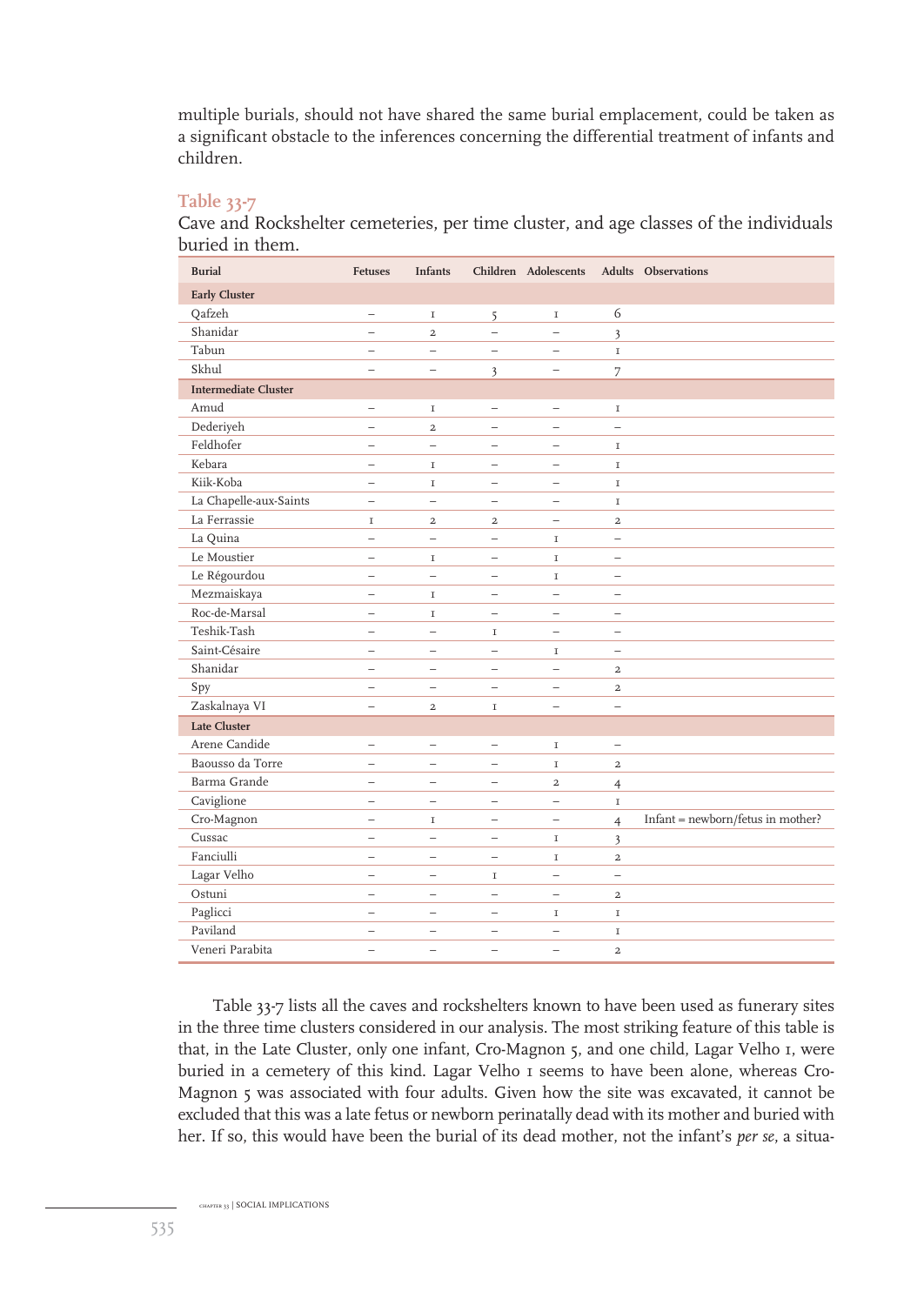tion similar to that of the Ostuni I pregnant woman. Cro-Magnon 2, an adult female, could have been Cro-Magnon 5's mother. Another possible example of late fetuses or newborns associated with their mothers is that reported by Binant (1991b) for the Proto-Magdalenian (late Gravettian, ca.22 000 BP) level of the Abri Pataud. The human skeletal material found therein may have been derived from disturbed burials and included the remains of a young adult female (20-25 years old) found "intimately" mixed with those of a newborn infant. This evidence indicates that Cro-Magnon 5 is not necessarily an exception to the pattern revealed by Table 33-7: that, in the Gravettian, as a rule, pre-adolescent individuals were not buried in cemetery sites used for adolescents and adults.

## **Table 33-8**

Evidence for ritual other than interment itself, for individuals under 13, listed per time cluster in increasing numeric order of estimated age-at-death.

| Individual                  | Age (years)                                                                         | <b>Age Class</b> | <b>Features</b> | Use of ochre   | Ritual                                          |
|-----------------------------|-------------------------------------------------------------------------------------|------------------|-----------------|----------------|-------------------------------------------------|
| <b>Early Cluster</b>        |                                                                                     |                  |                 |                |                                                 |
| Qafzeh 13                   | neonate                                                                             | Infant           |                 |                |                                                 |
| Shanidar 7                  | 9 months                                                                            | Infant           | Hearth          | N <sub>o</sub> |                                                 |
| Shanidar 9                  | 9 months                                                                            | Infant           |                 | N <sub>o</sub> | Multiple burial                                 |
| Qafzeh 21                   | $\overline{3}$                                                                      | Infant           |                 |                |                                                 |
| Qafzeh 12                   | $3 - 4$                                                                             | Child            |                 |                |                                                 |
| Qafzeh 22                   | $4 - 6$                                                                             | Child            |                 |                |                                                 |
| Skhul I                     | $4 - 6$                                                                             | Child            | Pit             | No             |                                                 |
| Skhul 10                    | $4 - 6$                                                                             | Child            |                 |                |                                                 |
| Qafzeh 10                   | 6                                                                                   | Child            | Pit             | N <sub>o</sub> |                                                 |
| Qafzeh 15                   | $8-10$                                                                              | Child            | Pit             | N <sub>o</sub> |                                                 |
| Skhul 8                     | IO                                                                                  | Child            |                 |                |                                                 |
| <b>Intermediate Cluster</b> |                                                                                     |                  |                 |                |                                                 |
| La Ferrassie 5              | -2 months                                                                           | Fetus            | Pit; Mound      | No             |                                                 |
| Mezmaiskaya 1               | <o-3 months<="" td=""><td>Infant</td><td></td><td>N<sub>o</sub></td><td></td></o-3> | Infant           |                 | N <sub>o</sub> |                                                 |
| La Ferrassie 4b             | 0-1 month                                                                           | Infant           | Pit             | No             |                                                 |
| Kebara I                    | 7 months                                                                            | Infant           |                 | No             |                                                 |
| Kiik-Koba 2                 | 7 months-1                                                                          | Infant           | Pit             | No             |                                                 |
| Amud 7                      | to months                                                                           | Infant           | Pit             | No.            | Deer maxilla on pelvis                          |
| Le Moustier 2               | $O - 2$                                                                             | Infant           | Pit             | No             |                                                 |
| Zaskalnaya 1                | $\mathbf I$                                                                         | Infant           | Pit             | N <sub>o</sub> | Multiple burial                                 |
| Dederiyeh 1                 | $I-3$                                                                               | Infant           | Pit             | No             | Slab on head, flake on thorax                   |
| Dederiyeh 2                 | $I-3$                                                                               | Infant           |                 | No             |                                                 |
| La Ferrassie 8              | $\overline{a}$                                                                      | Infant           |                 | No.            |                                                 |
| Roc-de-Marsal I             | $2 - 3$                                                                             | Infant           | Pit             | No             |                                                 |
| Zaskalnaya 2                | $2 - 3$                                                                             | Infant           | Pit             | No             | Multiple burial                                 |
| La Ferrassie 6              | $3 - 5$                                                                             | Child            | Pit             | N <sub>o</sub> | Slab with cupholes on bottom<br>face over grave |
| Zaskalnaya 3                | $5 - 6$                                                                             | Child            | Pit             | No             | Multiple burial                                 |
| Teshik-Tash I               | $8 - 9$                                                                             | Child            | Pit             | No             | Grave inside circle of goat horns               |
| Taramsa 1                   | $8 - 10$                                                                            | Child            | Pit; Mound      | N <sub>o</sub> |                                                 |
| La Ferrassie 3              | IO                                                                                  | Child            | Pit             | No             |                                                 |
| Late Cluster                |                                                                                     |                  |                 |                |                                                 |
| Cro-Magnon 5                | I month                                                                             | Infant           |                 | No             |                                                 |
| Dolni Věstonice 36          | $I-2$                                                                               | Infant           |                 | No             |                                                 |
| Předmostí II                | $O-3$                                                                               | Infant           | "Mass grave"    | No             |                                                 |
| Předmostí 12                | $O-3$                                                                               | Infant           | "Mass grave"    | No             |                                                 |
| Předmostí 13                | $O-3$                                                                               | Infant           | "Mass grave"    | No             |                                                 |
| Předmostí 6                 | $2 - 3$ ?                                                                           | Infant           | "Mass grave"    | No             |                                                 |

PORTRAIT OF THE ARTIST AS A CHILD. THE GRAVETTIAN HUMAN SKELETON FROM THE ABRIGO DO LAGAR VELHO AND ITS ARCHEOLOGICAL CONTEXT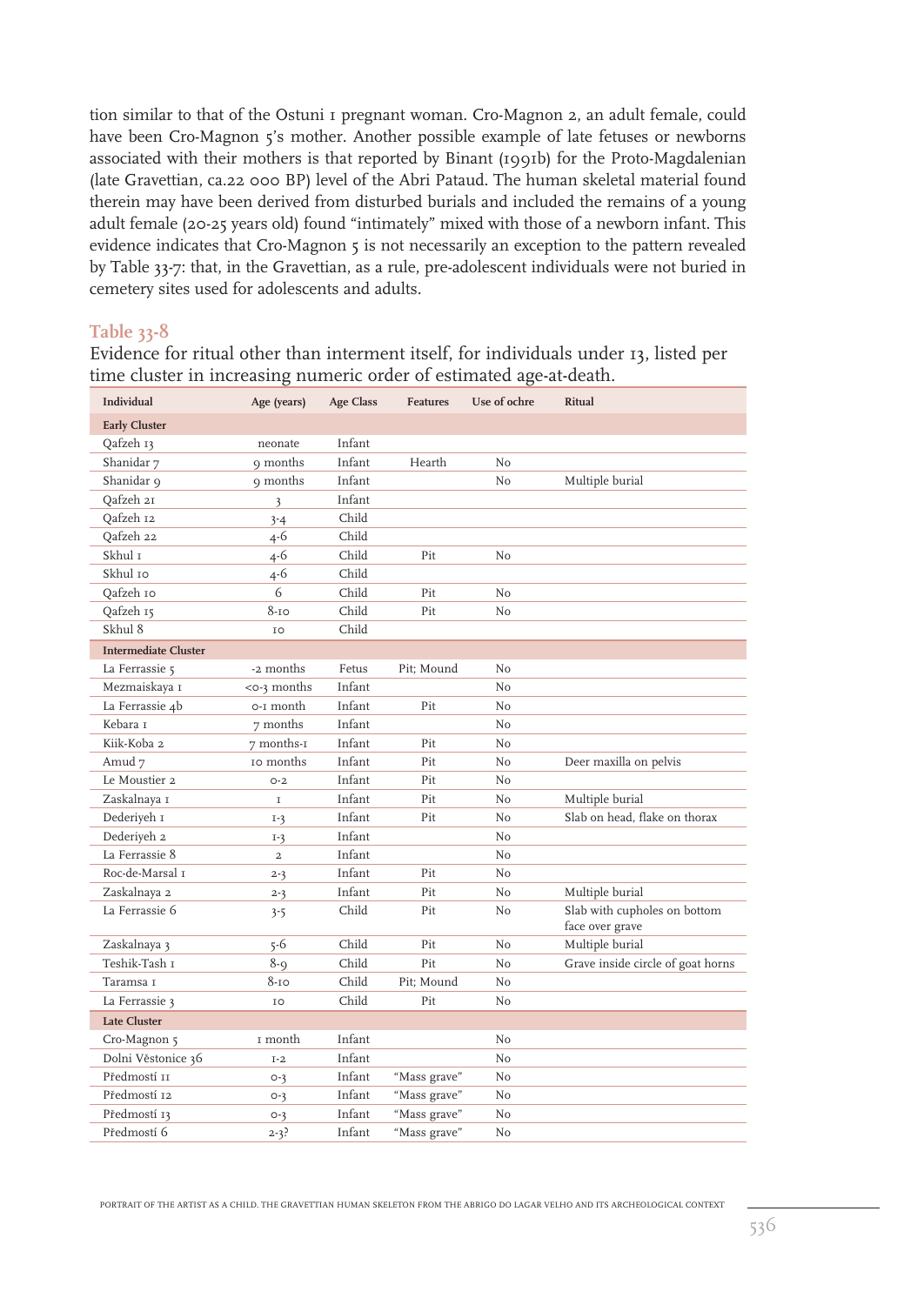## **Table 33-8 [cont.]**

| Individual          | Age (years) | Age Class | Features             | Use of ochre   | Ritual                                             |
|---------------------|-------------|-----------|----------------------|----------------|----------------------------------------------------|
| <b>Late Cluster</b> |             |           |                      |                |                                                    |
| Předmostí 8         | $3 - 4$     | Child     | "Mass grave"         | No             |                                                    |
| Malta 1             | >4          | Child     | Stone coffin in pit. | Yes            | Ornaments, ivory tools, stone tools                |
| Lagar Velho 1       | $4 - 5$     | Child     | Pit                  | Yes            | Fire, shroud, ornaments, rabbit,<br>deer parts     |
| Kostenki 15 burial  | $6 - 7$     | Child     | Pit                  | <b>Yes</b>     | Seated; pierced fox teeth; bone<br>and stone tools |
| Kostenki 18 burial  | $6 - 7$     | Child     | Pit                  | No             | Bones, arranged as three beds,<br>covered body     |
| Předmostí 2         | $6 - 7$     | Child     | "Mass grave"         | No             |                                                    |
| Předmostí 15        | $4 - 12$    | Child     | "Mass grave"         | N <sub>o</sub> |                                                    |
| Předmostí 16        | $4 - 12?$   | Child     | "Mass grave"         | N <sub>o</sub> |                                                    |
| Předmostí 17        | $4 - 12?$   | Child     | "Mass grave"         | N <sub>o</sub> |                                                    |
| Dolni Věstonice 4   | $4 - 12$    | Child     | Mammoth scapula      | Yes            | Pierced fox teeth; some bones<br>burnt             |
| Sunghir 3           | $Q-IO$      | Child     | Pit                  | Yes            | Double burial; weapons,<br>ornaments, beads        |

When data on other ritual behaviors associated with interment are considered (Table 33-8), it becomes apparent, however, that a significant difference also seems to exist between infants and children. In the Late Cluster, no instances of formal burial features containing individualized late fetuses, newborns or infants are known, and no ritual behaviors other than interment, or inferred interment, are documented for skeletons belonging to these age classes; none displayed any evidence that red ochre was used in its burial, and none was associated with personal ornaments clearly its own. In contrast, children between the ages of 3 and 12 years, as examplified by Lagar Velho 1, are buried in features, are associated with ochre, and bear personal ornaments. Even if Lagar Velho 1 is the single example from a cave or rockshelter site, it shares such a treatment with those from the open air cemeteries of Dolní Věstonice I, Kostenki 15, Kostenki 18 and Malta, even if ochre does not seem to have been used in Kostenki 18. The Předmostí children are exceptions to the ornaments rule but, in this wholly exceptional case, adults were deprived of them too.

#### *Diachronic Variation*

The evidence reviewed above suggests that, in the Gravettian, pre-adolescents were treated at death differently from adolescents and adults. Children were buried separately, but with similar rituals. Infants were buried separately from all others and with no ritual. Where the latter are concerned, however, even the evidence for interment is remarkably thin, if Předmostí is not considered. Two instances remain, Cro-Magnon 5 and Dolní Věstonice 36, but the former may have been part of its mother's burial, and whether the latter was buried is based on taphonomic inference, not field observation. In fact, one may speculate from these data whether, in normal conditions, Gravettian people buried nursing infants at all, or, alternatively, whether Gravettian people considered that an individual existed as an independent person and, hence, worthy of burial at its death, only after becoming independent, in terms of subsistence, from its mother.

It is nonetheless clear that taphonomic factors cannot explain the dearth of Gravettian infant burials and the absence of ornaments in them. Where the latter are concerned, the

chapter 33 | SOCIAL IMPLICATIONS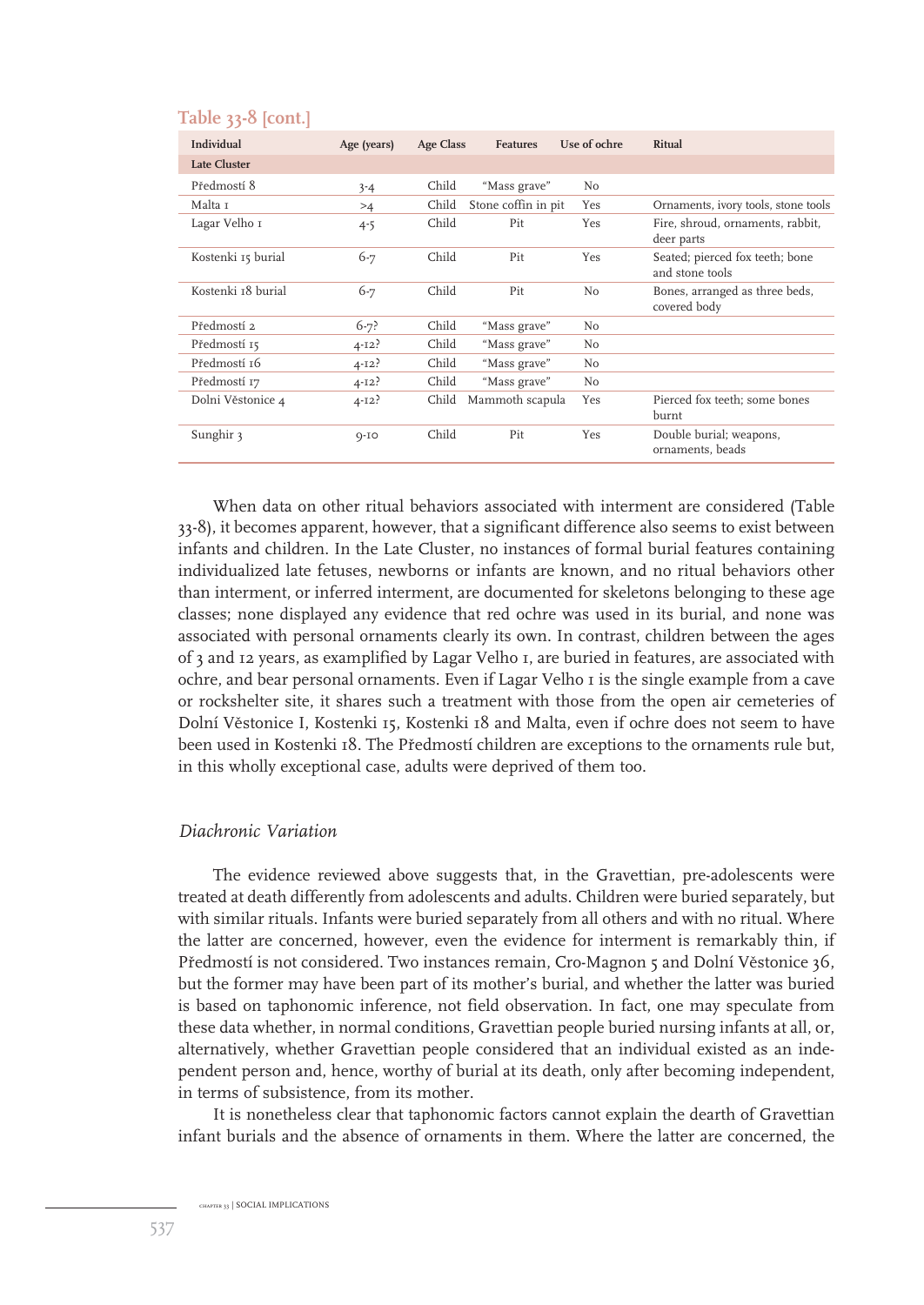fact that Dolní Věstonice 36 is only a set of associated teeth does suggest preservation problems. However, if so, one would expect ornaments made on teeth (present in all of the site's other burials) to be preserved. Since such was not the case, the absence of evidence may well be evidence of absence.

Tables 33-2, 33-7 and 33-8 also make it clear that the pattern revealed by the Intermediate Cluster is an almost reverse image of the Late Cluster's. In the Intermediate Cluster, the number of fetuses' and infants' burials is equal to that of adults, matching an expected mortality distribution for immature individuals (Trinkaus, 1995b) and suggesting that there was little discrimination on the basis of age. Moreover, the evidence for ritual other than interment is as strong among the youngest individuals as among older children (or as weak, depending on how one chooses to look at the evidence for Middle Paleolithic burial rituals — see Chapter 10 for the rationale behind our acceptance of the evidence for ritual presented in Table 33-8). Besides the decoration on the lower surface of the slab covering the La Ferrassie 6 child, and the controversial circle of goat horns associated with Teshik-Tash I, the Amud 7 and Dederiyeh I infants are both associated with variably convincing evidence of ritual. This is all the more significant since, in the Intermediate Cluster, such evidence is remarkably more faint where adults are concerned. A comparison with the Intermediate Cluster also makes it clear that the "mutual avoidance" of children and adults documented for the Gravettian does not apply to the later Middle Paleolithic. This is well exemplified by the situation which is the closest to a true cemetery, that in the Ferrassie-type Mousterian level CD of the type-site, which contained several contiguous burial pits at broadly the same elevation and containing fetuses, infants, children and adults.

## **Table 33-9**

Age class structure of the populations of buried individuals from the beginning of the Middle Paleolithic to the end of the Gravettian.

|                      |                          | <b>Fetuses</b> |         | Infants       |    | Children |              | Adolescents |    | <b>Adults</b> |     | Total      |
|----------------------|--------------------------|----------------|---------|---------------|----|----------|--------------|-------------|----|---------------|-----|------------|
|                      | N                        | %              | N       | $\frac{9}{6}$ | N  | %        | N            | %           | N  | %             | N   | %          |
| Early Cluster        | -                        | O              |         | ΙO            | 8  | 28       | $\mathbf{I}$ |             | I7 | 59            | 2Q  | <b>IOO</b> |
| Intermediate Cluster |                          |                | 12      | 36            |    | 15       | Ι.           | $\mathbf 3$ | 14 | 42            | 33  | 100        |
| Late Cluster         | $\overline{\phantom{0}}$ | $\circ$        | $\circ$ | $\Omega$      | п  | 10       | $\Omega$     | I3          | 43 | 62            | OQ. | IOO        |
| TOTAL                |                          |                | 2I      |               | 24 |          | п            |             | 74 |               | 131 |            |

A diachronic analysis of the variation in the age structure of the populations of buried individuals from the three temporal clusters recognized (Table 33-9) confirms the existence of significant differences between them that cannot be attributed to taphonomic, evolutionary or biobehavioral factors, and, therefore, can only have a cultural explanation. In the Early Cluster, immature individuals are 41%, in the Intermediate they are 58%, and in the Late they are 39%. The structure is therefore very similar in the earlier and later periods, i. e., no fetuses, few infants. Relative to adults, however, adolescents are underrepresented in the earlier: 1 adolescent (6% of all past-puberty individuals) against 17 adults in the Early Cluster, versus 9 adolescents (17% of all past-puberty individuals) and 43 adults in the Late Cluster. The Intermediate Cluster features the same underrepresentation of adolescents seen in the Early Cluster  $-$  1 adolescent (7% of all past-puberty individuals) versus 14 adults  $-$  but it stands out in the comparisons mainly because fetuses and infants correspond, here, to 41% of the total sample, against only 10% and 9%, respectively, in the Early and the Late Clusters. If fetuses are grouped with infants, and adolescents with adults, in order to avoid the zeros and low numbers in the contingency table, it becomes possible to evaluate statistically the signif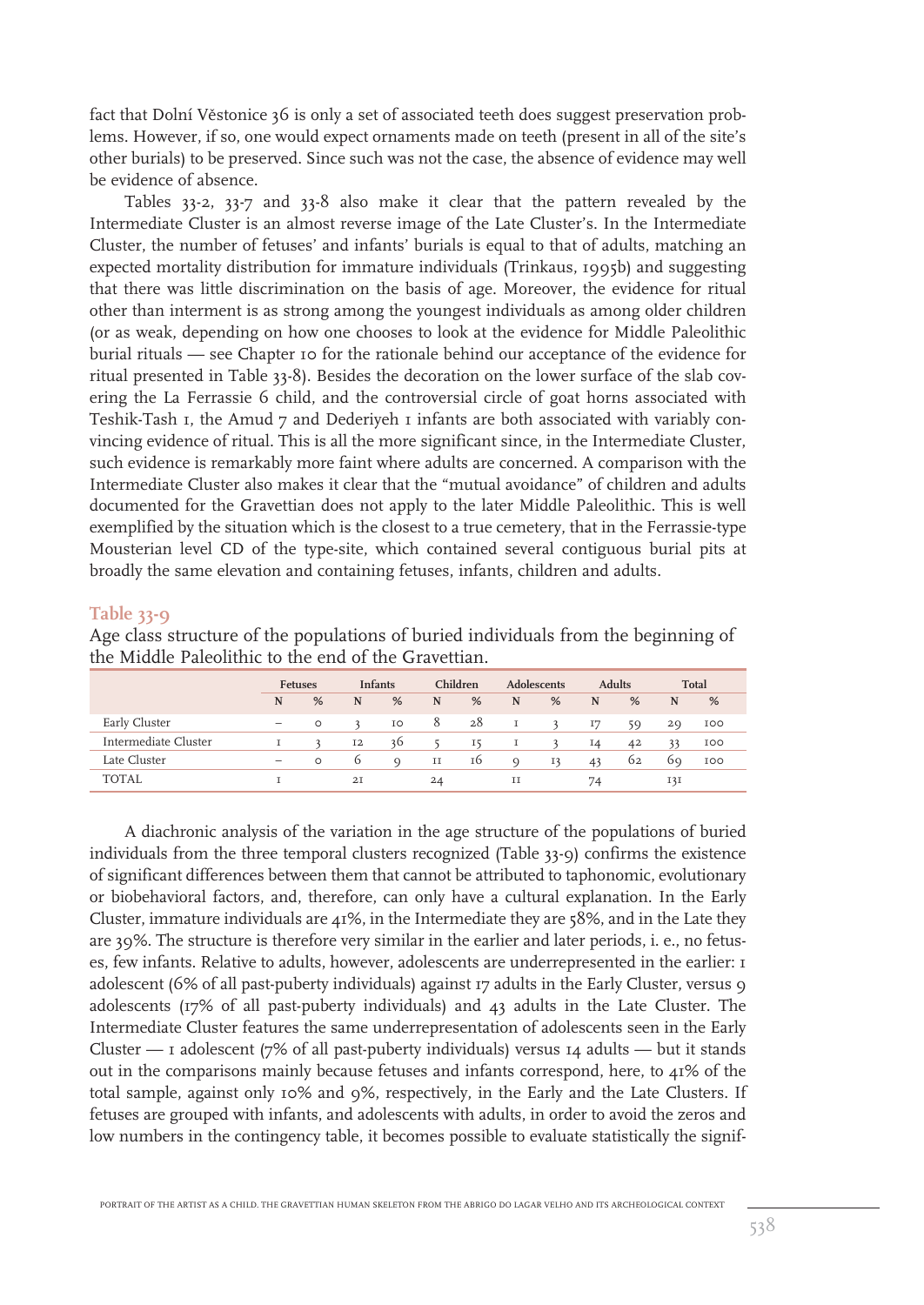icance of differences between the three periods in the representation of the three age groups so formed, where nursing and puberty are the dividing developmental thresholds. Using Microsoft Excel's chi-square test function, the results presented in Table 33-10 are obtained.

## **Table 33-10**

Chi-square testing of the significance of the differences in age class structure between populations of buried individuals from the beginning of the Middle Paleolithic to the end of the Gravettian. Individuals are grouped in three classes: fetuses and infants, post-lactating pre-puberty juveniles, adolescents and adults. Significance levels adjusted with a sequentially reductive multiple comparison correction.

| Comparison (3 age classes)    | P value | Significance     | Confidence level         |
|-------------------------------|---------|------------------|--------------------------|
| Early vs Intermediate vs Late | 0.001   | <b>Different</b> | 99%                      |
| Early vs Intermediate         | 0.030   | Not different    | $\overline{\phantom{a}}$ |
| Intermediate vs Late          | < 0.001 | <b>Different</b> | 99%                      |
| Early vs Late                 | 0.369   | Not different    |                          |
| Early + Intermediate vs Late  | 0.014   | Different        | 95%                      |

If, in order to avoid possible biases introduced by any errors related to the ascription of sites to either the Early or the Intermediate Cluster, or to their different geographic distributions (the former is entirely western Asian, and the latter contains no burials from central Europe), those two clusters are combined, the specificity of the Gravettian pattern does not disappear. Since the percentage of children is similar in the two samples thus obtained (21% and 16%, respectively), that specificity is related to the fact that, in the earlier, fetuses and infants are 26% of the total, and post-puberty individuals 53%, whereas in the later the corresponding figures are 9% and 75%, respectively. These differences remain significant at the 95% confidence level  $(P = 0.014)$ .

Assuming that it is correct to discriminate within the pre-35 000 BP sample between an Early and an Intermediate Cluster with the compositions given in Tables 33-1 and 33-2, Table 33-10 also shows that the Early Cluster's structure approaches a significant difference relative to the Intermediate Cluster, but it cannot be distinguished statistically from the Late Cluster. This moderate contrast is not explained by the fact that the Late Cluster is entirely made up of early modern humans, which also predominate in the Early Cluster, in contrast with the almost exclusively Neandertal composition of the Intermediate Cluster. When the age class structure of buried Neandertals and buried early modern humans from the Early Cluster is compared, contrasting the frequencies for pre-puberty and post-puberty individuals (a compaction of the sample into these two groups is required for the chi-square test to be possible) gives a P-value of 0.794, that is, the two samples are identical.

It would seem, therefore, that fetuses and infants were "worthy" of burial in the late Middle Paleolithic, but that such was not the case, or only rarely was the case, either before or after. Moreover, since they are found on their own, the "fetuses" in question (La Ferrassie 4a and 5, as well as, possibly, Mezmaiskaya 1) must correspond to bodies that somehow "came out" of their mothers' wombs, i.e., they are either premature or dead-at-birth babies. Therefore, if their mothers too died as a result of perinatal complications, they must have been buried somewhere else. This hypothesis, however, is not consistent with the evidence contradicting any spatial discrimination between individuals belonging to different age classes in the Intermediate Cluster. Hence, it seems more logical to admit that their mothers survived, which highlights another contrast with the Late Cluster, where the only fetuses known (Ostuni 1bis, certainly; Abri Pataud, almost certainly; and Cro-Magnon 5, quite possibly) were in their dead mothers.

chapter 33 | SOCIAL IMPLICATIONS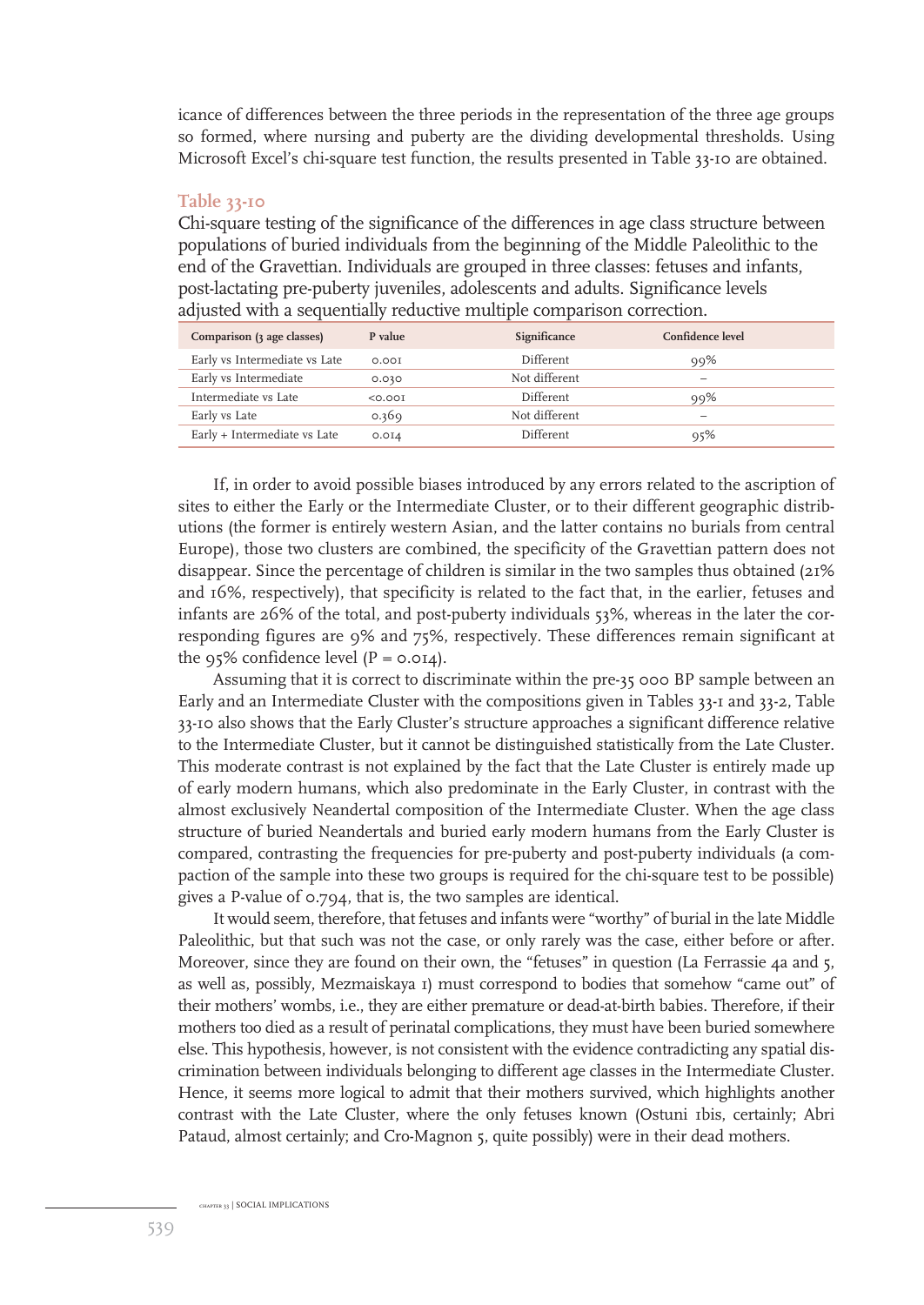It is in any case clear that, by comparison with the Early and especially the Late Clusters, the frequency of fetuses and infants among buried individuals appears to be anomalously high in the Intermediate Cluster, as noted by Defleur (1993: p. 275) for the Mousterian as a whole. Moreover, there is some evidence that, in the burials from this cluster, ritual behavior is better documented in association with such individuals than with the other age classes. This may reflect that society placed more significance in the loss of very young lives than in the loss of older children (there is a gap between ages-at-death of 3 and 9 in the Intermediate Cluster), adolescents and adults. Alternatively, as noted above, the mortality pattern in the Intermediate Cluster, except for the dearth of older adults, is remarkably close to what would be expected from normal demographic patterns (Trinkaus, 1995b). If anything, there are too few infants preserved given normal recent human rates of infant mortality [20% to 50%; available figures for the!Kung and the Hadza, for instance, are 44% and 39% respectively (Bogin, 1998)], which is probably explainable as a result of the poor preservation of neonatal skeletal remains and the absence of excavations until the late twentieth century capable of routinely recognizing such fragmented human remains.

There is no reason to assume that such preservation and excavation issues affect Intermediate Cluster burials less than Early and Late Cluster ones. In fact, therefore, it is the frequency of fetuses and infants among buried individuals in these clusters that is anomalously low, not that in the Intermediate Cluster that is anomalously high. This implies that the real difference between the Intermediate and Late Clusters of burials, or between primarily later Middle Paleolithic people (mostly Neandertals) and Gravettian people (all early modern humans), is the emergence of age-related criteria for the differential burial of members of a social group. The data for the Early Cluster, however, do not preclude that similar criteria were already in use by OIS 5 times. Therefore, this cultural trait may well have varied non-directionaly, and the hypothesis that what we may be seeing in the Gravettian is its re-emergence more than its first emergence cannot be rejected at present.

## **Conclusions on Middle and Earlier Upper Paleolithic Burials**

In the Gravettian, the end of breastfeeding and the onset of puberty seem to have been socially significant developmental thresholds. The patterns derived from multiple burials are consistent with those derived from the analysis of sites with single or accretional episodes of burying in indicating that fetuses and infants did not receive ritualized interment. The presence of infants in the Předmostí "mass grave" is an apparent exception that can be explained by the unusual situation pertaining there. Moreover, the three nursing individuals were placed together, in their own spatial cluster, separated from the other members of the group and, more importantly, separated from their putative mothers. Gravettian pre-puberty children did receive a ritualized burial, but in localities different from those appropriate for postpuberty adolescents and adults. The fact that children are present, together with adolescents and adults, in the Předmostí "mass grave", is again only an apparent exception. Those children clustered together spatially, and they were separated from their putative mothers. The placement of pre-puberty individuals in this collective tomb was based on their ages-atdeath, not their parental ties.

In the later Middle Paleolithic, by contrast, no difference between developmental stages as defined using weaning and puberty as thresholds is apparent, at least as far as burial is concerned. It remains possible that age classes were recognized at the time, but such a recognition was not reflected in archeologically-preserved manifestations of material cul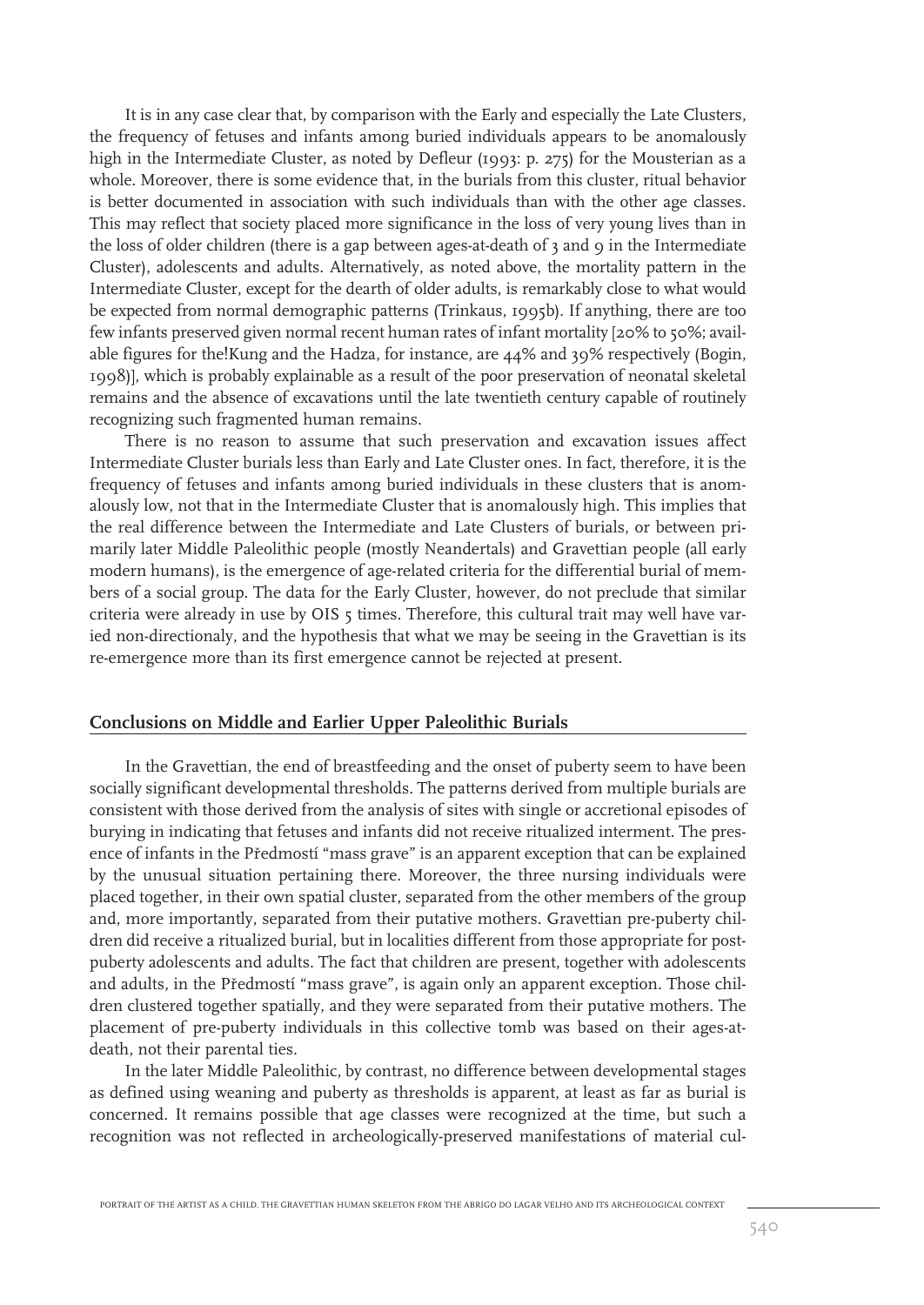ture. The fact that fetuses and infants represent 39% of the sample of buried individuals in this time range makes it abundantly clear that the dearth of such individuals in Gravettian burials cannot be explained by taphonomy or preservation, and it must be considered as the manifestation of a cultural practice. Such a dearth is all the more striking if we consider that, in hunter-gatherer societies, many offspring die in infancy.

From this perspective, the Lagar Velho I child, with a secure chronology (ca.24 500 BP) and age-at-death (4.5 years old), represents unequivocal evidence that, in the mid-Upper Paleolithic, young children became socially part of the world of living humans past the age of about four, that is, past weaning. Much the same can probably be said for the Malta 1 child. Among the rituals elsewhere associated with Gravettian adolescents and young adults that are documented in the Lagar Velho child burial, the most striking is the fire at the bottom of the burial pit, described in the double burial of one adolescent and one adult at Grotta dei Fanciulli, as well as in the single burial of the Sunghir 1 adult. The use of red ochre, as well as the presence of ornaments on the forehead or around the neck, are commonplace in adult burials of the period (Chapter 10).

The immature dead rabbit placed across the child's lower legs and the possible meat offerings represented by the red deer pelves recovered in contact with the child's feet and right shoulder have less well documented counterparts in the Middle Paleolithic and are the kinds of grave goods which are not uncommon in Gravettian burials. These faunal elements may be used to support notions of cultural continuity between the Middle and the Upper Paleolithic. To a certain degree, and at a broad scale of analysis, such a continuity is to be expected in the first place, but such elements cannot be interpreted as signaling the survival in the Gravettian of Portugal of features of culture that would have been characteristic of the preceding late Mousterian.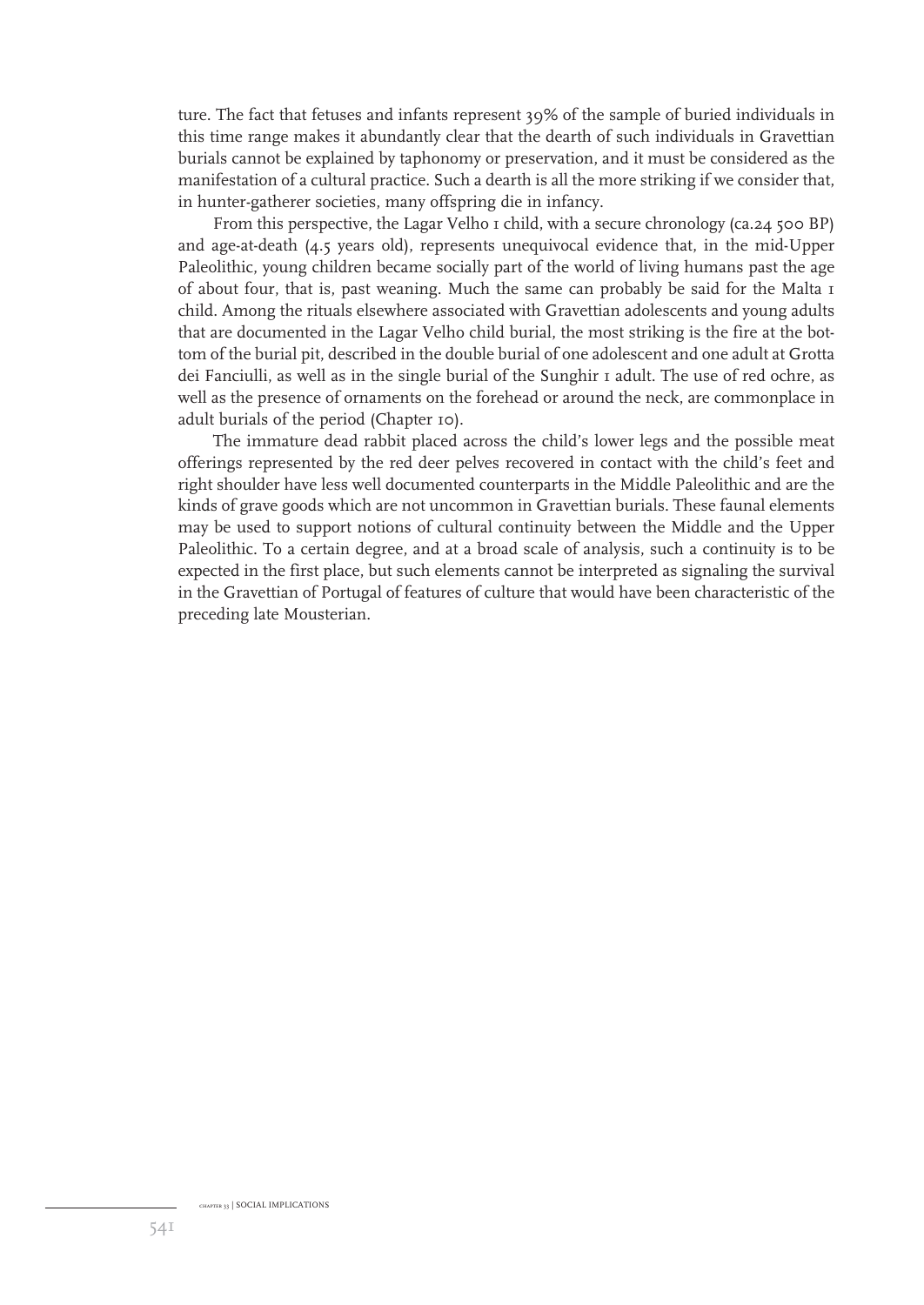# chapter 34 | Historical Implications

## **I** JOÃO ZILHÃO ERIK TRINKAUS

In Chapter 32, we argued that the only possible explanation for the anatomical mosaic apparent in the Lagar Velho child's skeleton is that, at least in the western periphery of the peninsula, the dispersal of early modern Europeans into Iberia involved extensive biological admixture with local Neandertals; sufficiently extensive that, a few millennia later, the evidence for such an admixture was present in different aspects of the morphology of the people then living in Portugal. No such evidence, however, is apparent in the realm of culture; burial ritual, lithic technology and typology, ornament types, art styles and habitat features of the Portuguese early Upper Paleolithic all link it to contemporary western European technocomplexes and provide no unambiguous clues to a putative survival of cultural traditions typical of the latest Mousterian (see below and Chapters 10 and 33). Therefore, there are no known cultural correlates of the process of biological admixture inferred from the child's anatomy. Such an absence has been used by some to oppose that interpretation, but their arguments are logically and empirically inconsistent (see Chapter 32).

### **The Middle-to-Upper Paleolithic Transition in Portugal**

Technologically and typologically, the lithic industries from Estremadura (the region of Portugal where the Lagar Velho site is located) that are well dated to the period between 27 000 and 20 000 years ago fit comfortably within broader western European frameworks (Zilhão, 1995, 1997). The late Aurignacian and early Gravettian assemblages resemble what is known from the Aquitaine basin in terms of both the workshop facies (such as Vale de Porcos) and the lithic components recovered in highly specialized, ephemeral logistic sites (such as Pego do Diabo). Font-Robert points are unknown, and no assemblages can be securely assigned to the period between ca.25 000 and ca.23 000 BP. Such might be the appropriate chronostratigraphical slot for the *Fontesantense* industry, but this industry has been TL-dated to ca.38 000 BP at the eponymous site of Fonte Santa, and the issue of its true chronology remains unsettled (Zilhão, 2001d). Technological developments again follow a strikingly parallel track throughout the period coinciding with the onset of the Last Glacial Maximum, between ca.23 000 and ca.20 000 BP — the succession of "Proto-Magdalenian", Terminal Gravettian ("Aurignacian V"), Proto-Solutrean, Lower Solutrean and Middle Solutrean industries has been recognized in both Estremadura and Aquitaine. Close correspondence between naming and definition, both typological and technological, exists between the two regions, and there is also strict synchronicity between them in the timing of the passage from one stage to the next (Zilhão, 1995, 1997, 2000a; Zilhão and Aubry, 1995; Zilhão et al., 1997, 1999).

As discussed in Chapter 10, the use of fox canines separates eastern and central Europe from southern Europe, where red deer canines are the only animal teeth in Gravettian burials and tend to be arranged in headdresses, as has also been inferred for the Lagar Velho child. The kinds of shells used enable further differentiation of the world of Gravettian burials into three "ornament provinces": a central and eastern European province (characterized by beads,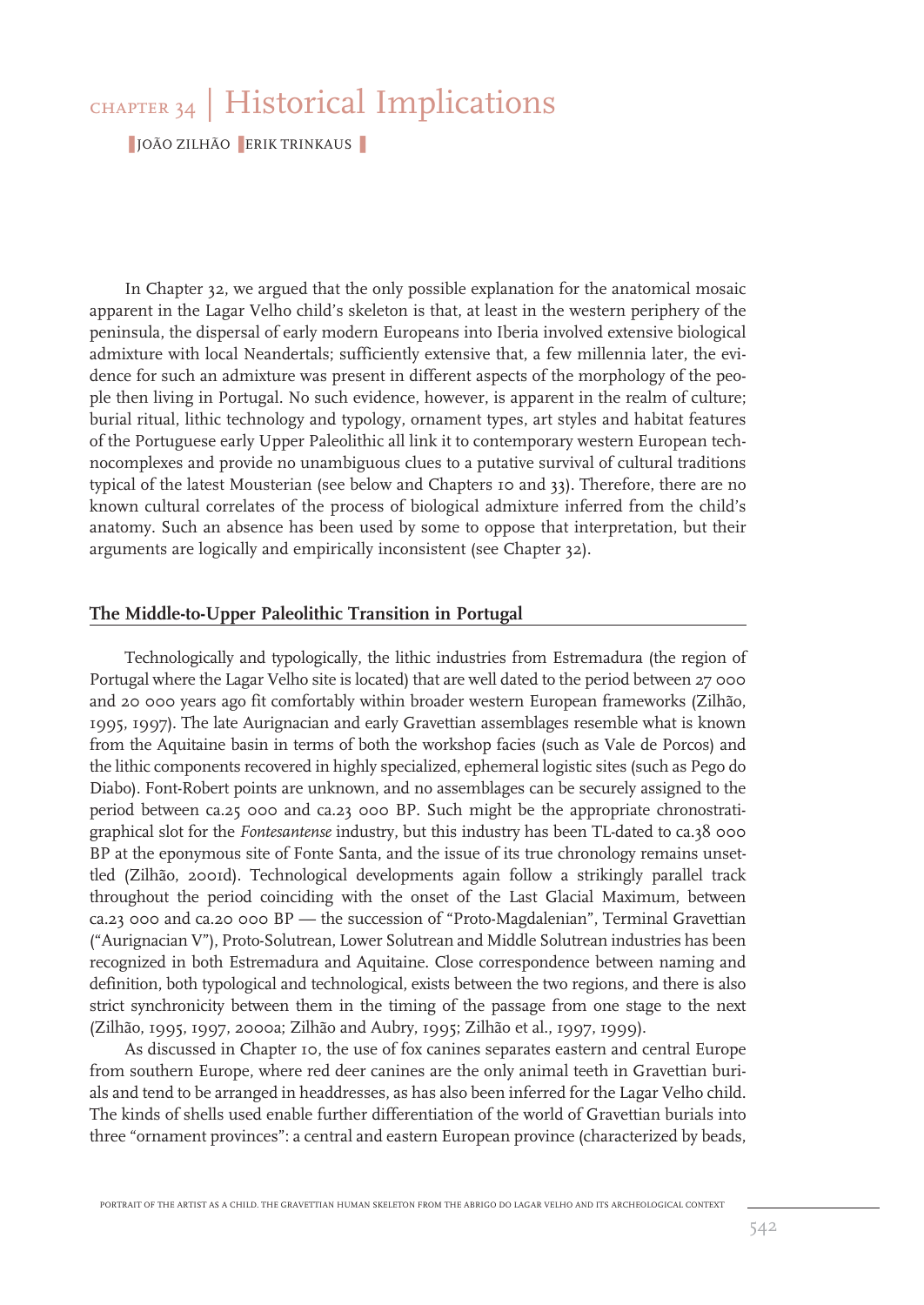bracelets and other items of body decoration made of mammoth ivory, by *Dentalium* fossil shells and by perforated fox canines), a southern, Mediterranean province (with *Cyclope* shells and perforated red deer canines), and a western, Atlantic province (with the same perforated red deer canines but this time associated with *Littorina* shells). Where Portugal is concerned, this pattern is strengthened by the fact that the ornament types associated with the Lagar Velho I child have counterparts in isolated finds from Gravettian habitation levels in such cave sites as Caldeirão (Zilhão, 1995, 1997) and Buraca Escura (Aubry et al., 2001).

A significant level of cultural uniformity across Atlantic Europe, consistent with the evidence from lithic technology, ornaments and burial ritual, is also indicated by the striking stylistic parallels between animal figures attributed to the Gravettian in the rock art of the Côa Valley, in northeastern Portugal, and in the cave art of the Pyrenees, Aquitaine and Ardèche areas of France (Guy, 1998). Moreover, campsites excavated in the Côa Valley have yielded TL dates for Gravettian levels that indicate broad contemporaneity with the Lagar Velho child burial (Mercier et al., 2001). At Olga Grande 4, for instance, the average of five dates on burnt quartzites from Gravettian level 3 is  $27800 \pm 1800$  BP, a result that is consistent with the calibrated age of the burial. That level contained colorants that may have been related to the artistic activity in the valley, as well as quartzite picks used to peck the outlines of the animal figures engraved on the schist panels, as was established by use-wear analysis (Aubry, 2001). These items were associated with abundant lithic remains, including typical Gravettian microliths, organized around a very large hearth. A similar spatial organization of the habitat around extensive fire features is documented at another Gravettian site in the area, Salto do Boi (Cardina). Close parallels for these features and camp types are found in the Gravettian open air sites from the Rhône valley, notably Vigne Brun, at Villerest (Loire), radiocarbon dated to ca.23 000 BP (Desbrosses and Kozłowski, 1994: p. 50).

These patterns in no way contradict the hypothesis of extensive population admixture at the time of contact derived from the particular anatomy of the Lagar Velho child. In fact, assuming that, in the framework of admixture, the resulting population should be expected to inherit from the different ancestral groups in the realm of culture as well as in the realm of biology overlooks the fundamental difference that exists between the two realms in terms of the mechanisms regulating the generational transmission of traits. The transmission of cultural traits is a Lamarckian process (characters acquired in one generation are passed on to the next), whereas the transmission of biological traits is a Darwinian process (adaptive characters randomly evolved in certain individuals eventually become predominant in the whole population over the long term because they are adaptive, i. e., because they favor the differential reproductive success of their offspring or become fixed through genetic drift in small populations). Consequently, whether a given technology or behavior is maintained and taught to the next generation or abandoned and replaced by something new is a matter decided upon by individuals and social groups. In contrast, whether a given anatomical trait will or will not be transmitted is determined by differential reproduction and is the domain of natural selection and drift, which is largely independent of human volition and whose scale of operation is the long-term, not the short-term. That is why, ultimately, population admixture and interbreeding are issues that must be decided upon the biological evidence, genetical and skeletal, not upon the archeological evidence, particularly when such evidence is scant and the order of magnitude of the chronological resolution of the data is the millennium, not the generation.

Therefore, in a scenario of admixture between Neandertals and early modern humans in Iberia, which, if any, cultural traits from the latest Mousterian survive in the generations immediately following the time of contact is an issue of historical contingency. The ethno-

chapter 34 | HISTORICAL IMPLICATIONS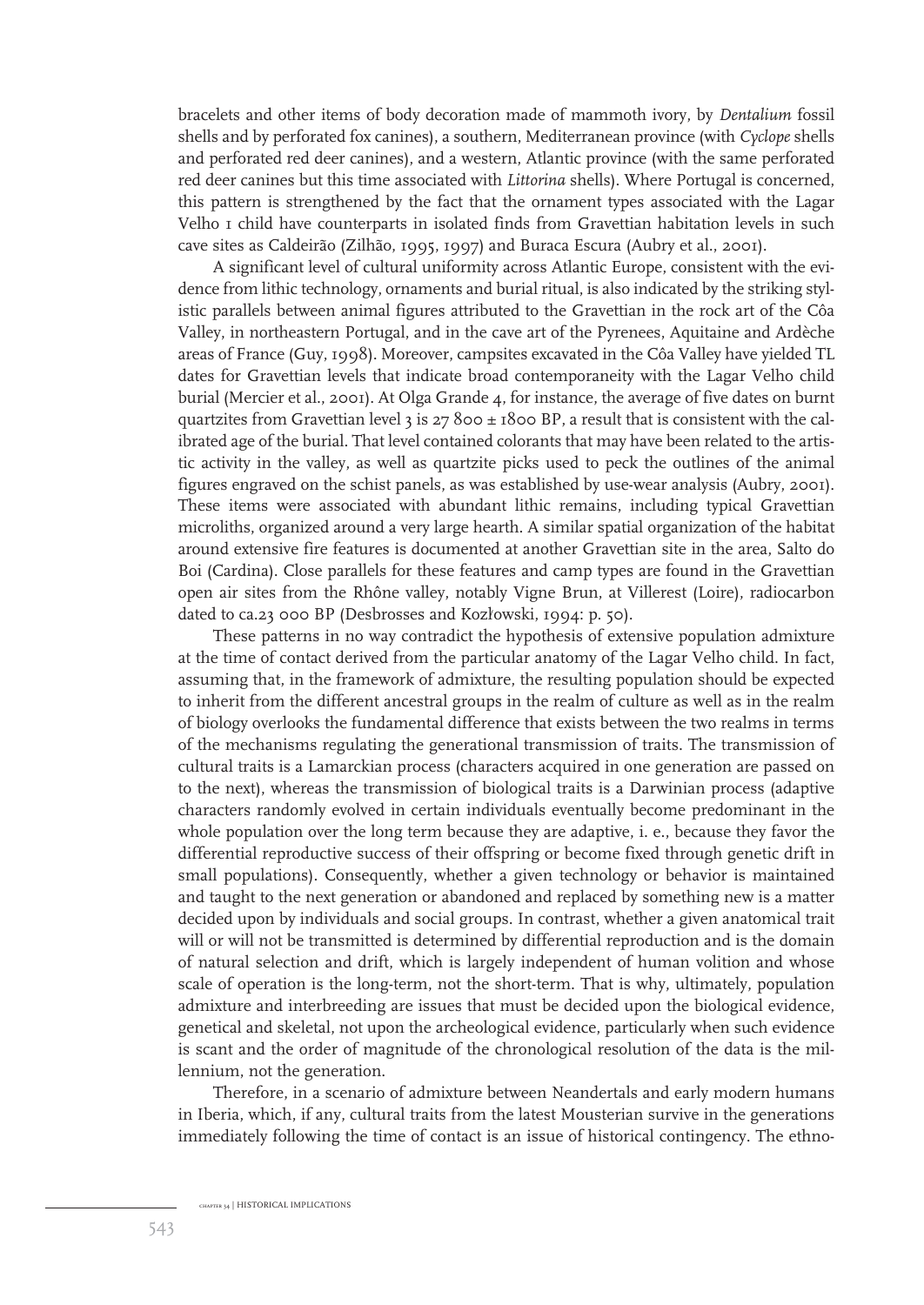historical record shows that a whole continuum of possibilities exists between the two conceivable poles of 1) admixture resulting in early modern humans fully adopting the culture of the local Neandertals and 2) admixture resulting in Neandertals fully adopting the culture of the incoming early modern humans. What exactly happened is a matter for empirical investigation and cannot be predicted from the fact of admixture itself, as revealed in an independent manner by features identified in the empirically independent realm of human biology. This said, the particular combination of anatomical features borne by the Lagar Velho individual is such that, taxonomically, he is best defined as "a modern human child with genetically-inherited Neandertal traits" (Trinkaus et al., 1999b). The fact that, anatomically, the child is principally a modern human, suggests an imbalanced interaction, with Neandertal populations being essentially absorbed and genetically swamped, with particular features characteristic of such populations being still present a few millennia after contact but disappearing subsequently. In such a scenario of absorption as is suggested by the biological data, it is not surprising, particularly given the much faster pace of change permitted by Lamarckian mechanisms of cultural transmission, that no specifically Mousterian traits of culture are to be found in the archeological record of Portugal ca.25 000 years ago.

That none are found either in the preceding time period, between 28 000 and 25 000 BP, i. e., that period which immediately followed the time of contact, is also not inconsistent with the admixture hypothesis. Where this particular time frame is concerned, our knowledge of the record is slim and essentially limited to stone tools. In the Caldeirão sequence (Zilhão, 1995, 1997), the stratigraphic succession shows that the blade/bladelet assemblage associated with ornaments made on marine shells recovered in layer Jb, dated to ca.26 000 BP, directly overlies the strictly Middle Paleolithic flake assemblage with no evidence for ornaments found at the top of layer K, dated to ca.27 600 BP. But the physical appearance of people in the periods immediately before and after 28 000 BP remains unknown, as do their burial and ritual traditions.

The pierced *Littorina* shells recovered in level Jb of Caldeirão are nonetheless suggestive of continuity with the subsequent time period of the Lagar Velho child and of discontinuity with the preceding Mousterian in aspects of culture other than lithic technology. This is consistent with an interpretation of the general hypothesis of admixture inferred from the child's skeletal mosaic as a more concrete model of interaction where the last Neandertals of Portugal were absorbed by incoming modern humans resulting, in the domain of culture, in a swift loss of specifically Mousterian traditions, and, in the domain of biology, in genetic swamping with short-term (in an evolutionary perspective) survival of some specifically Neandertal anatomical traits. Where the issue of survival of cultural traits is concerned, however, one must always bear in mind that only a very small part of past behavioral repertoires survives until the present. Put another way, the fact that the Aurignacian and the earliest Gravettian of Portugal show no Mousterian influence only tells us that the lithic technology of post-contact times is that which was brought into the region by early modern humans. But this tells us very little about the nature, intensity and immediate outcome of the interaction with Neandertals in the realms of myths, beliefs, usages or perishable material culture, all of which remain inaccessible to us.

## **The Middle-to-Upper Paleolithic Transition in Europe**

When the archeological, paleontological and paleogenetical evidence pertaining to the Middle-to-Upper Paleolithic transition in Europe is considered, the phylogenetic interpretation of the child's mosaic anatomy not only makes sense, it matches expectations.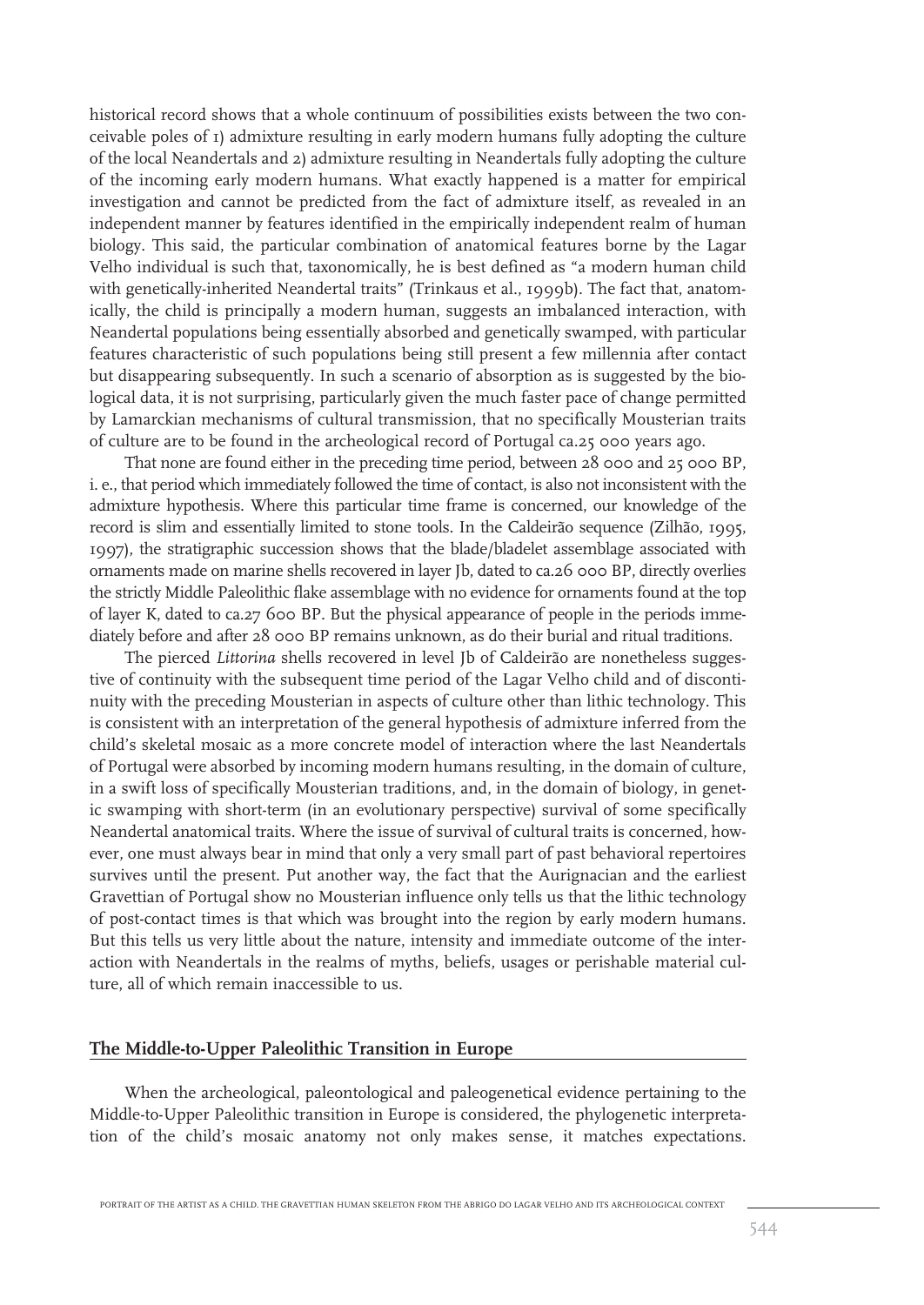Arguments to the contrary have essentially been that admixture between Neandertals and early modern humans is simply inconceivable and, hence, cannot even be contemplated in the Lagar Velho case. Such arguments are as logically and empirically inconsistent as the objections discussed above and are of two kinds. The first is that Neandertals and early modern humans were different species and, hence, interbreeding would have been impossible by definition. The second is that the contrast in intellectual and behavioral capabilities between the two species must have been such that, even if possible from a biologicalmechanical perspective, culturally, subjectively, interbreeding would in practice have been a taboo outcome in any instance of contact between individuals of the two species.

The fallacious nature of the first kind of arguments was discussed in Chapter 32. Where the second is concerned, it is essentially based on the notion that the "Upper Paleolithic" or "symbolic" revolution is a threshold separating full-blown humanity from preceding and contemporary biologically and culturally archaic, not-fully-human populations of the genus, and that such a revolution only occurred in the modern human lineage. Therefore, following this line of thought, when early modern humans spread into Europe, they encountered people (the Neandertals) who not only were not quite human, but were also perceived as such. Based on his view of a long-term contemporaneity between Châtelperronian Neandertals living in western and central France and Aurignacian modern humans living in northern Spain, Mellars (1999), for instance, suggested that "some fundamental barrier must have existed to prevent the total integration and assimilation of the two populations over this impressive time span of 5000-6000 years," particularly given "the possibility of some occasional, short-term interpenetration between the two territories… of the kind apparently reflected in the reported interstratifications at Roc-de-Combe, Le Piage and El Pendo." The fact that "the Châtelperronian and the Aurignacian remain clearly identifiable and sharply separated technological traditions over this prolonged span of time," in spite of "the archaeological evidence for various forms of 'acculturation' or technology transfer between the two groups," was then used to infer a "fundamental barrier to integration between the final Neandertal and earliest anatomically modern populations;" otherwise, that is, if "close social interaction and interbreeding between the two populations had occurred, then the Châtelperronian would surely have ceased to exist as a clearly distinct archaeological entity over a much shorter time span." This, in turn, is said "to reinforce the view that we are dealing with two populations sharply separated biologically and behaviorally, possibly of different species and conceivably with some other basic social, cognitive, or psychological barriers to communication."

Recent work (d'Errico et al., 1998; Zilhão and d'Errico, 1999; Zilhão, 2001a; Bordes, 2002) has shown that the empirical basis of Mellars's view is flawed. The Châtelperronian predates the Aurignacian in all of the Franco-Cantabrian region, and the reported instances of interstratification are artifacts of post-depositional processes, not genuine evidence for long-term contemporaneity between the two technocomplexes. This in itself makes "acculturation", "technology transfer" or "imitation without understanding" invalid explanations for the Upper Paleolithic features of the Châtelperronian, which include the production of symbolic items of material culture such as personal ornaments and decorated bone and ivory tools. If the early Aurignacian is indeed a proxy for early modern humans (and the currently available evidence does not preclude that Neandertals may have been its authors, at least in part), then, in the Franco-Cantabrian region, the contact between Neandertals and early modern humans was one between populations having achieved a similar stage of cultural development and, hence, between populations for which the null hypothesis that their cognitive capacities and behavior were equivalent cannot be refuted. A case can be made that much the same pertains across most of central Europe, given the technological continuity

chapter 34 | HISTORICAL IMPLICATIONS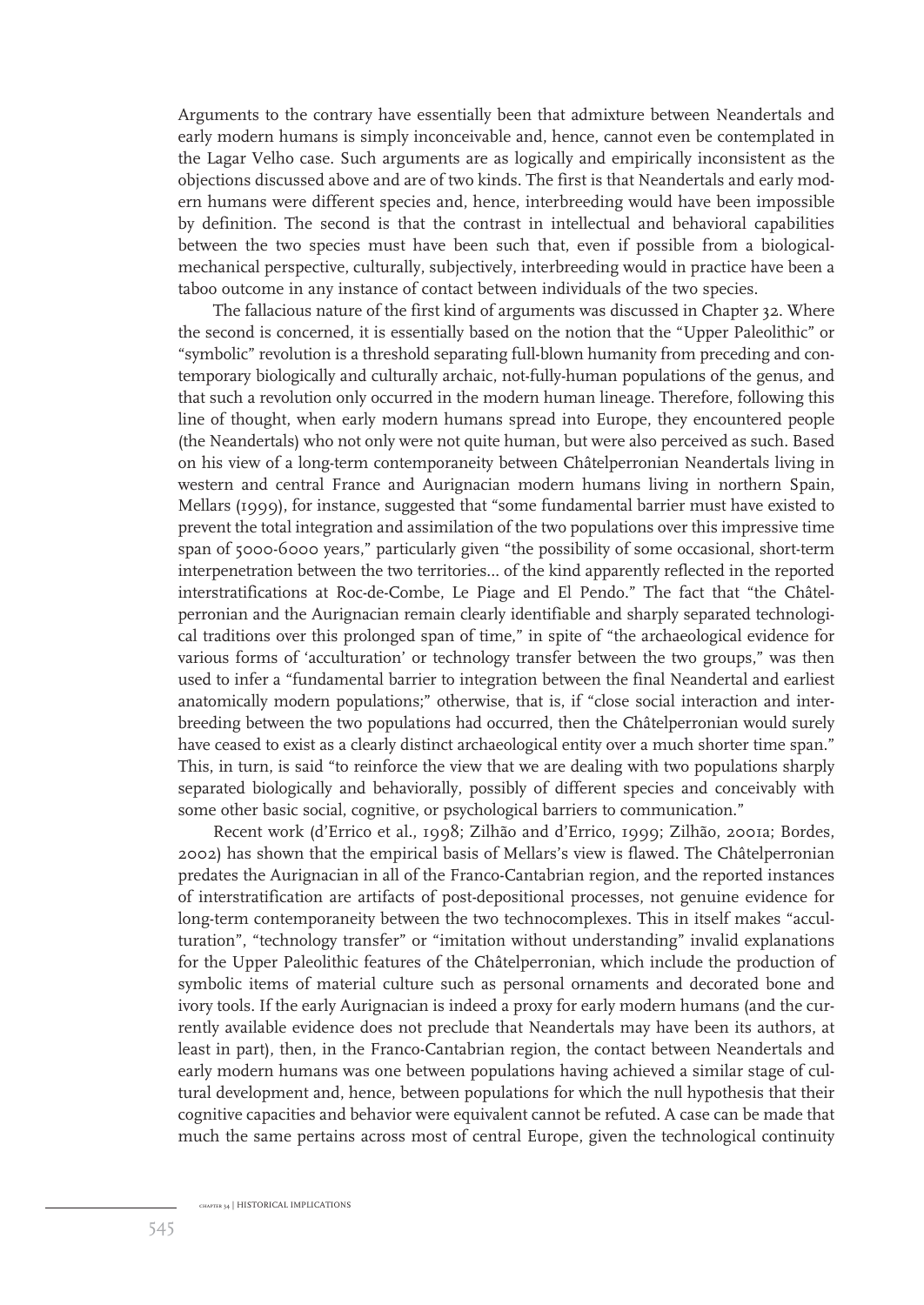between the Bohunician, the Szeletian and equivalent pre-Aurignacian early Upper Paleolithic technocomplexes and their regional Middle Paleolithic antecedents.

Mellars's view of a fundamental barrier preventing interbreeding and assimilation could be vindicated only if Neandertals and early modern humans had lived side by side for several millennia inside the same regions, with interprenetrating territories, but maintaining separate, independent, cultural identities. When analyzed from an adequate taphonomic perspective, however, the stratigraphic and chronometric data do not support such a notion in any region of Europe and, in particular, in Mellars's case study, the Franco-Cantabrian region. Those data do not support either the notion that, in the latter, such coexistence occurred across segregated territories with stable but fluctuating boundaries, such a fluctuation explaining the reported instances of interstratification. But they do suggest that, once Aurignacian early modern humans had replaced Châtelperronian Neandertals in the Franco-Cantabrian region, a stable frontier emerged that separated them from the Mousterian Neandertals who continued to thrive in Iberian regions to the south of the Ebro basin for at least five millennia (Zilhão, 1993, 2000b). Numerous analogies exist in the archeological and ethnohistorical records to show that such major geographical or ecological divides may function as long-lasting lines of separation between populations that are all fully modern both cognitively and behaviorally and, therefore, this "Ebro frontier" pattern does not support Mellars's view either. For instance, a much longer-lasting cultural barrier existed between New Guinea and Australia throughout the Holocene. Against the background of the occupation of the Pacific islands, the expanse of sea separating the two landmasses can only be considered as trivial. Nevertheless, agriculture never became established south of the Torres Strait until Europeans arrived, in spite of the fact that environments in Arnhem Land and elsewhere in northern Australia were no different from those in coastal New Guinea. The explanation for the "Ebro frontier", therefore, needs be no different from the explanation of the "Torres Strait frontier", i. e., historical and ecological, not biological or cognitive.

In this framework, the argument put forward by Mellars becomes nothing more than an iteration in archeology of the view discussed in Chapter 32 that a barrier preventing interbreeding and cultural assimilation must have existed simply because we are dealing with two different biological species. Not only is there no direct, one-to-one correlation between biology and behavior, not only is taxonomic separation at this level in any case irrelevant when it comes to assessing the possibility of admixture, but Mellars's line of reasoning also overlooks major biological and psychological evidence.

The diagnosis that Neandertals are a different species rests essentially on the morphological and genetic data, i. e., on the amount of difference with present-day humans recognized in the fossil anatomy and the mtDNA extracted from the bones of a few Neandertal individuals. In the use of mtDNA for phylogenetic purposes, however, the comparisons are restricted to the non-coding, hypervariable regions, so that only drift from a common maternal ancestor, not change brought about by adaptation, is measured. The anatomical comparisons, while providing abundant evidence for two distinctive groups of humans, have never been shown to reflect fundamental differences in behavioral capabilities (as opposed to shifts in the frequencies of habitual behaviors). Consequently, the data available have, by definition, no bearing on the issue of assessing the social, adaptive and reproductive capabilities of the compared groups.

Notwithstanding, the case could be made that differences in physical appearance between Neandertals and early modern humans were such that admixture would have been psychologically inconceivable, even if no significant differences in cognitive potential and levels of cultural achievement existed. Empirical data and experiments (see Kurzban et al.,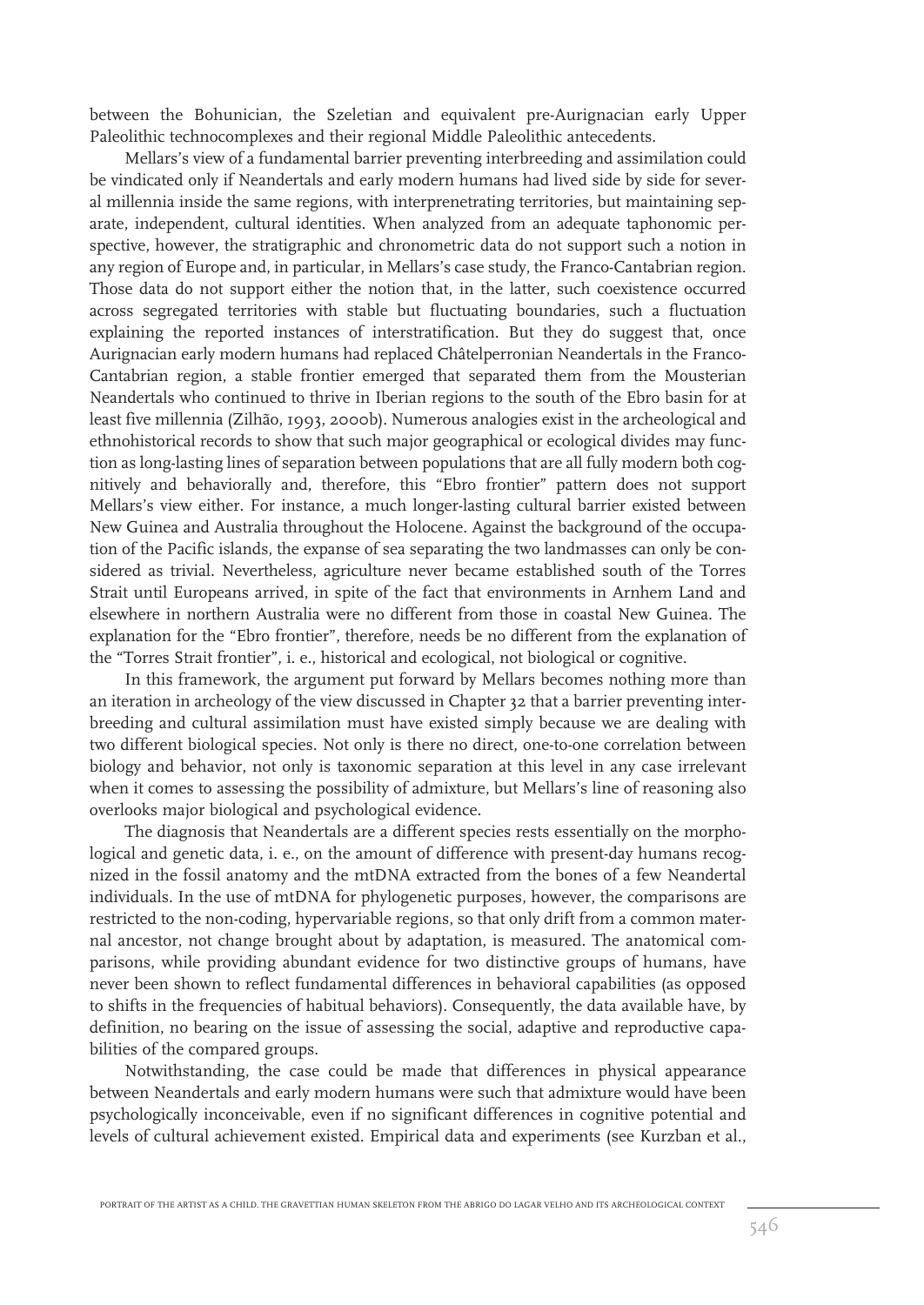2001, for discussion and references) have been used to claim that, among humans, "encountering a new individual activates three 'primitive' or 'primary' dimensions — race, sex and age — which the mind encodes in an automatic and mandatory fashion (i. e., across all social contexts and with equal strength)." If categorizing people by race is a universal feature of human behavior, and if such a categorization predisposes one to discriminate between *us* and *them*, then "ingroup favoritism paired with outgroup indifference or hostility" is to be expected to a much greater extent when modeling interactions between individuals which differ not just in race but in species.

Psychology, however, suggests (Kurzban et al., 2001) that "although selection would plausibly have favored neurocomputational machinery that automatically encodes an individual's sex and age, 'race' is a very implausible candidate for a conceptual primitive to have been built into our evolved cognitive machinery." This is because "ancestral hunter-gatherers traveled primarily by foot and, consequently, residential moves of greater than 40 miles would have been rare. Given the breeding structure inherent in such a world, the typical individual would almost never have encountered people sampled from populations genetically distant enough to qualify as belonging to a different 'race.' If individuals typically would not have encountered members of other races, then there could have been no selection for cognitive adaptations designed to encode such a dimension, much less encode it in an automatic and mandatory fashion." Thus, "the (apparently) automatic and mandatory encoding of race" must be instead "a byproduct of adaptations that evolved for an alternative function that was a regular part of the lives of our foraging ancestors: detecting coalitions and alliances." In this context, a neurocognitive machinery designed to track shifting alliances would have been adaptive. Because "the actions that reveal coalitional dispositions are usually transitory, and so are frequently unavailable for inspection by others when decisions relevant to coalitional affiliation need to be made," "alliance-tracking machinery should be designed to note these rare revelatory behaviors when they occur, and then use them to isolate further cues that happen to correlate with coalition." Race gets involved at this stage; because of the correspondences detected between allegiance and appearance, "stable dimensions of shared appearance … emerge in the cognitive system as markers of social categories." In this regard, race is no different from dress, dialect or ethnic badges: a readily observable, rather arbitrary feature that "acquires social significance and cognitive efficacy when it validly cues patterns of alliance." This hypothesis was tested by different experiments conducted with subjects that "had experienced a lifetime in which ethnicity (including race) was an ecologically valid predictor of people's social alliances and coalitional affiliations. Yet less than 4 minutes of exposure to an alternative social world in which race was irrelevant to the prevailing system of alliance caused a dramatic decrease in the extent to which they categorized the others by race." Kurzban et al. (2001) concluded from this that "coalition, and hence race, is a volatile, dynamically updated cognitive variable, easily overwritten by new circumstances."

In order to better grasp the European situation between ca.40 000 and ca.30 000 BP, this evidence needs to be compounded with realistic evaluations of the extent to which Neandertals could have been represented as *them* on the basis of their physical appearance alone. It is in this regard significant that it is to one of the most prominent advocates of the fundamental separateness of Neandertals, Carleton Coon (1939: p.24), that we owe the observation that, in reference to an artist's reconstruction of a Neandertal man in modern western clothing, "our impressions of racial differences between groups of mankind are often largely influenced by modes of hair dressing, the presence or absence of a beard and clothing." Two decades later Straus and Cave (1957: p.359) stated that if the La Chapelle-aux-Saints Neandertal "could be reincarnated and placed in a New York subway — provided that he were

chapter 34 | HISTORICAL IMPLICATIONS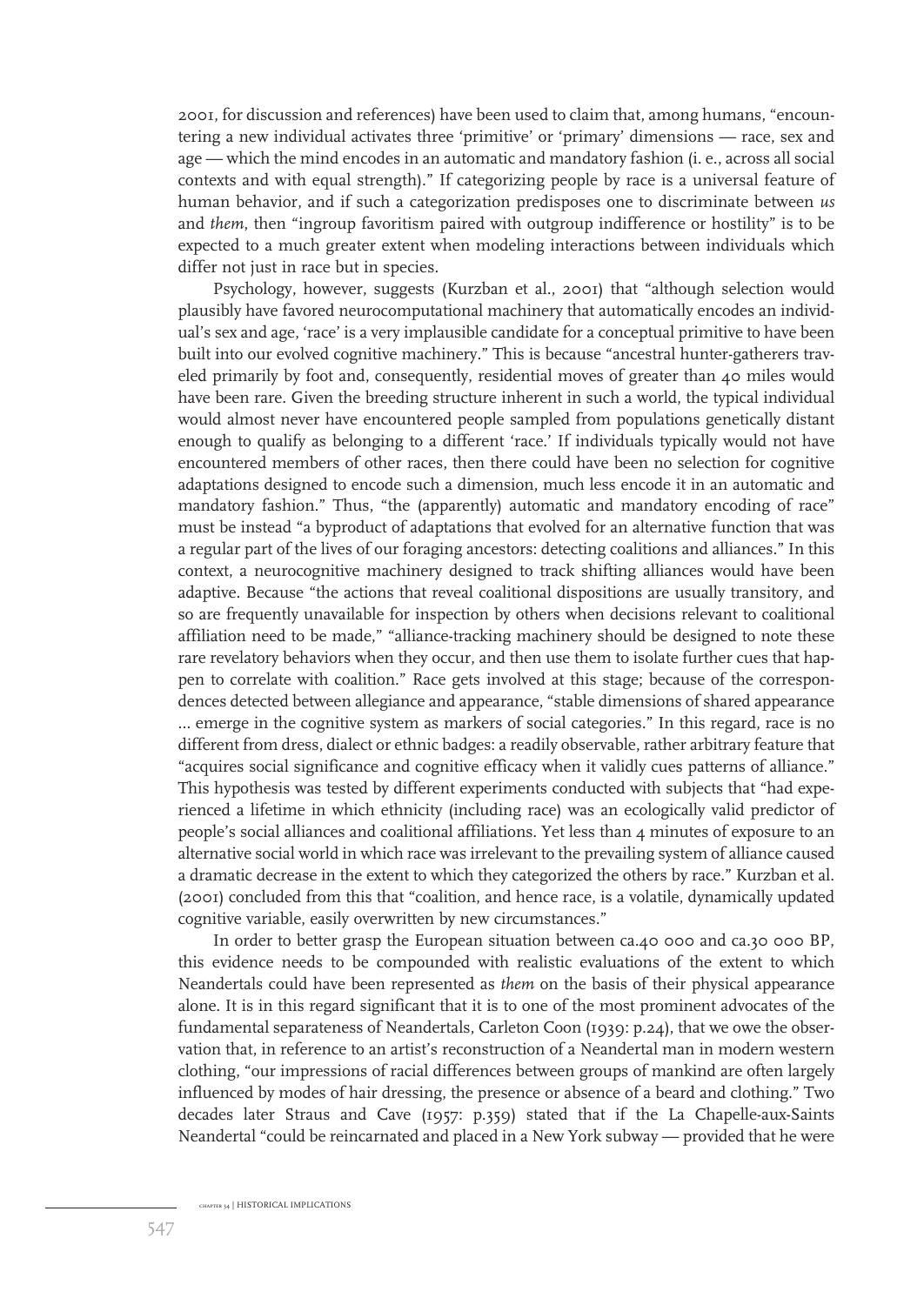bathed, shaved, and dressed in modern clothing — it is doubtful whether he would attract any more attention than some of its other denizens." Indeed, several more recent anatomically accurate reconstructions of Neandertals (by Anderson and Trinkaus, Daynès, the Neanderthal Museum, etc.), have highlighted the issue reflected in the quotes from Coon and Straus and Cave; those features which, under a cladistic perspective, lead to the classification of Neandertals as a different species correspond to anatomical particulars which would have been unaccesible to a Paleolithic observer. In any concrete situation of contact, for example, no early modern human would have been capable of assessing whether the other did or did not have a suprainiac fossa, if his labyrinth had a proper orientation, or if his bregma-lambda curvature was sufficiently high (Fig. 34-1). And, in those features of the Neandertals that would have been accessible for observation — stature, skin, eye and hair color, shape of the face and forehead — those *other* people would not have fallen outside the casually perceived range of variation which may well have existed among early modern humans (given the large superciliary arches and low frontal profiles of a number of them).

Therefore, using the fact that Neandertals and early modern humans *might* have been different species to argue against the possibility of interbreeding in fact amounts to a fundamental misunderstanding of the relation between scientific categories and empirical reality and to a reification of the former as if they were reality itself. Ethnobotany and ethnozoology are full of examples of taxonomic systems which differ from those of modern science simply because



FIG. 34-1 – A conversation between a Neandertal and a modern human that we can be sure never actually took place … and not because of language problems! [modified after a drawing by Carles Puche in Arsuaga et al., 2001b, p. 325]. With permission of the editor.

they are designed for action in daily life and hence are based on different, utilitarian parameters. Our knowledge of what actually happened at this time is reduced, but it nonetheless allows us to reject the possibility that early modern humans dispersing into Europe categorized the human landscape they encountered along the lines of present-day paleontology.

Understanding what happened at the time of contact between Neandertals and early modern humans in Europe, therefore, requires that we move away from the *a priori* categorization of them as different hominid taxa and picture the situation in terms of individuals and social groups operating in real time and in real geography, in a world of small bands, of travel by foot, and of low population densities. The perception that, to us, with the benefit of being able to sample across whole continents and tens of thousand of years, they were different races, or different species, does not mean that the concrete actors on the ground behaved in the framework of assumed identities of *us* moderns versus *them* Neandertals. An early modern human camping at Isturitz, in the French Basque country, 35 000 years ago, would not have been aware that his ances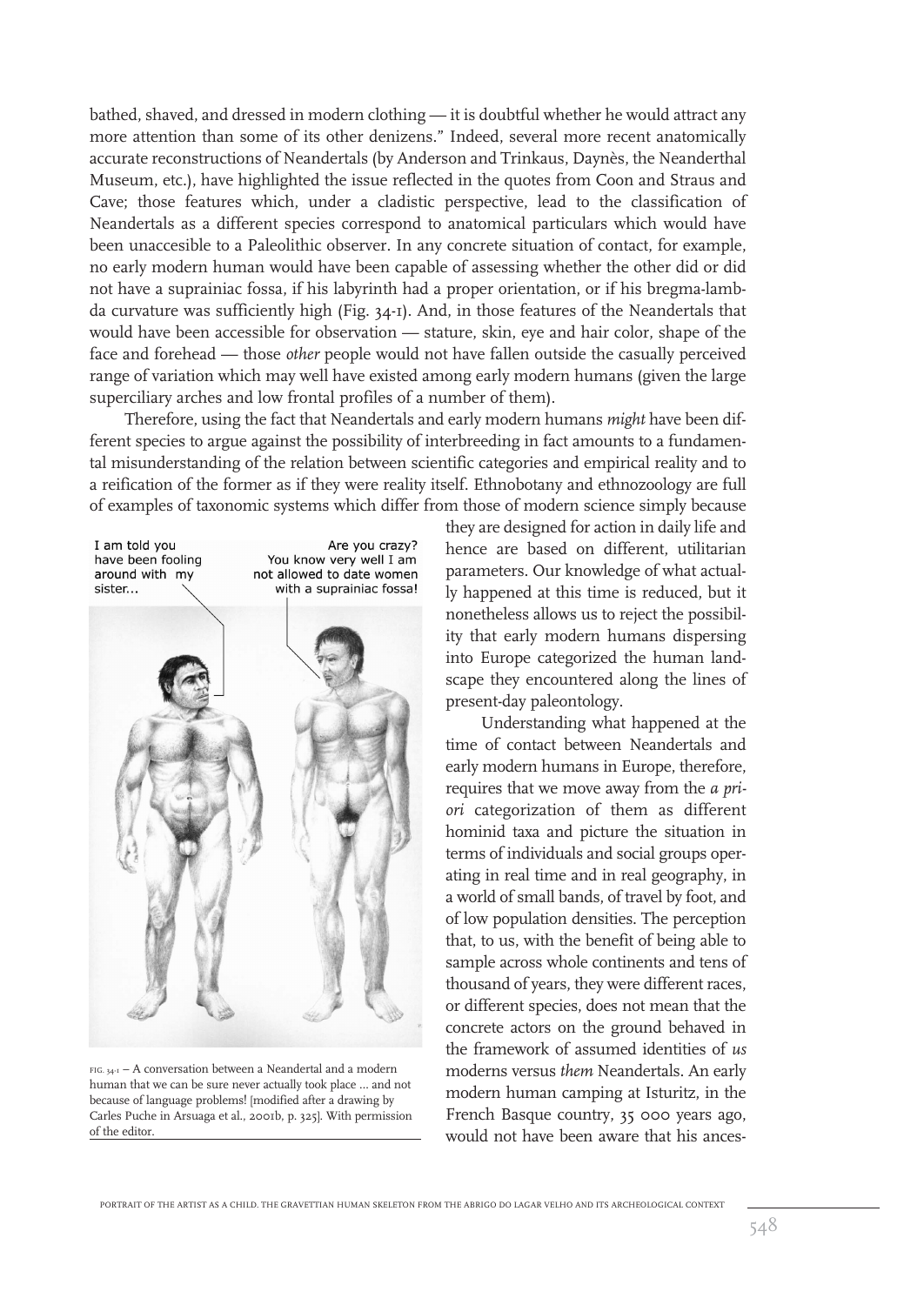tors had come from Africa, would not even be aware that people like him occupied all available land to the east, across the great European plain and southern Siberia. In fact, he would not be aware that such things as the continents of Europe, Asia and Africa existed in the first place, much less that his biological, individual and social identity could be based on the fact that he shared with people living in those continents a common ancestry and a number of physical traits separating them from the people living to the south and southwest.

The decisions that our hypothetical Isturitzian had to make when it came to dealing with meridional neighbors must have been decisions on issues of coalition and alliance, and the questions being asked most certainly were of the kind "is this person healthy?", "is this person good-looking?", "is this young person old enough to be a suitable mate?", "can those people be trusted as allies?", "if we have to fight those people, can we win?", "is access to those people's land and its resources worth the trouble of having to deal with them?" Physical appearance, as well as differences in culture, must have played a role as cues to the categorization of the actors involved, so that, in the above list of questions, one could conceivably replace "those people" with something like "those stocky fair-skinned folk who paint their bodies and hunt their deer with spears instead of javelins." We know that the ultimate outcome of the infinite number of such decisions made by the real people on the ground in Europe at the time was the disappearance of the Neandertal phenotype sometime after 30 000 BP. In a long-term, evolutionary perspective, therefore, it is appropriate to say that Neandertals were replaced by early modern humans. But this tells us nothing about the concrete historical features of the short-term processes whose cumulative consequences led to such an outcome.

It is at that scale of analysis that the mosaic anatomy of the Lagar Velho child becomes relevant, particularly in its contrast with contemporary Gravettian skeletons from central and eastern Europe which lack clear Neandertal features. Such skeletons, however, date to 10 000 years after the time of contact, as opposed to only 3000 years in the Portuguese case. Therefore, the absence of such traits may have at least two different interpretations (Zilhão, 2001a, 2001b; Zilhão and Trinkaus, 2001; see also Chapter 32). In the core areas of continental Europe, mutual avoidance may have been the rule and interbreeding rare or insignificant, with short-term Neandertal extinction coming about as a result of differential fertility, of the fragmentation of social territories and of the demographic side effects of such factors. Alternatively, interbreeding also occurred at the time of contact but the anatomical traits inherited from Neandertals vanished after only a few thousand years, through the operation of demographic or genetic processes that remain to be modeled. This second hypothesis is consistent with the fact that archaic traits have been diagnosed on the early modern human skeletal material from Mladeč (Wolpoff et al., 2001), possibly of early Aurignacian age, as well as with Smith's (1984) suggestion that a genetic input from early modern humans explains the gracile features of the Neandertal remains from Vindija Level  $G<sub>1</sub>$ , radiocarbon dated to ca.29 000 BP (Smith et al., 1999).

These data also highlight that, even if Mellars's long-term contemporaneity across a rather stable frontier separating Aurignacian early modern humans in northern Spain from Châtelperronian Neandertals in southern France can no longer be retained as a valid hypothesis, such situations did indeed exist not only in the Iberian case but also in other parts of Europe (Zilhão 2001a). Much the same may have occurred with regions around the Black Sea, in the Crimea and northern Caucasus, where Middle Paleolithic Neandertals seem to have survived until ca.30 000 BP (Marks and Chabai, 1998), whereas early modern humans with an early Upper Paleolithic tool-kit are known to have settled the Russian plain at least since ca.33 000 BP, given the direct date for the human remains in Level III of Kostenki 1 (Richards et al., 2001). The Neandertal populations of the Slovenian and Croatian karst, in particular,

chapter 34 | HISTORICAL IMPLICATIONS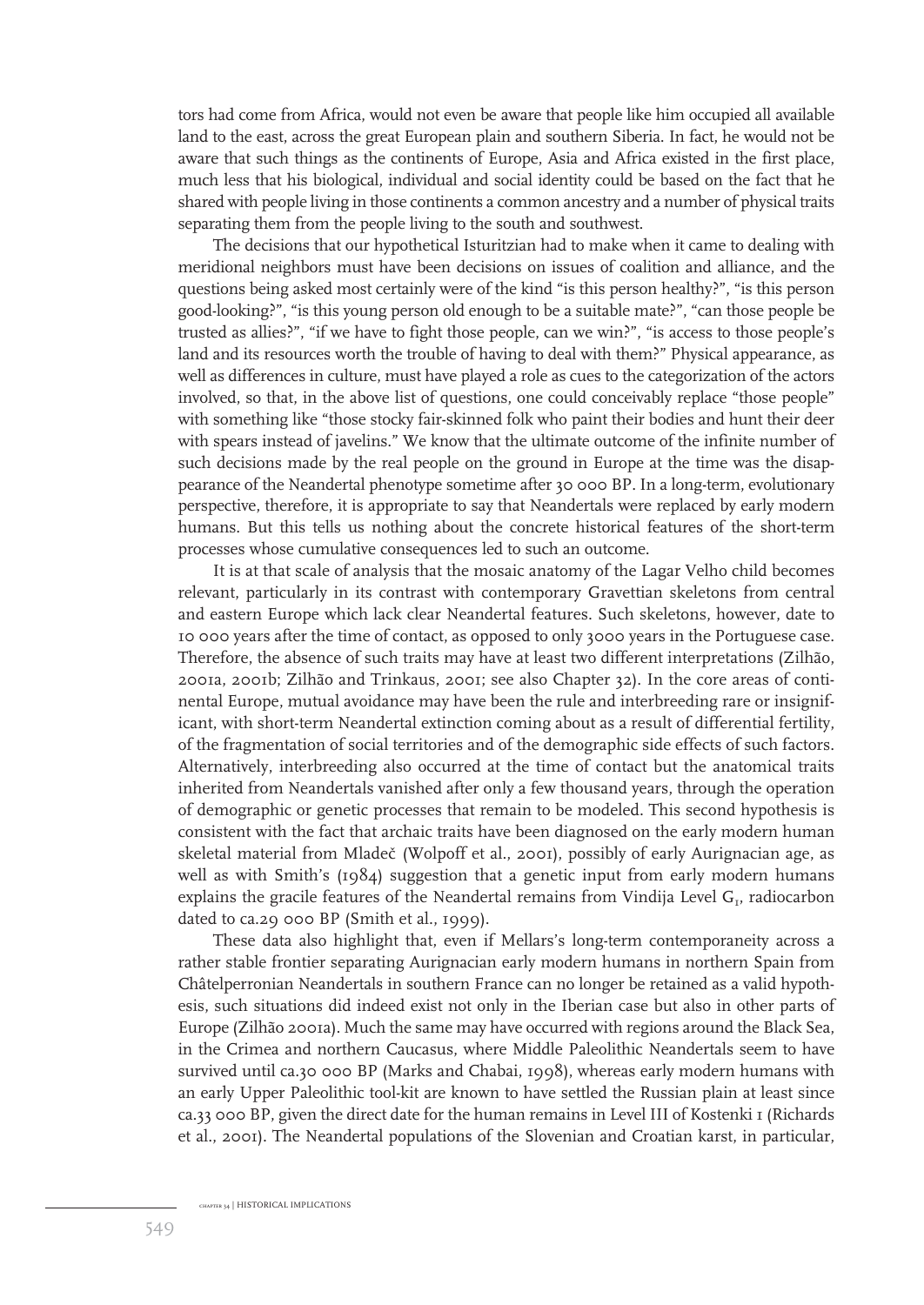seem to have survived for several thousand years after the loess plains of Moravia and southern Germany were first settled by early modern humans some time after 36 000 BP. In this case, the contemporaneity seems to have been between archeologically Upper Paleolithic people (Szeletian or Olchevian and Aurignacian) on both sides. The same may obtain where the now flooded plains of the British Channel are concerned, since they quite likely stably separated for a few millennia the early modern humans of Aurignacian France from the Lincombian Neandertals who may have survived in southern England until ca.30 000 BP, no evidence for modern humans being known in the region before about that time (Aldhouse-Green and Pettitt, 1998). As argued above, these situations do not vindicate assertions that they imply some fundamental barrier to assimilation and interbreeding between the populations living on each side of the frontier. What they do is present us with a challenge to explain why the spread of early modern humans was punctuated by such moments of stability, to explain how that pattern may relate to the nature of their cultural adaptations and to ecological competition with Neandertals, to find out when, why and how such frontiers eventually disappeared, and, in each concrete instance of such a disappearance, what was the outcome in terms of the culture and biology of the human groups living in those regions in subsequent times. Where Iberia is concerned, and in the light of the biological evidence provided by the Lagar Velho child, we take up that challenge in the following section.

## **Establishment and Disappearance of the Ebro frontier**

In the period between ca.36 000 and ca.30 000 BP, two technocomplexes are documented in the Iberian Peninsula, the Aurignacian and the Mousterian. In the Cantabrian strip, in the Basque country and along the southern flank of the Pyrenees, in Aragón and northern Catalonya, all archeological contexts securely dated to that period are Aurignacian. Conversely, south of the Ebro basin, along the Mediterranean coast of Spain, and in Andalucía, Portugal and the Meseta, all archeological contexts securely dated to that period are Mousterian, and dates for the Aurignacian are no earlier than ca.30 000 BP. Such late dates for the Aurignacian of these regions are consistent with the fact that, typologically, the bone and lithic assemblages found therein do not contain split-base bone points and lithic types characteristic of the Aurignacian I, whereas such items are commonly found in the chronometrically earlier assemblages (such as those excavated in the sites of La Viña, Isturitz or l'Arbreda) from regions to the north. The Ebro frontier model suggests that this distribution reflects a real and lasting spatial segregation between the two technocomplexes and, given their known associations with different hominid forms, between early modern humans to the north and Neandertals to the south.

The model also hypothesizes that this episode of stasis in the westward spread of early modern humans must have been somehow related to the fact that the Ebro basin represents a major biogeographical divide between the Iberian and Eurosiberian domains. During later OIS 3 times, peninsular environments to the south of the Ebro basin would have been predominantly temperate, contrasting with the more open, steppe-like landscapes to which early modern humans dispersing across the central European plain would have become culturally adapted. Iberian Neandertals would have survived largely in isolation from early modern humans established to the north because, as the climatic conditions of later OIS 3 gradually set in, they had been able to develop successful adaptations to the kinds of environments created by such conditions, whereas those environments were unattractive to the steppe-adapted early modern humans. Hence, competition between the two populations for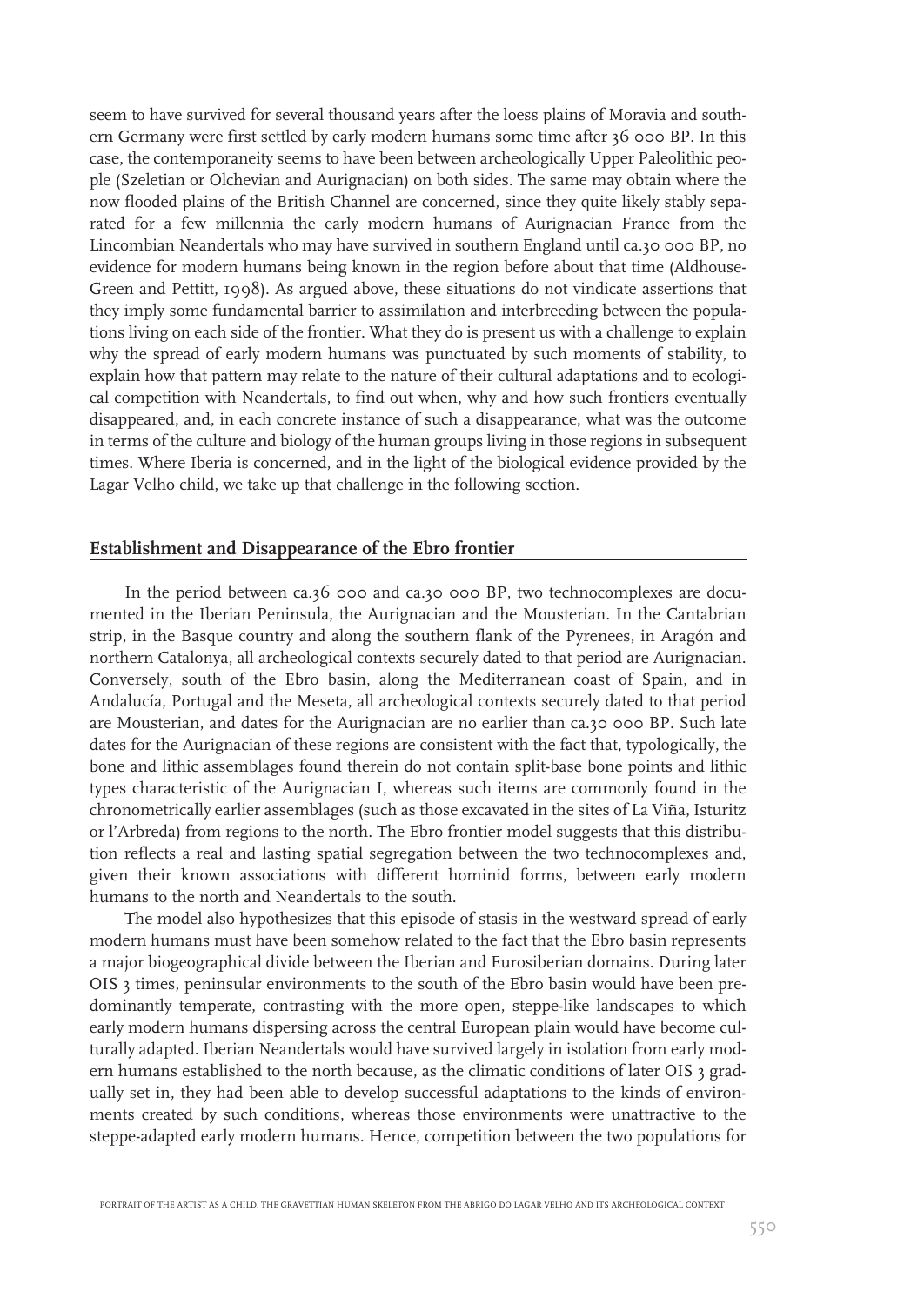the territories of Iberia did not develop until climatic deterioration began to favor the southward expansion of the kinds of environments preferred by southwestern European early modern humans, who expanded with them. In global records, the first signs of this deterioration coincide with the first appearance of the Aurignacian in eastern and southern Spain and in Portugal and, under the model's assumptions, with early modern humans taking over those regions previously occupied by Neandertal groups.

In spite of some claims to the contrary, results of research carried out since the original formulation of the model in the early 1990s (Zilhão, 1993; for a concurring view of the process see also Arsuaga, 2000, p. 354-355) have been consistent with its basic tenets or, at least, have not refuted them. The very late survival of the Mousterian in Portugal documented at such sites as Foz do Enxarrique, Gruta do Caldeirão and Gruta da Figueira Brava has been confirmed by the dates of 31 900  $\pm$  200 BP (GrA-10200) and 32 740  $\pm$  420 BP (OxA-8671) obtained on burnt bone samples from Level 8 of the long and rich Middle Paleolithic sequence currently under excavation in the Gruta da Oliveira, Almonda karstic system (Zilhão, 2000b). Even if doubts have arisen concerning the real age of the Zafarraya mandible (Barroso Ruiz, 2001), the late dates for the Zafarraya Neandertals based on stratigraphically secure samples (Hublin et al., 1995) have not been entirely refuted. Moreover, the association of Neandertals with the latest Iberian Mousterian has been established at Cabezo Gordo, Murcia (Walker 2001a, 2001b), where levels containing diagnostic Neandertal remains and overlain by ca.2 m of deposits also containing Mousterian lithics have been dated to 34 450  $\pm$ 600 BP (OxA-10666). Furthermore, Garralda and Vandermeersch (2002) have pointed out the non-diagnostic nature of all human remains associated with the earliest Aurignacian of southwestern Europe, which means that it cannot be decided at present whether early modern humans were indeed responsible for the manufacture of such assemblages, although this is still quite possible (Zilhão and Trinkaus, 2001).

Claims of a long-term contemporaneity between Mousterian or Châtelperronian Neandertals and Aurignacian early modern humans have also been made for northern Catalonya, and they are taken to imply that the Ebro frontier never existed, the Middle-to-Upper Paleolithic transition and the replacement of Neandertals by early modern humans having been a mosaic process across the whole of Iberia (e.g. García et al., 2001). This is based on chronometric results obtained at two sites, Fuentes San Cristóbal (Huesca) and Ermitons Level IV (Girona). In the first site, a Mousterian point is the only artifact recovered in an archeological level dated to ca.36 000 BP, a result that in no way is inconsistent with the hypothesis that there is no Mousterian in the region after the arrival of the Aurignacian, which, as exhaustively argued elsewhere (Zilhão and d'Errico, 1999), takes place no earlier than ca.36 500 BP (in spite of claims to the contrary based on earlier interpretations of the Aurignacian of l'Arbreda and Reclau Viver). At Ermitons, Level IV yielded two dates, 36 430  $\pm$  1800 BP (CSIC-197) and 33 190  $\pm$  660 BP (OxA-3725). Maroto et al. (1996) have argued that the second date, from an unidentified bone sample collected in the stratigraphic profile and obtained through AMS, is more reliable than the first, conventional result and would prove a survival of the Mousterian in the region until well after the arrival of the Aurignacian. That level, however, is a cave bear den, and the most parsimonious interpretation of the evidence is that cave bear lived at the site ca.33 000 BP, long after it was abandoned by the human group who discarded the few Mousterian lithics (69 pieces in all, including unflaked pebbles and chunks — Ortega and Maroto, 2001) recovered in the level.

Where the age of the Aurignacian south of the Ebro basin is concerned, the 29 940  $\pm$ 150 BP date for Level IV of Sector I of Cova Foradada (Alicante) (Casabó, 2001) is identical to that of 29 690  $\pm$  560 BP (KN-1/926) for Level XII of the nearby site of Cueva de Mallaetes

chapter 34 | HISTORICAL IMPLICATIONS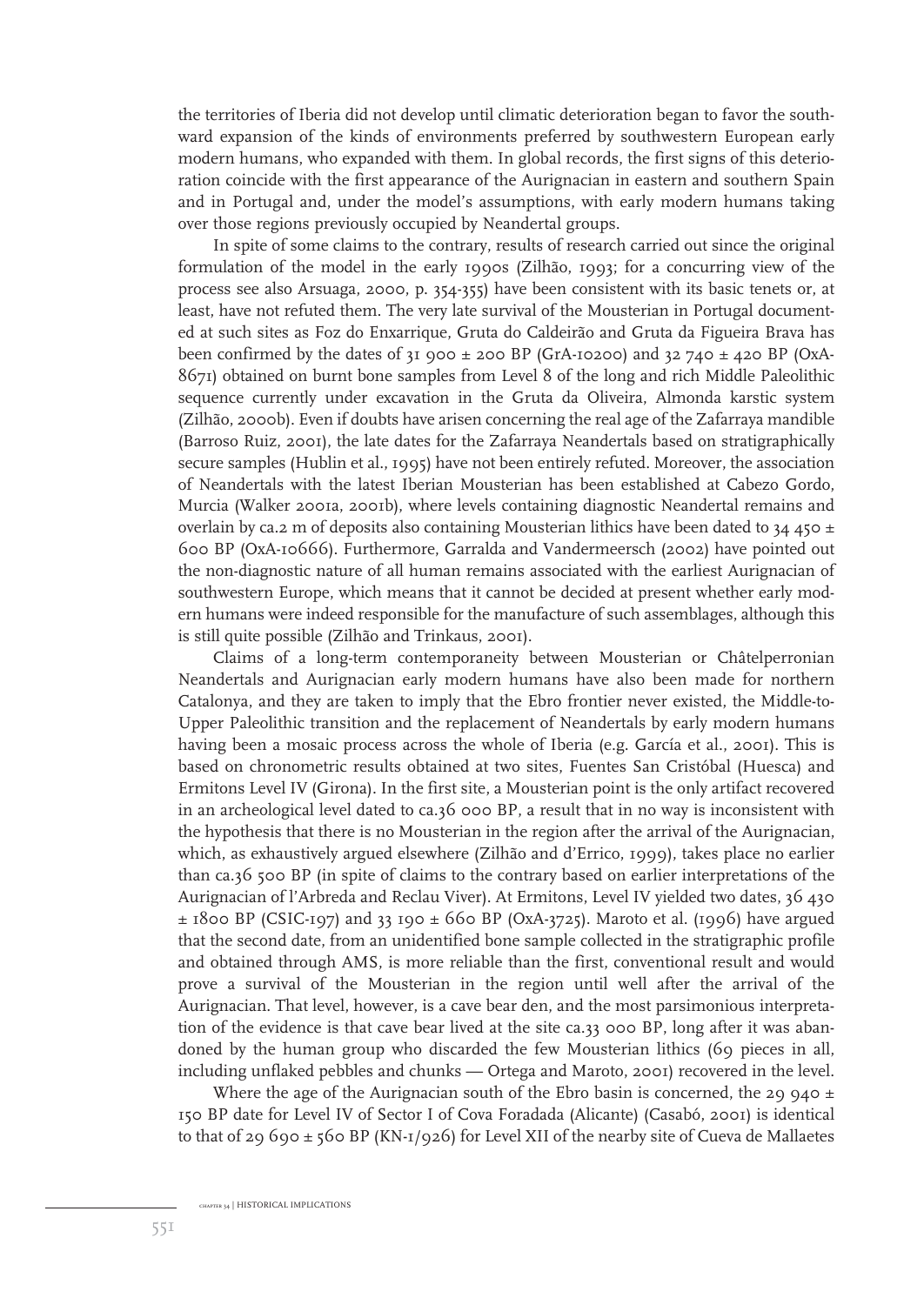(Valencia) (Fortea and Jordá, 1976). A significantly earlier result of 33 900 ± 1100 BP (AA-1388) has been published for Level 4 of Cova Beneito (Alicante), but the level lacks stratigraphic integrity and the association between the dated sample and the Upper Paleolithic items found therein is far from demonstrated (Villaverde et al., 1998). Two AMS results of ca.33 000 BP have been reported for charcoal samples collected in Aurignacian Level 11 of Cueva Bajondillo (Málaga), but these results are in contradiction with TL dates of ca.28 000 BP for underlying Levels 13 and 14, the former Aurignacian and the latter Mousterian (Baldomero et al., 2001). At Gorham's Cave (Gibraltar), the earliest Upper Paleolithic in Context 9 yielded four AMS charcoal dates comprised between 29 250  $\pm$  650 BP (OxA-7077) and 30 250 ± 700 BP (OxA-7076), and the date of 32 280 ± 420 BP (OxA-7587) for the charcoal lens defined as Context 24 provides a *terminus ante quem* for the site's Middle Paleolithic sequence (Pettitt and Bailey, 2000). Thus, although it cannot be excluded that Bajondillo will eventually provide sounder evidence for an arrival of the Aurignacian in southern Spain significantly earlier than is postulated by the Ebro frontier model, the fact is that, so far, the earliest Upper Paleolithic is still dated to no earlier than ca.30 000 BP everywhere else along the coasts of Valencia, Murcia and Andalucía. And, in the Meseta, the Aurignacian is still unknown, whereas Mousterian assemblages have been shown to survive until 32 600  $\pm$  $1860$  BP (Beta-56639) and 29 500  $\pm$  2700 BP (Beta-56638) in upper Level 2 of the Jarama VI cave (Guadalajara) (Jordá, 2001).

Therefore, regardless of which were the causes, biogeographical or other, behind its establishment and ultimate disappearance, the Ebro frontier still stands as a descriptive model of the Middle-to-Upper Paleolithic transition in Iberia and the ultimate replacement of peninsular Neandertals by early modern humans dispersing into it from regions further to the north (Fig. 34-2). Therefore, assuming that the "when" question is pretty much set-



FIG. 34-2 – The Ebro frontier model.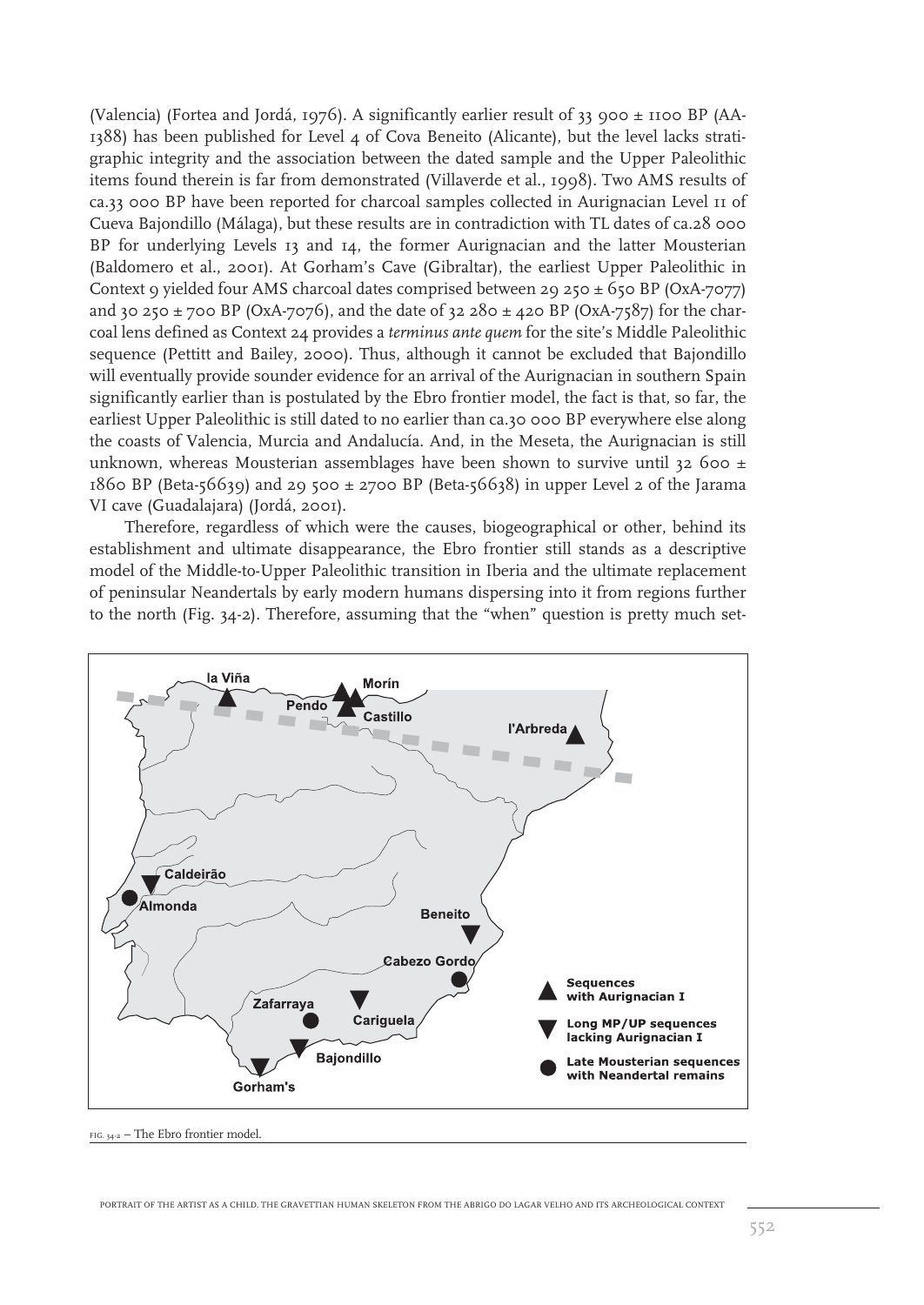tled, and leaving aside for the moment the "why" question, the interpretation of the Lagar Velho child as evidence for admixture inevitably raises the "how" question and creates the need to use the available data to discuss the nature of the different mechanisms conceivably involved. As an introduction to such modeling work, which requires extensive simulation yet to be carried out, and in order to allow for a better definition of the issues and assumptions at stake, we provide openly simplified graphical illustrations of the different variations of what the process might have been in Figs. 34-3 to 34-5.

Modeling assumptions are that bands are evenly distributed across the Iberian landscape, that each band is made up of 25 individuals, that the population density is 0.01/km<sup>2</sup>, and that the area of Iberia available for occupation at the time was of ca.500 000  $\text{km}^2$ . Hence, the peninsula would have been inhabited by 200 bands for a total of 5000 people, and each band exploited territories of ca.2500 km<sup>2</sup>. Initially, ca.36 000 BP, 35 such bands (875 people) would be composed of "pure" modern humans inhabiting regions to the north of the Ebro, and the remainder 165 (4125 people) would be composed of "pure" Neandertals inhabiting regions to the south of that divide (Fig. 34-3a).

Fig. 34-3b illustrates what the situation might have been ca.30 000 BP, some time after early modern humans had begun to disperse into previously Neandertal territory, and it assumes that no significant gene flow occurred across the Ebro for the ca.6000 years of stable geographical segregation between the two populations. The assumptions under the pattern in Fig. 34-3b are that there still is no interbreeding and that, as a result, a frontier is maintained, and such a frontier moves westward and southward in a gradual, linear way, as in Ammerman and Cavalli-Sforza (1973)'s "wave of advance" model of the spread of farming across Europe. The 175 bands of early modern humans in Fig. 34-3b are therefore made up of 4375 biologically "pure" people, as are the 25 remaining bands of Neandertals. Given the fixed nature of the westernmost territorial boundary (the Atlantic seaboard), in a mutual avoidance scenario (i. e., one in which Neandertals retreat as early modern humans advance) and in order to accommodate all 4125 Neandertals that lived in the peninsula before early modern humans started to spill across the Ebro, each of those 25 band territories would now have to accommodate 165 persons, or 165 band territories would now divide between them an area previously occupied by only 25 such territories. In either case, population density among Neandertals would have increased to 0.066 persons per km<sup>2</sup>. Further reduction to only half the area but maintaining population size would bring those numbers up to 0.132, 13 times higher than in the original modeling assumptions. In the end, when only one territory of 2500  $km^2$  is left, those 4125 Neandertals would be packed at an impossible density of 1.65/km<sup>2</sup>. Clearly, mutual avoidance with Neandertals retreating elsewhere as early modern humans advance is simply not a realistic scenario. However, if Neandertals go extinct locally as the wave of advance moves on, then Fig. 34-3b can be read as displaying a situation where the Neandertal population is down to only 625 individuals. If there is no interbreeding with early modern humans, given the spatial distribution of the bands on the ground, finding mates at the peripheries becomes more and more difficult and extinction is now imminent. Within very few generations, an early modern human on the ground in the Lisbon area might be able to tell and retell his folk gathered at night around the fireplace the fascinating story of "Ishi (Kroeber, 1961), the last Neandertal" (Fig. 34-3c).

In Fig. 34-4a, the wave of advance spread of early modern humans is modified to incorporate interbreeding. As a result, a hybrid zone (Jolly, 2001) between "pure" Neandertals and "pure early modern humans" is formed. If gene flow from the east is constant, the hybrid zone will display a cline in the weight of Neandertal features, with groups closer to the Pyrenees being "hybrid moderns", i.e., closer to "pure" early modern humans,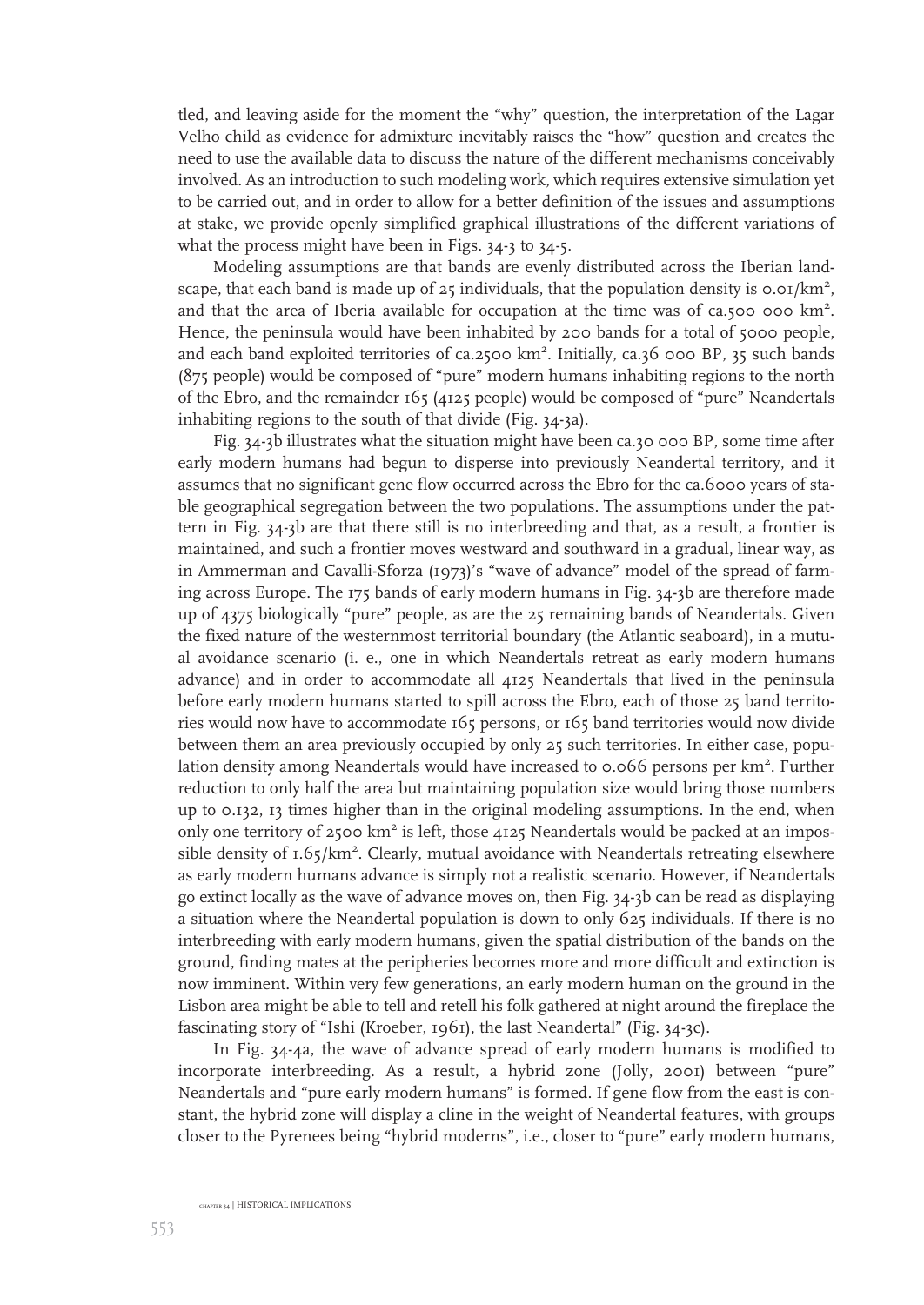

 $F1G.$   $343 -$  Disappearance of the Ebro frontier through a gradual, linear, wave of advance expansion of modern humans, with no interbreeding. a) step 1: the initial situation, some time between ca.36 000 and ca.30 000 BP; b) step 2: ca.30 000 BP moderns occupy most of the Iberia and Neandertals are restricted to the southwestern periphery of the Peninsula; c) step 3: "Ishi, the last Neandertal" dies with no offspring somewhere near Lisbon.

PORTRAIT OF THE ARTIST AS A CHILD. THE GRAVETTIAN HUMAN SKELETON FROM THE ABRIGO DO LAGAR VELHO AND ITS ARCHEOLOGICAL CONTEXT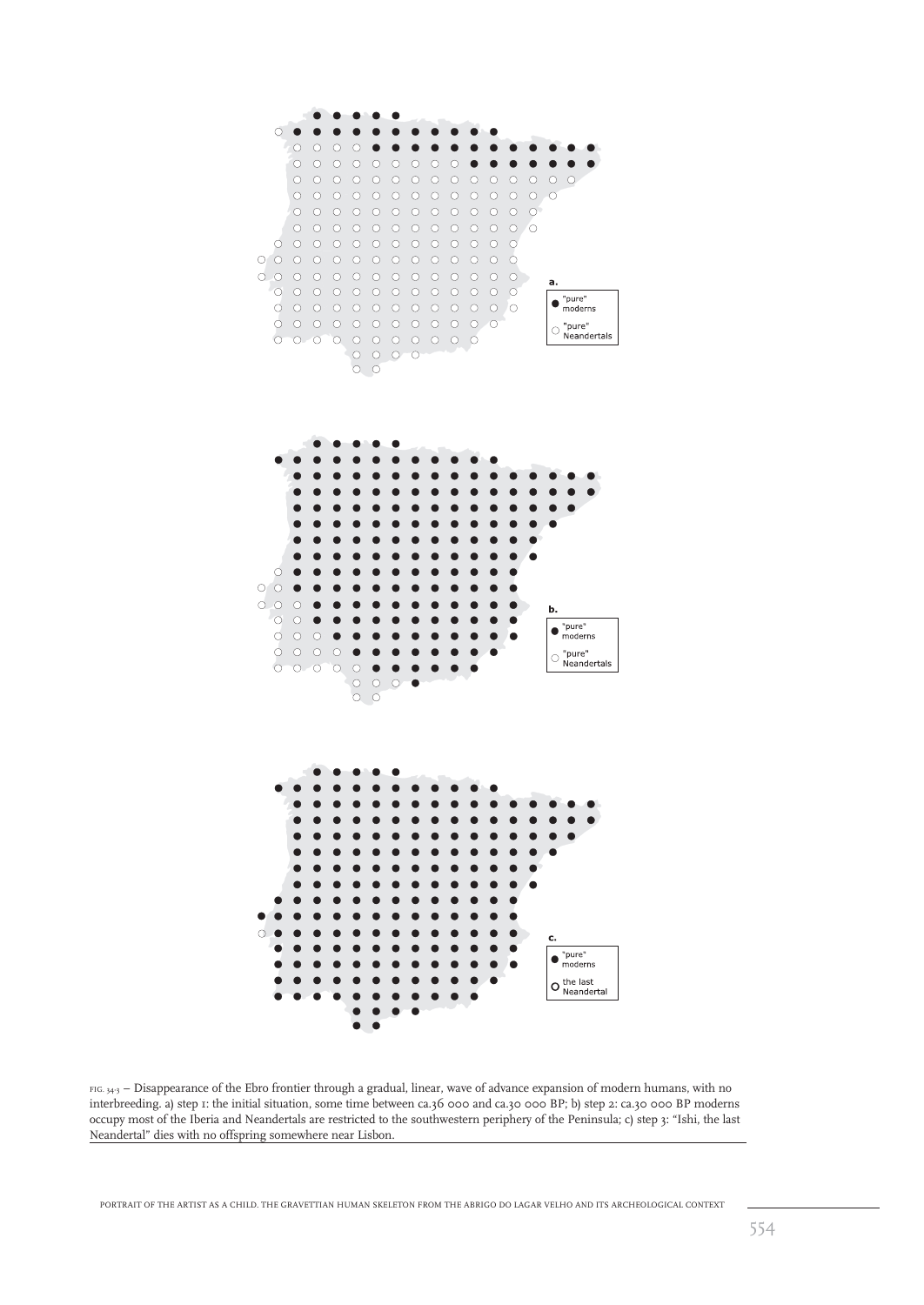

FIG. 34-4 – Disappearance of the Ebro frontier through a gradual, linear, wave of advance expansion of modern humans, with interbreeding. a) step 1: a hybrid zone is established displaying a northeast-southwest gradient of increasing of weight of Neandertal features; b) step 2: with continuing gene flow from the east, the "pure" Neandertal phenotype disappears; c) step 3: modern humans with genetically-inherited Neandertal traits occupy the southwestern periphery of Iberia, a "pure" modern phenotype prevails everywhere else.

chapter 34 | HISTORICAL IMPLICATIONS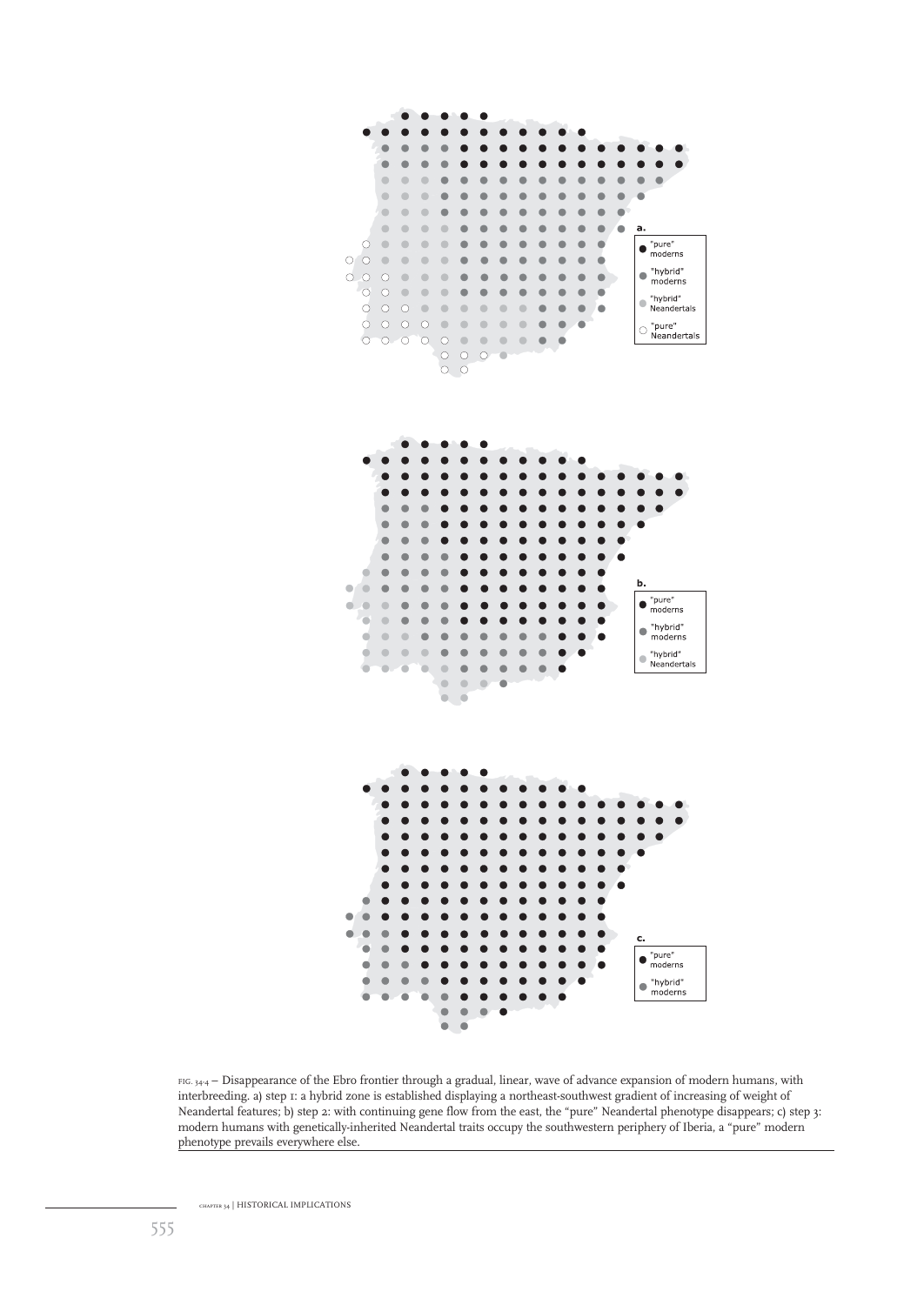and groups closer to the western and southern Atlantic coasts being "hybrid Neandertals", i. e., closer to "pure" Neandertals. Several generations later (Fig. 34-4b), continued gene flow from the east would have eliminated the "pure" Neandertal phenotype, and individual Neandertal features all but disappear among groups occupying the northeastern half of the peninsula, although they are still present, albeit in lower frequencies, among the descendants of people living in parts of the hybrid zone of the previous stage. Given some more time (Fig. 34-4c), such features will only survive among people inhabiting southern Portugal and western Andalucía. Taxonomically, if their remains were ever found, those people would have to be classified as "modern humans with genetically-inherited Neandertal traits"  $-$  i. e., the Lagar Velho child. At that time, everybody else in Iberia is now "pure" modern.

A different scenario is modeled in Fig. 34-5. Bands of early modern humans are assumed to penetrate rapidly and deeply into areas beyond the Ebro divide situated along the coastal plains and the major rivers valleys that drain the Meseta. In doing so, they may have been occupying territory uninhabited by Neandertals or from where Neandertals retreated as early modern humans expanded. Among low density populations of hunter-gatherers, conditions to find mates are generally that one is guaranteed to be available in a universe of ca.400 people defined in such a way that residential moves of more than 200 km are not required (Smith, 1992), i. e., a universe such as that defined by the hexagons linking bands A and B in Fig. 34-6 with their 16 closest neighbors. If interbreeding does not take place, the model's assumption of a population density of  $\text{o.oI/km}^2$  implies that an individual in a band at the head of the early modern humans' expansion front would need a mating network extending over some 500 km. The same would be true of individual Neandertals in groups surviving in the westernmost outposts of their world. Under these circumstances, therefore, interbreeding makes ecological sense and is likely to have been subjectively considered desirable and adaptive from the perspective of both sides. Thus, if a scenario of mosaic deformation of the frontier is assumed, mating networks must incorporate both Neandertal and early modern human bands, a hybrid zone exists as in Fig. 34-4 and, consequently, the different settlement nodes of that zone coded in Fig. 34-5 as "modern" and "Neandertal" should in fact be read as "predominantly modern" and "predominantly Neandertal". Ultimately, with continued gene flow from the east, the general biological outcome of the process is as in Fig. 34-4c, even if its concrete historical features were significantly different in cultural detail.

These examples suffice to show that, against the current empirical and theoretical background, the only viable way to explain the replacement of Neandertals by early modern humans without assuming extensive interbreeding is the "Ishi, the last Neandertal" model outlined in Fig. 34-3. One must bear in mind, however, that the historical analog of that model was entirely exceptional, occurred in a situation of overwhelming technological disparity and demographic disadvantage (bow and arrow Native American hunters of California against industrial age European settlers), none of which can be realistically assumed for Late Pleistocene Iberia. Moreover, the extreme concealment strategy followed by Ishi's people (the Yahi, a subgroup of the Yana tribe) in the latter part of the nineteenth century was the rather idiosyncratic and desperate reaction of an uncommonly spirited and resilient group to their recognized failure in opposing the progressive penetration and encroachment of their territories by the California goldrush prospectors and their descendants. Rather than the rule, such a mode of resistance to, or denial of change, was in fact exceptional among Native Americans.

This strategy was adopted in 1870, at a time when Ishi was a little boy, after three women from the group were captured into the "white world." This episode was the last in a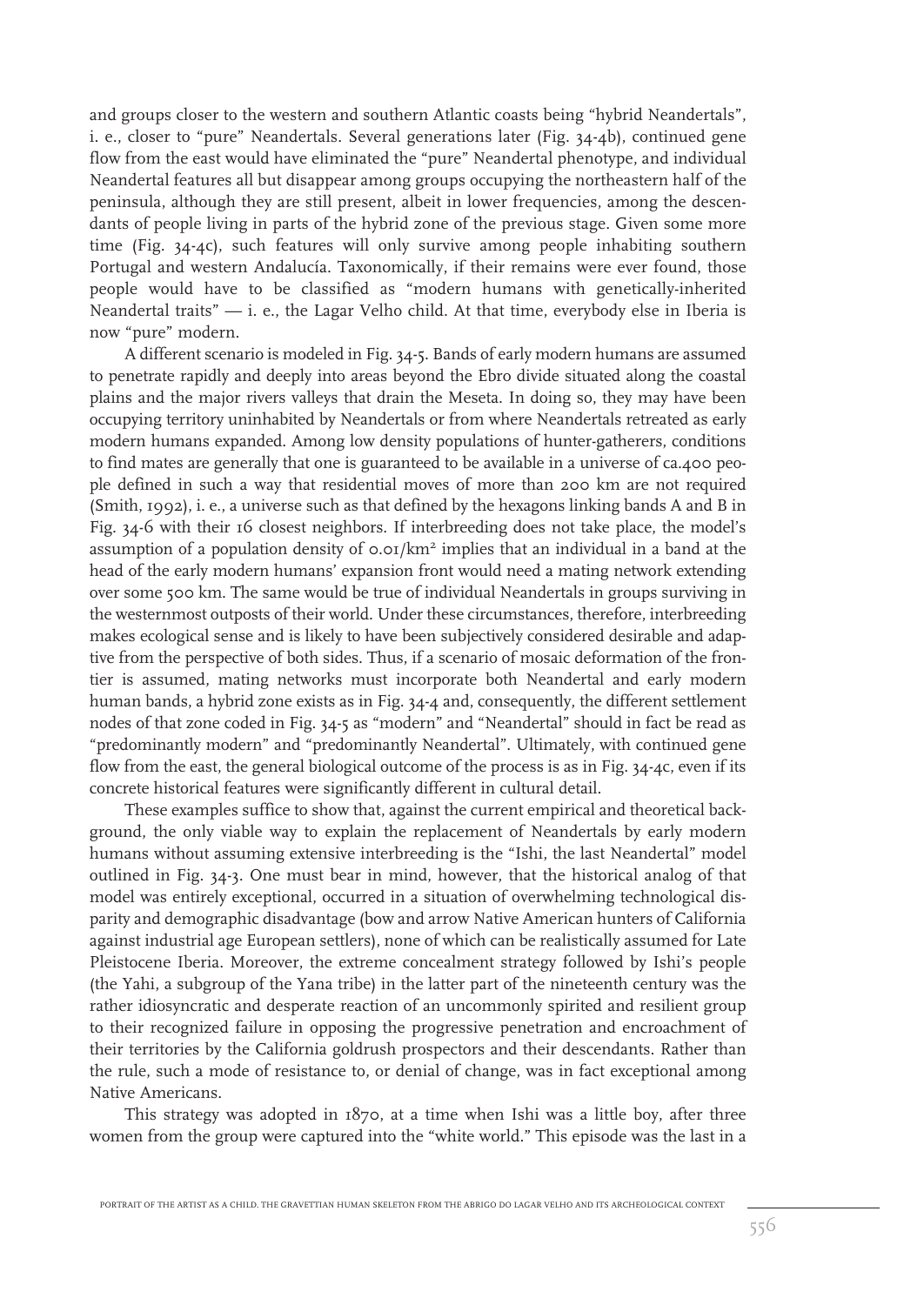string of losses of lives and reproductive potential, mainly through a number of massacres carried out by white vigilante groups, that brought the number of Yahi down from the 300- 400 inferred to have been alive in 1865 to the only 15-16 who went into concealment. When he surrendered in August, 29, 1911, Ishi was the last survivor of the group, and he had been living in complete human loneliness in a territory of no more than  $\zeta$  km<sup>2</sup> since the death of his old mother, in November of 1908. He left no direct descendants, but his people's genes were nonetheless transmitted to the following generations by one of the women abducted in 1870, to whom a child was born in the winter of 1870-1871. The subsequent history of this child is unknown, but he is likely to have blended into the California frontier. Instances of survival and blending of individuals of the Yahi's close neighbors and members of the same language group, the Yana, are in any case well documented. The bottom line is that interbreeding occurs even in such extreme cases.

Therefore, the phylogenetic interpretation of the Lagar Velho child presented in Chapter 32 not only is that which best fits available paleontological and paleogenetical data. It also matches logical expectations given the concrete geographical and historical features of the process, i. e., when the hypothesis is evaluated against the human landscape of Iberia between ca.36 000 and ca.30 000 years ago and realistic models of hunter-gatherer behavior are used.



 $FIG.$   $34-5$  – Disappearance of the Ebro frontier through mosaic expansion of early modern human groups penetrating deep into Neandertal territory, southward along the Atlantic and the Mediterranean coasts, westward along the Tagus Valley. Interbreeding is required for the normal operation of mating networks.

chapter 34 | HISTORICAL IMPLICATIONS